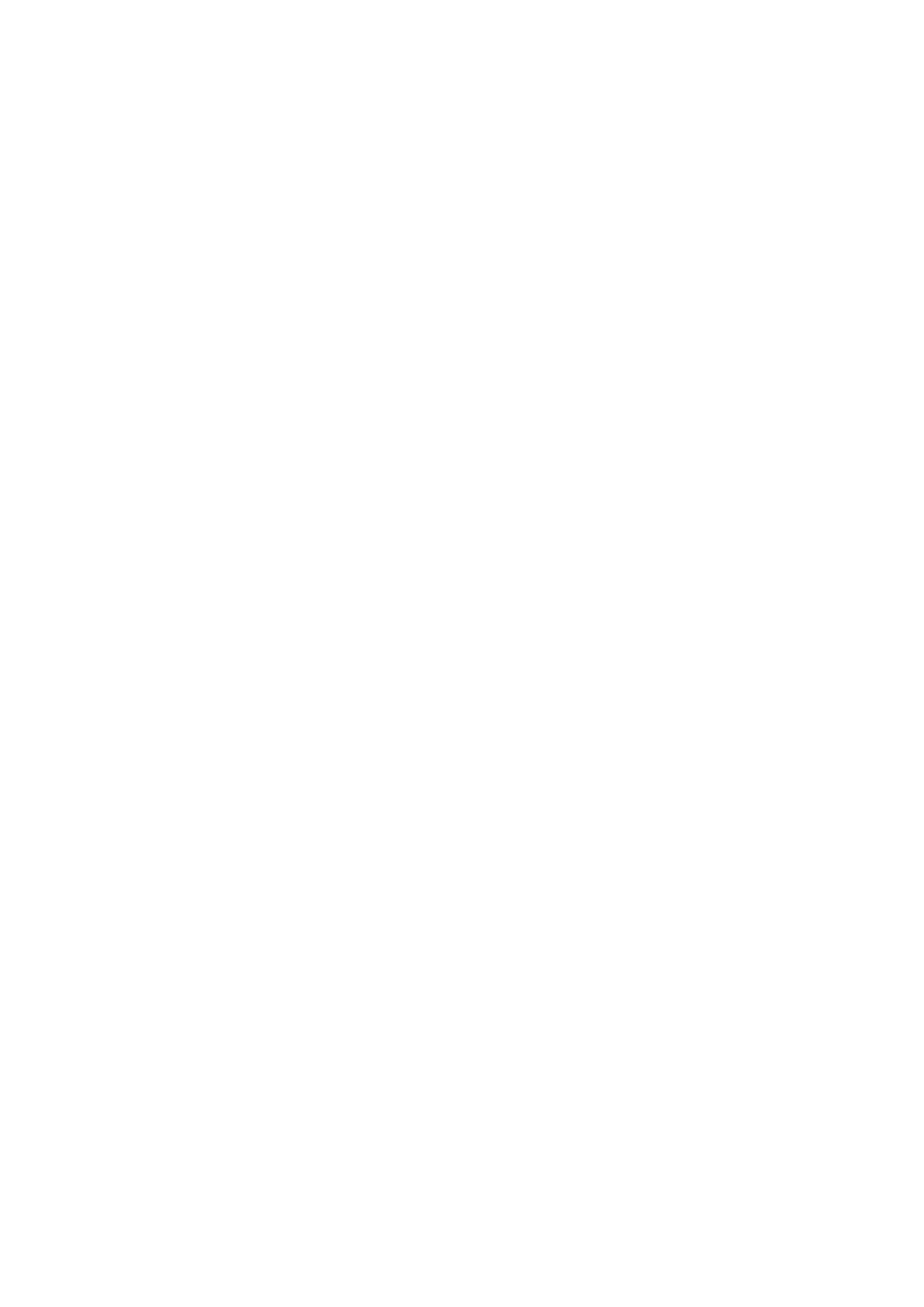## Contents

| Ι.  |                                                              | 6  |  |
|-----|--------------------------------------------------------------|----|--|
| II. |                                                              | 10 |  |
|     |                                                              | 10 |  |
|     |                                                              | 15 |  |
|     |                                                              | 19 |  |
|     |                                                              | 25 |  |
|     | IV. Conclusions on the future of decent and sustainable work |    |  |
|     |                                                              | 37 |  |
|     |                                                              | 45 |  |

Page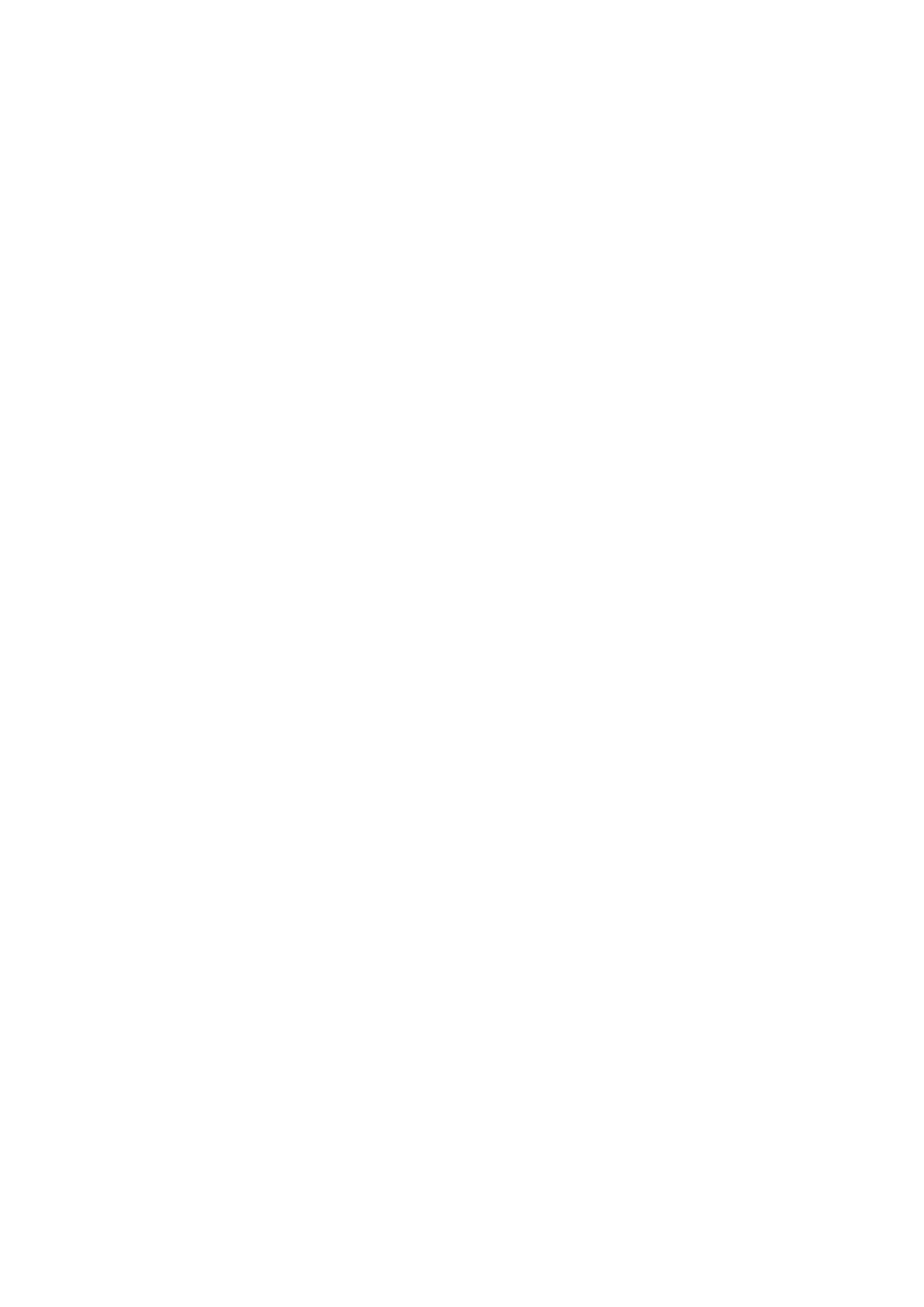## <span id="page-4-0"></span>**Introduction**

The [Technical meeting on the future of decent and sustainable work in urban](https://www.ilo.org/sector/activities/sectoral-meetings/WCMS_726153/lang--en/index.htm)  [transport services](https://www.ilo.org/sector/activities/sectoral-meetings/WCMS_726153/lang--en/index.htm) was held in hybrid format from 30 August to 3 September 2021. The Governing Body of the International Labour Organization (ILO) decided at its 335th Session (March 2019) to convene the meeting and at its 337th Session (October–November 2019), that the purpose of the meeting would be to discuss challenges and solutions relating to the future of decent and sustainable work in urban passenger transport (UPT) operations and services, with the aim of adopting conclusions, including recommendations for future action. In light of the travel restrictions due to the COVID-19 pandemic, it was subsequently decided to postpone the meeting until 30 August–3 September 2021.

At its first sitting, the Meeting adopted the timetable (TMDWTS/2021/3) and the points for discussion [\(TMDWTS/2021/4\)](https://www.ilo.org/wcmsp5/groups/public/---ed_dialogue/---sector/documents/meetingdocument/wcms_816718.pdf). The Meeting held four plenary sittings, including three devoted to the discussion of the points for discussion.

In accordance with article 6 of the [Standing orders for technical meetings,](https://www.ilo.org/wcmsp5/groups/public/---dgreports/---jur/documents/genericdocument/wcms_649908.pdf) the Chairperson of the meeting was Ms S. M. Janahi (Employer, Bahrein). At its first sitting, the Meeting elected three Vice-Chairpersons as follows:

#### **Government group**

| Vice-Chairperson:       | Ms S. G. Luna Camacho (Mexico)                                       |  |  |
|-------------------------|----------------------------------------------------------------------|--|--|
| Assisted by:            | Mr S. Akiyama (Office)                                               |  |  |
|                         | Ms A. Cruz Ross (Office)                                             |  |  |
| <b>Employers' group</b> |                                                                      |  |  |
| Vice-Chairperson:       | Mr K. de Meester (Belgium)                                           |  |  |
| Assisted by:            | Mr M. Espinosa (International Organisation of Employers (IOE))       |  |  |
| <b>Workers' group</b>   |                                                                      |  |  |
| Vice-Chairperson:       | Ms W. Liem (Republic of Korea)                                       |  |  |
| Assisted by:            | Ms M. Llanos (International Trade Union Confederation (ITUC))        |  |  |
|                         | Mr R. Subasinghe (International Transport Workers' Federation (ITF)) |  |  |
|                         | Ms D. Cibrario (Public Services International (PSI))                 |  |  |

The Secretary-General of the Meeting was Ms A. van Leur (Director of the Sectoral Policies Department), the Deputy Secretary-General was Mr S. Akiyama. Mr B. Wagner, as the head of the Maritime and Transport Unit, provided overall guidance and support during the Meeting, the Executive Secretary was Ms A. Cruz Ross, and the Coordinator of secretariat services was Mr M. Taher Mohammad. The representative of the Office of the Legal Adviser was Mr T. Geckeler.

The hybrid meeting was attended by 146 participants, including 77 Government representatives and advisers (from 41 countries), together with 20 Government observers (from 10 countries), as well as 14 Employer and 21 Worker representatives and advisers, and 14 observers from intergovernmental organizations (IGOs) and invited international non-governmental organizations. Women represented 37 per cent of the total participants.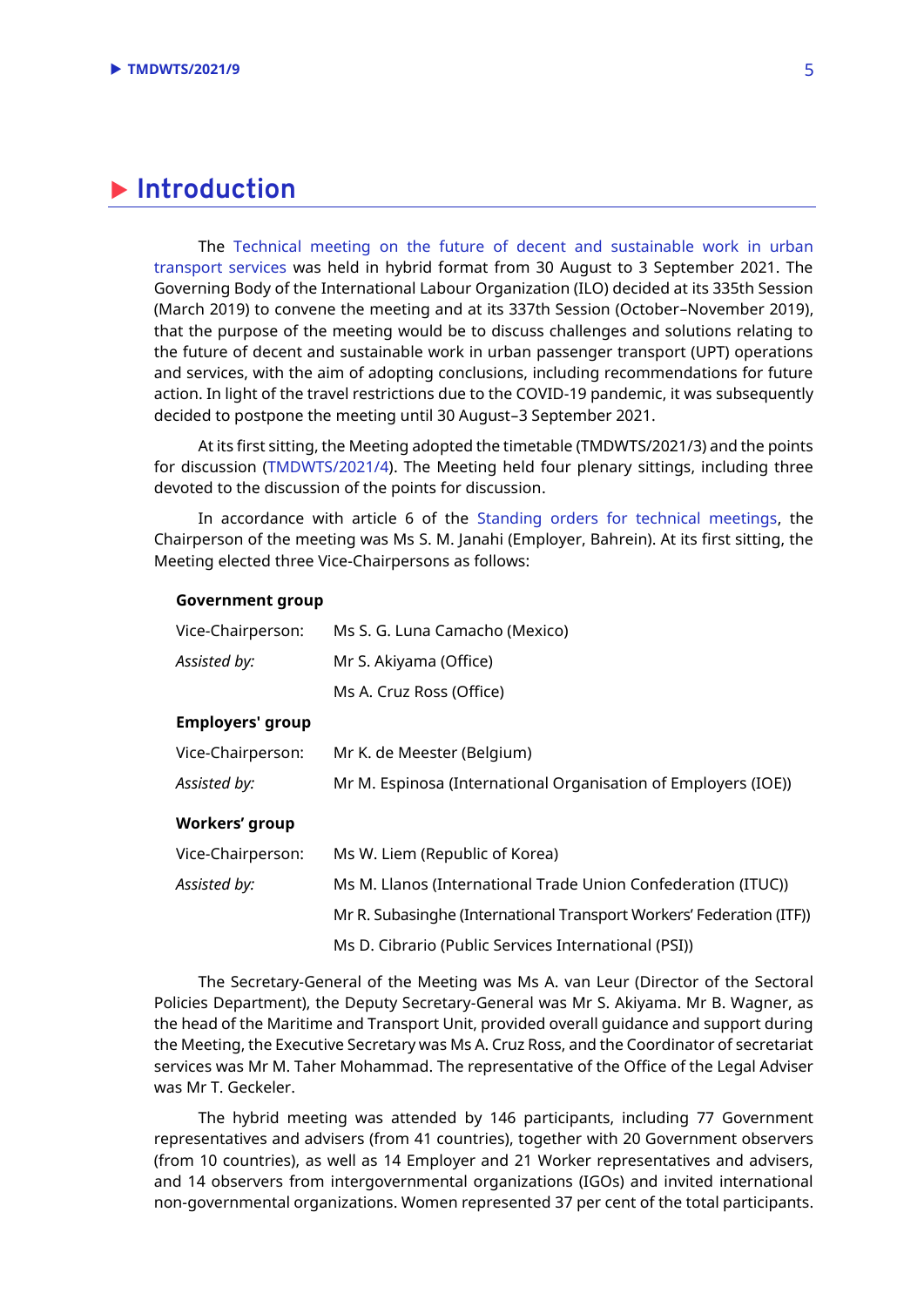## <span id="page-5-0"></span>**Consideration of the agenda items**

## <span id="page-5-1"></span>**I. Opening speeches**

- $\overline{1}$ . The Chairperson emphasized the importance of UPT services for economic growth, job creation, service delivery and green future. UPT services and operations could facilitate the achievement of several of the Sustainable Development Goals (SDGs), as well as being an enabler of economic, social and cultural rights, and playing a key role in building sustainable cities and communities. Urban mobility access could redress inequality and promote environmental justice, health, social justice and gender equality. Technological innovation could bring about significant changes to employment, working conditions and labour markets; in that regard, UPT services could be a powerful driver of equity and sustainability, ensuring a just transition by harnessing transformative technologies, demographic opportunities, globalization and the green economy. The COVID-19 pandemic had, however, caused significant economic, environmental and social challenges for the sector. Recovery would require active promotion of decent work to build more resilient transport systems for a green and socially sustainable future.
- $2.$ The Secretary-General of the Meeting underscored the importance of UPT as a driver and a marker of development, which could enable individuals, communities and cities to rise out of poverty and overcome social exclusion. It was a labour-intensive sector, which provided jobs and livelihoods to millions of workers worldwide and had a key role in the attainment of SDGs 8 and 11. At the same time, UPT had a large environmental footprint, which, along with concerns about working conditions, had brought about increasing pressure for change. The COVID-19 pandemic, which had severely affected the sector, had come at a time when the passenger transport industry was already being forced to change to accommodate technical advances, climate change, demographic shifts and globalization. The present Meeting afforded an opportunity to explore UPT services and operations through the lens of decent work, which was all the more urgent to mitigate the impacts of the ongoing COVID-19 pandemic, and to reach a consensus that would guide work in the sector for years to come.
- $3.$ The meeting viewed a [video](https://www.youtube.com/watch?v=pIXh61N-jIU) prepared by the Office. The Executive Secretary provided [an](https://www.ilo.org/sector/activities/sectoral-meetings/WCMS_818255/lang--en/index.htm)  [overview](https://www.ilo.org/sector/activities/sectoral-meetings/WCMS_818255/lang--en/index.htm) of the Meeting report [\(TMDWTS/2021/1\)](https://www.ilo.org/wcmsp5/groups/public/---ed_dialogue/---sector/documents/meetingdocument/wcms_795523.pdf) that had been prepared as the basis for discussion for the technical meeting.
- $\overline{4}$ . The Employer Vice-Chairperson said that the COVID-19 pandemic constituted an unprecedented, multifaceted challenge to movement in and around cities. It was estimated that, worldwide, public transport ridership had dropped by 90 per cent during the first phase of the pandemic. Moreover, travel needs, travel options, border control and commuter behaviour had changed in an attempt to limit the spread of COVID-19, and to meet physical distancing protocols. The pandemic had shown, however, that UPT was essential: it facilitated mobility for frontline workers, enabling them to access their workplaces and, more generally, ensured the continued movement of populations. The Meeting was an opportunity to identify ways to build back better and ensure long-term sustainability of urban mobility. UPT was a crucial sector at the crossroads of mobility, connectivity, land use, economic development, public health and environmental change. UPT services could be delivered under public or private operations; there was no correlation between efficiency and quality of UPT services and decentralization or privatization. With more than 80 per cent of global GDP generated in cities, urbanization and efficient transport systems contributed to sustainable growth by increasing overall productivity. Efficient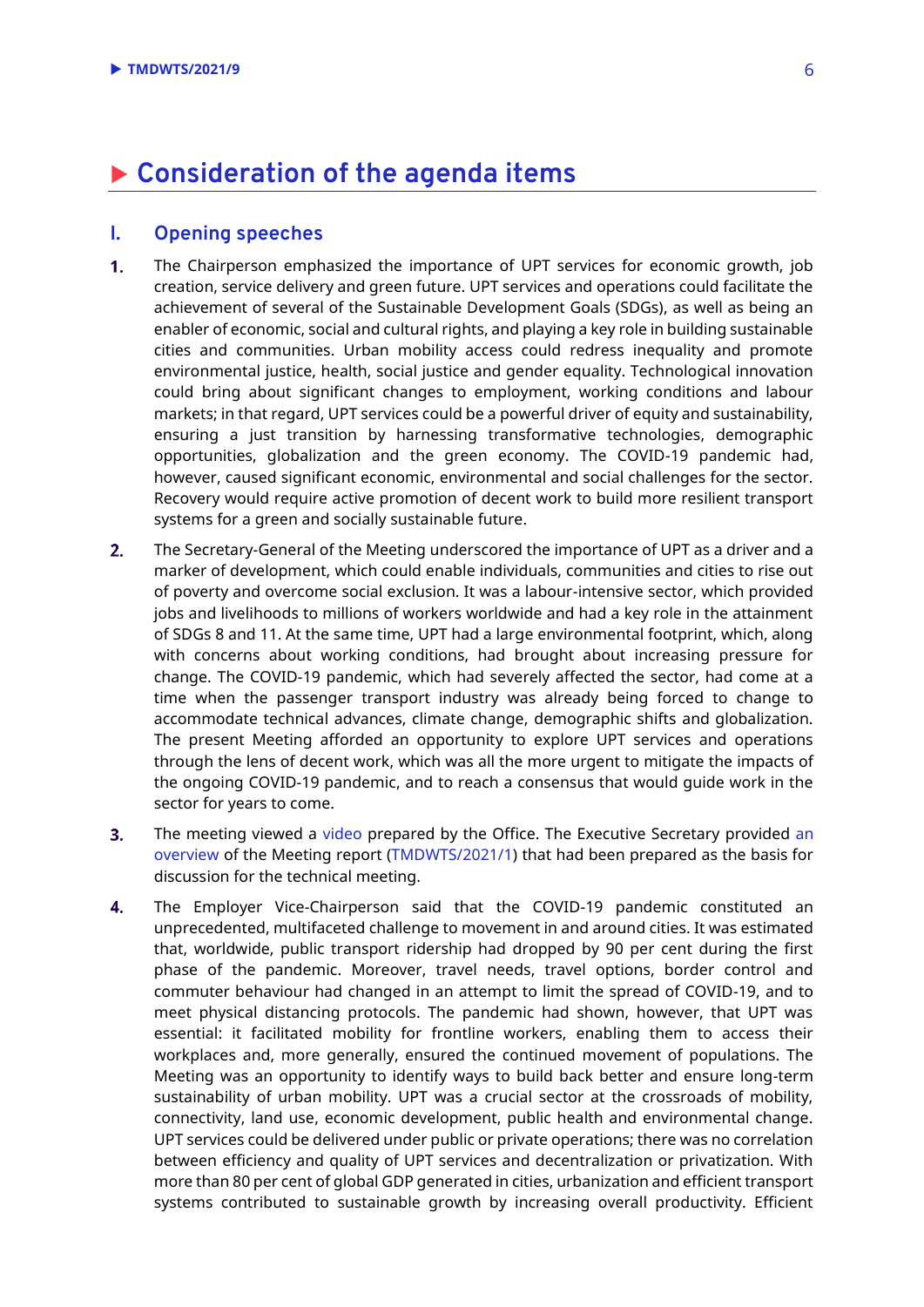transport systems could help overcome constraints on growth faced by large urban areas, such as land and housing availability, air quality and congestion.

- $5.$ The conclusions to be adopted by the Meeting should be precise, specific and concise, and refrain from comment on cross-sectoral or national issues. A focused and succinct document, based on tripartite consensus, would support action-oriented guidance, implementable at national level. The Employers' group was optimistic about the UPT sector and its potential for digitalization and new mobility solutions. COVID-19 could also be viewed as a trigger for opportunity for investment to create efficient, sustainable, equitable and safe UPT systems. Since social dialogue was the best tool for overcoming challenges and taking advantage of opportunities, the Employers' group was fully committed to ensuring a successful outcome to the discussions.
- 6. The Worker Vice-Chairperson said that, although the COVID-19 pandemic had shown the importance of UPT services as a public good, a basic service and a key part of the solution to economic and environmental crises, UPT workers globally were in a precarious situation. Some governments had granted emergency funding to keep services running throughout the pandemic, thereby enabling frontline workers to work and vulnerable groups to access healthcare and other vital public services, connecting rural and urban areas, and fostering social inclusion and sustainable development. The pandemic had shone a light on the importance of a rights-based approach to UPT, with equal access being understood as a guarantee of the right to freedom of movement. There was a significant body of evidence to show the important role that UPT could play in responding to climate change and creating green jobs. Yet UPT workers faced uncertainty, increasing economic pressure and often threats to their livelihood. The outcome of the present Meeting would determine the future direction of the sector.
- $7.$ The Workers' group was concerned about widespread informality, which was particularly prevalent in low- and middle-income developing countries. Informality caused decent work deficits, including the denial of fundamental principles and rights at work, insufficient opportunities for quality employment, inadequate social protection, the absence of social dialogue, and lack of adequate labour protection and inspection systems or means for redress in the case of violations. The Workers' group intended to propose a resolution calling for an inclusive process for formalization and just transition. Downward pressure on wages and working conditions, safety, accessibility and service quality as a result of deregulated private operations, contracting out and subcontracting, gave cause for concern. Non-standard forms of employment, in particular the gig or platform economy, were also worrying; workers' fundamental rights, in particular to collective bargaining, equal pay, adequate working conditions and health and safety, must be protected.
- $8.$ Workplace gender discrimination and occupational segregation must be addressed; women represented less than 15 per cent of the UPT workforce. Technological change and innovation could result in job losses, unsustainable work intensity and increased surveillance, and could have with negative impacts for psychological and physical health and safety. Social dialogue, including collective bargaining, on the use and impacts of technological innovation and the regulation of workers' data, was therefore crucial. UPT was a vital decarbonization infrastructure and thus had a key role in enabling a sustainable and resilient recovery from the climate crisis. Decent work and access to mobility required inclusive formalization and integration of informal services, as well as large-scale investment in UPT. Constituents should be supported in their efforts to improve and expand UPT services and employment in the context of COVID-19 recovery and climate response. The Workers' group would present a second draft resolution in that regard.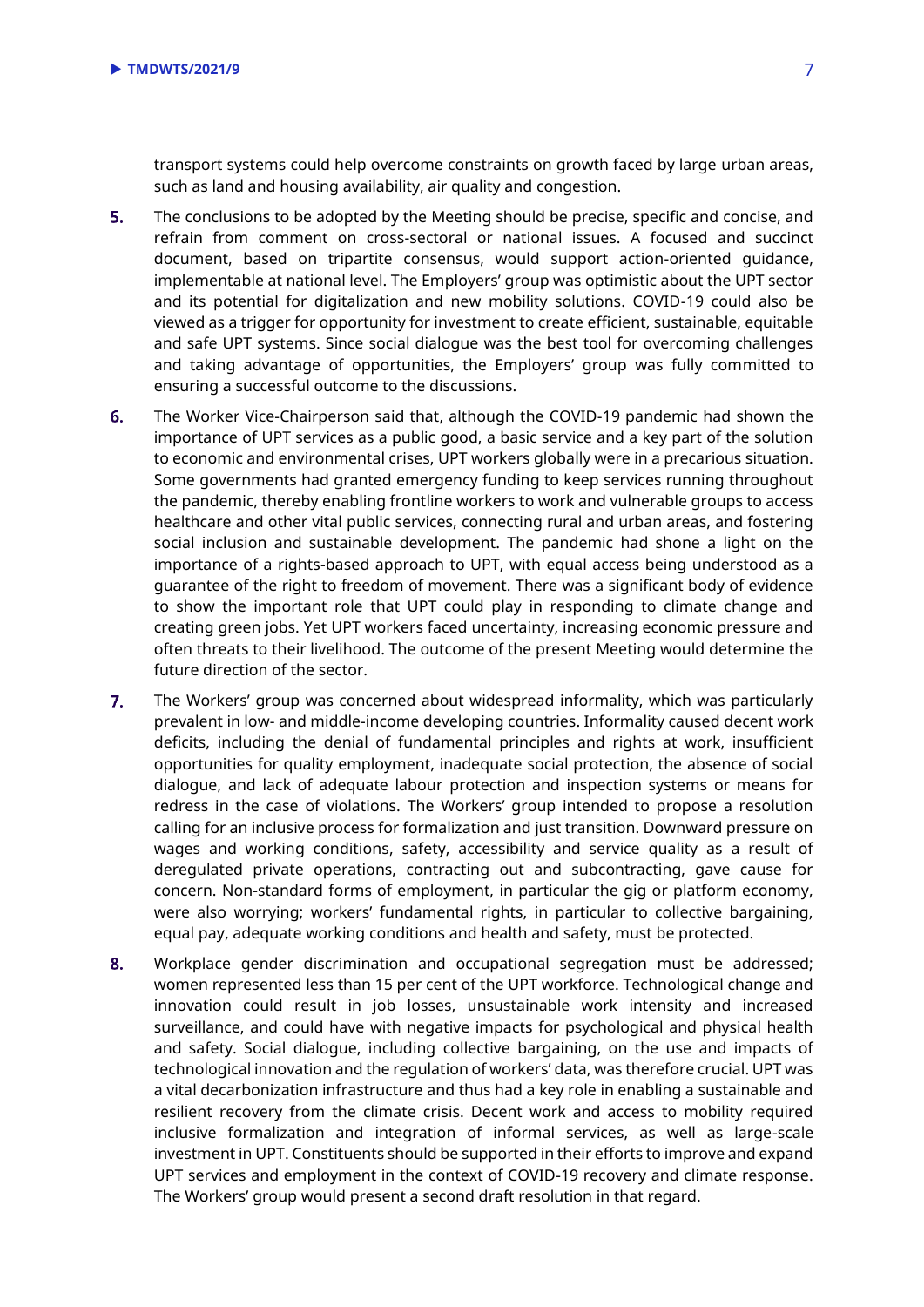- $9<sub>1</sub>$ The Government Vice-Chairperson observed that, despite the key role of the UPT sector in the functioning of economies and societies globally, challenges to financing ambitious urban mobility persisted in many countries due to fiscal limitations. Infrastructure costs, technology and the transition to more climate-responsive modes of transport were increasing the financial pressure on UPT services. UPT systems, and their regulation, varied widely around the world; the conclusions of the Meeting would need to be flexible and adaptable to diverse local contexts. The sector, which had been undergoing a profound transformation owing to technological advances, demographics, and climate change, had faced a sudden drop in service demand as a result of the COVID-19 pandemic. On the one hand, the pandemic had cost many UPT workers their jobs, while on the other – for those who had continued working – it had cost many their health or even their lives.
- $10<sub>1</sub>$ The Government group was committed to identifying opportunities and challenges to achieve decent work, and to taking steps to invest in sustainable and decent work, formalization, a just transition, training and professionalization of workers, and better regulation. ILO standards and texts, constituted a solid foundation on which to build consensus for achieving inclusive, sustainable, safe and resilient UPT services, as well as decent work for all UPT workers.
- $11.$ The Government representative of Brazil observed that differences in UPT systems structure, regulation, and formalization required distinct approaches. Since UPT services were not only operated by public authorities but could also be subcontracted to private operators, the State should remain engaged in both scenarios. Subcontracting arrangements should be transparent and comprehensive, and should include clauses on compliance with national law, especially labour provisions, as well as redress and accountability mechanisms. Informality and non-traditional forms of employment were particularly prevalent in the UPT sector. When informality resulted from a fraudulent scheme to cover up traditional forms of employment, it should be fought. When it resulted from a natural process in which individuals, seeking ways of survival, tried to establish themselves in a competitive market, however, governments should assist in the transition to formality.
- $12.$ A representative of the United Nations Economic Commission for Europe (UNECE) explained that UNECE and the World Health Organization (WHO) Regional Office for Europe constituted the secretariat for the Transport, Health and Environment Pan-European Programme, which had long been exploring jobs in relation to transport and mobility. Green and healthy jobs should satisfy three criteria: be part of a wider solution to climate change, help to reduce emissions and improve energy efficiency; contribute to promoting and using safer, cleaner, more active modes of transport; and provide "decent work" according to the ILO definition. A recent ILO/UNECE report, *Jobs in green and healthy transport: Making the green shift*, had revealed that a doubling of investment in public transport could lead to five million new jobs, half in the European region and half elsewhere. To make full use of the employment opportunities associated with greening the transport sector, a comprehensive range of policies was needed, including on skills development, social protection, labour market policies and the promotion of social dialogue and fundamental principles and rights at work.
- $13.$ A representative of the United Nations Human Settlements Programme (UN-Habitat) said that transport had a key role in reducing poverty by affording access to education, social services and healthcare. Safe, affordable and sustainable transport systems must therefore be accessible for all, in line with SDG target 11.2. Transport was also an important source of employment. UN-Habitat supported local authorities and transport operators in providing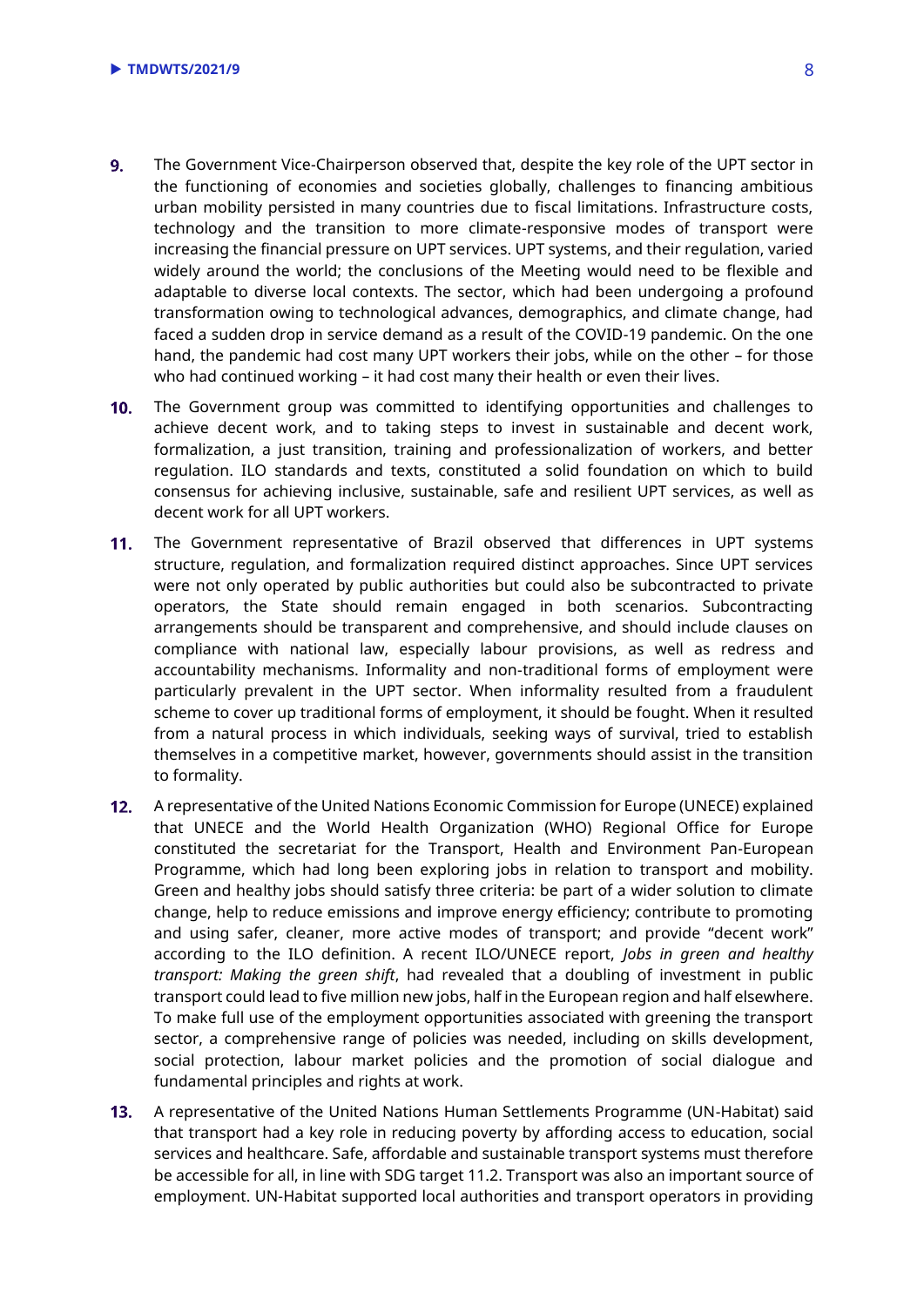decent, formal jobs for workers who had previously been engaged in informal transport operations. Employers and workers should be integral to establishing new business models, while government should have greater control over the public transport sector. The disruption caused by the COVID-19 pandemic afforded an opportunity to make public transport safe, affordable and efficient, using low-carbon, non-motorized and shared transport modes. UN-Habitat hoped that the conclusions of the Meeting would result in clear action points, policies and recommendations for decent and sustainable work in urban transport services.

- $14.$ A written statement, submitted by WHO, was delivered by the Head of the Transport and Maritime Unit. In the context of WHO's work on road safety, and the designation by the General Assembly of the United Nations, though resolution A/RES/74/299, of 2021–30 as the second Decade of Action for Road Safety, the WHO was due to launch a Global Plan of Action on Road Safety. The Plan recognized the role that transport service providers, public and private, played in ensuring road safety, and called on them to take action that included: specifying vehicle safety levels for fleets used in provision of procured services; requiring user training for all transport drivers; expecting suppliers to perform road safety performance self-assessment and reporting; and setting standards for scheduling and planning procured driving operations and practices to manage driver fatigue, use of lowrisk roads, use of lower risk vehicles, and improved times for travel. All stakeholders were encouraged to implement those recommendations. A high-level meeting of the General Assembly of the United Nations on road safety was scheduled to take place in 2022.
- $15.$ A representative of the World Bank emphasized the importance of public transport as a public good, especially for those with low income who needed to leave their homes to access employment, education, healthcare and other essential services. Informal and selforganized transport was a critical subsector, comprising tens of millions of vehicles and workers in the developing world. While formalizing public transport services required investment and increased operational costs, such investment had potential benefits, including mobility and accessibility for workers, lower emissions, improved safety outcomes and social inclusion, as well as affordability and sustainability. The COVID-19 pandemic had caused significant financial deficits and operational challenges for public transport services around the world, while also changing travel patterns. The Meeting should recognize that urban planning, sustainable investment, good governance and new technologies were essential to improve transport systems.
- A representative of the International Transport Forum explained that her organization's  $16.$ work focused on five transport priority areas: accessibility; connectivity; digitalization; decarbonization; and safety and security, all of which had implications for the future of decent and sustainable work. The process of decarbonizing the transport sector must be inclusive and just, and leave no one behind. Ambitious decarbonization targets announced by governments and non-state actors implied a significant acceleration in the shift towards clean and digital mobility technology, which would impact jobs and the skill sets required to do them. Governments must anticipate those impacts and develop policies and programmes for training and upskilling to ensure that affected workers were supported, and that the benefits the transition to sustainable mobility were equal for all. Transport workers would need to have the knowledge, skills and experience to design and staff transport services of the future.
- $17.$ Gender equality in the transport workforce must also be improved for greater sustainability, inclusivity and resilience. Redressing the gender balance in the global transport workforce would require education and training for women workers, and an integrated and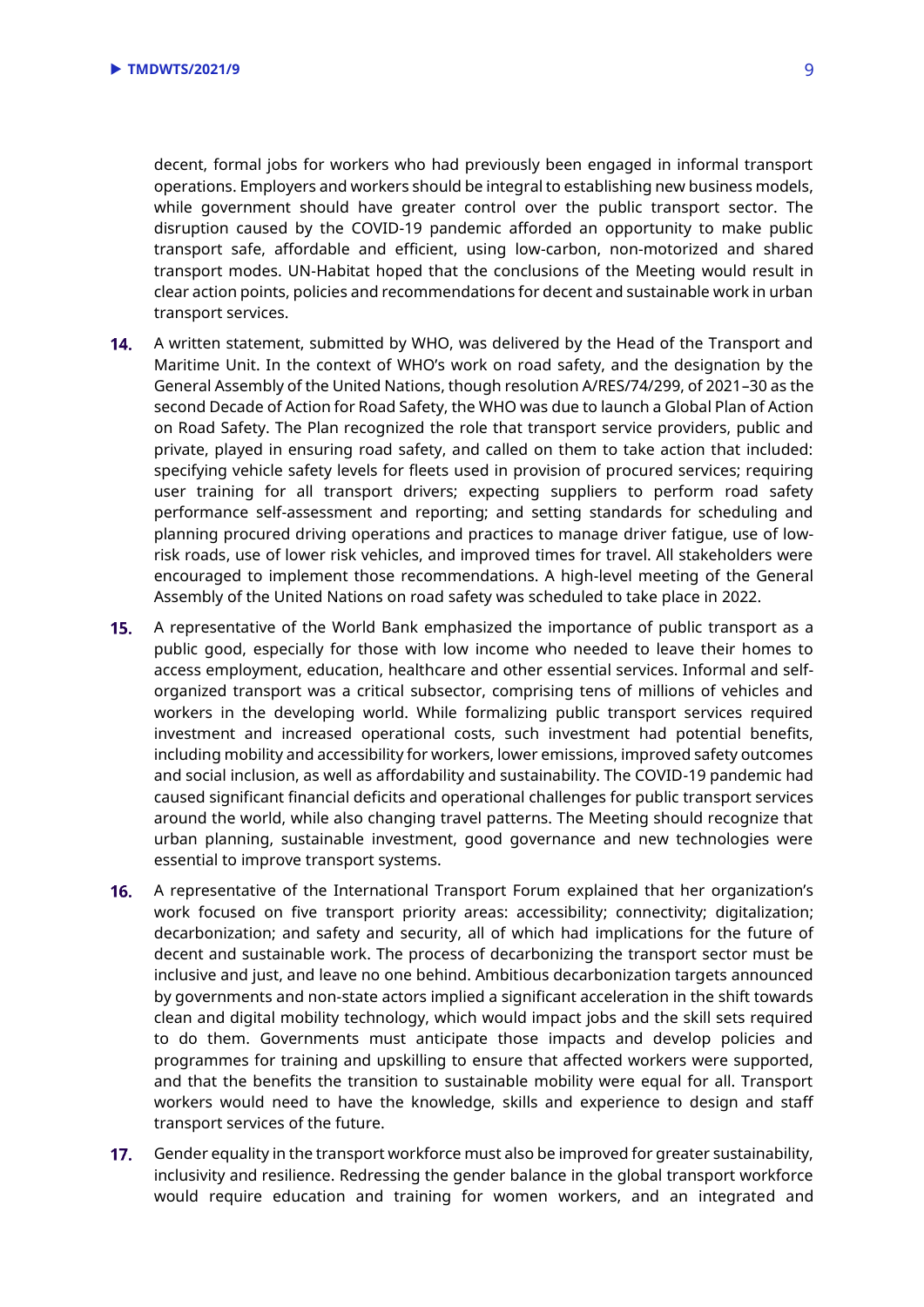collaborative approach to closing data gaps. Better policies for all workers must be evidence-informed; reliable data was essential. The International Transport Forum hoped to include discussions on decent and sustainable work in the transport and climate change policy dialogue at the forthcoming United Nations Climate Change Conference, COP26, and to foster a stronger partnership with the ILO to identify areas of mutual interest as the transport sector became more digitalized, automated and decarbonized.

- 18. A video message was transmitted from the International Association of Public Transport (UITP), describing the Association's work, which had been forced to adapt rapidly and significantly to support the UPT sector in meeting the challenges of the COVID-19 pandemic. The Association's work programme prioritized building resilient urban and public transport, providing decarbonized and low-emissions urban mobility, advancing systems and services for better urban mobility, and redefining public transport to support a greater range of alternatives to the private cars. UPT was recognized as a healthy and sustainable way of life for all. Every effort was being made to ensure people-centred transport systems, with the workforce at the centre. UPT workers were the "guardians of mobility", and had played a vital role in society in particular during periods of lockdown.
- 19. The work of the UITP was closely aligned with several of the SDGs, and the Association had identified areas for further cooperation, in particular on SDGs 8 and 11. Social dialogue was not only essential to ensuring optimum services and the well-being of workers, but was a fundamental component of sustainable development. The UITP worked closely with the ITF and the European Transport Workers' Federation, in particular on fostering a common position on gender issues in the transport sector and other aspects of decent work, safe work and climate change. UPT had a key role in social and economic development, which in turn would foster sustainable and decent work.

## <span id="page-9-0"></span>**II. Point by point discussion**

## <span id="page-9-1"></span>**Discussion of point 1**

### **What decent work challenges and opportunities have arisen in urban passenger transport operations and services? What have been the key drivers of change, aside from the coronavirus disease (COVID-19) pandemic?**

- **20.** The Employer Vice-Chairperson said that focusing on opportunities would yield more positive results than discussing challenges, although challenges must, of course, be acknowledged. The first opportunity to be seized was to build the connection between greener and healthier urban transport. The COVID-19 pandemic had thrown a spotlight on the importance of air quality, which could only be improved by greening transport systems. While the transition to environmentally-friendly transport was tightly linked to technological innovation, it was not merely a question of electrification or reducing exhaust emissions from vehicles; energy production itself must be green, otherwise the environmental impact was simply displaced to a different industry. The transition must also be supported by new, green, decent jobs.
- **21.** Other opportunities for workers and transport users included digitalization, which would improve driver safety, not only by boosting vehicle efficiency, but also by improving physical working conditions, such as ventilation, visibility and comfort, all of which would improve road safety in general. Supplier, contractor and value chains were all linked by digital technologies, from which urban transport systems could also benefit. Digitalization could also be used as a tool for routing and rerouting drivers, as well as preventive maintenance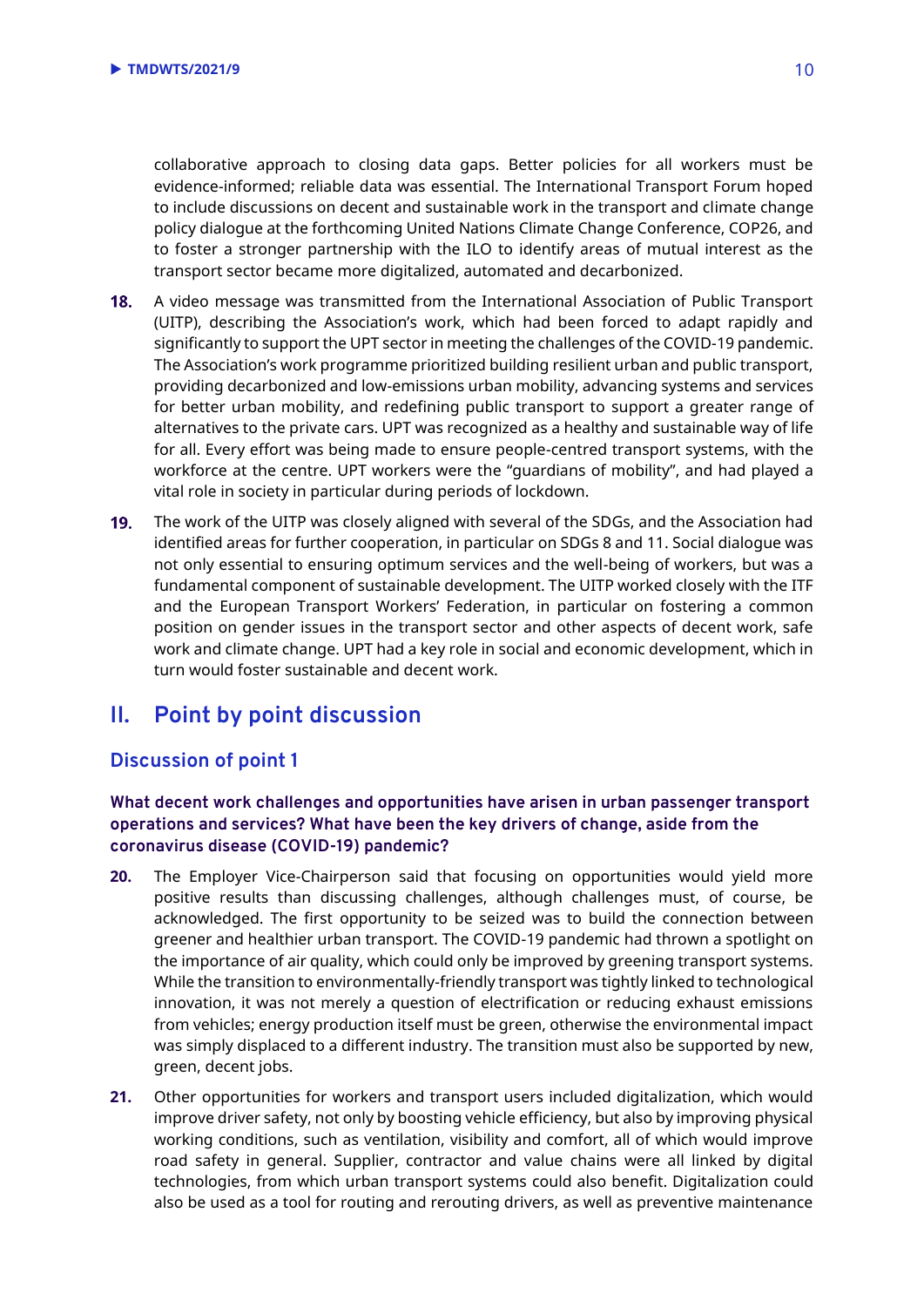of vehicles, which would improve road safety. Urban transport had always been a fertile ground for innovation and creativity. In modern societies, the need for shared and collective mobility solutions would increase, bringing opportunities for new, formal employment solutions. All partners, public and private, must come together to ensure sufficient investment in both greening and digitizing transport. The concept of "Society 5.0", to create balance in all functions within urban society from the design stage, would also provide opportunities to develop better, safer and more sustainable public transport.

- **22.** Challenges persisted, in particular the impact of COVID-19-related restrictions on the continuity of transport services, which threatened their sustainability and viability. The image and perception of public transport also added to the problem of garnering sufficient investment to ensure that opportunities could be seized. The gender dimension must also be addressed; a more sustainable, viable and attractive public transport system required diversity in the workforce.
- **23.** The Worker Vice-Chairperson said that without discussing the challenges to decent work, it was difficult to consider how to truly harness opportunities. UPT was a basic service to which all should have equal access, yet there was a growing trend towards privatization, which had been shown to pose challenges for workers, governments, transport authorities and passengers. Privatization often failed to lead to the savings anticipated, and posed problems of lack of public accountability and transparency, and poor governance, as well as creating barriers to efficiency. Privatization in Colombia, India, the United Kingdom of Great Britain and Northern Ireland and the United States of America had been shown to raise fare prices and lead to unstable and confusing services, resulting in a reduction in ridership. Outsourcing and subcontracting could fracture services, negatively impact health and safety, and weaken collective bargaining. Women tended to be disproportionately employed in jobs that were outsourced and thus faced pressure with regard to working conditions and remuneration. Despite the foregoing, international financial institutions were promoting private models for large-scale mass transit projects in developing countries.
- **24.** The COVID-19 pandemic had highlighted challenges faced by informal workers; formal public transport had ceased operation in many countries, leaving informal workers to fill the gap, forced to choose between working in dangerous conditions or losing their livelihoods. Police harassment, extortion, gender discrimination and violence against women workers also posed challenges, as well as health and safety hazards for workers and passengers alike. Removing the target system for informal passenger transport and ensuring fair rates of pay would reduce pressure on workers and increase road safety. Disguised independent employment relationships and the introduction of e-hail platform companies were increasing informality and precarity, and complicating employment relationships, with workers lacking protection of their fundamental rights at work.
- **25.** The gig economy was an undeniable reality in UPT, with the pursuance of unsustainable business models that led to misclassification of workers as self-employed or independent contractors, and resulted in denial of basic trade union rights, low pay, poor working conditions and threats to health and safety. The use of workers' data and their economic rights over that data required regulation. Social dialogue was needed to resolve those challenges. Enormous downward pressures on wages and working conditions caused by the COVID-19 pandemic and informality were exacerbating problems of health and safety, gender equality, and the accessibility and quality of services. Without addressing those challenges, UPT could not function as a public good or basic service and would not be an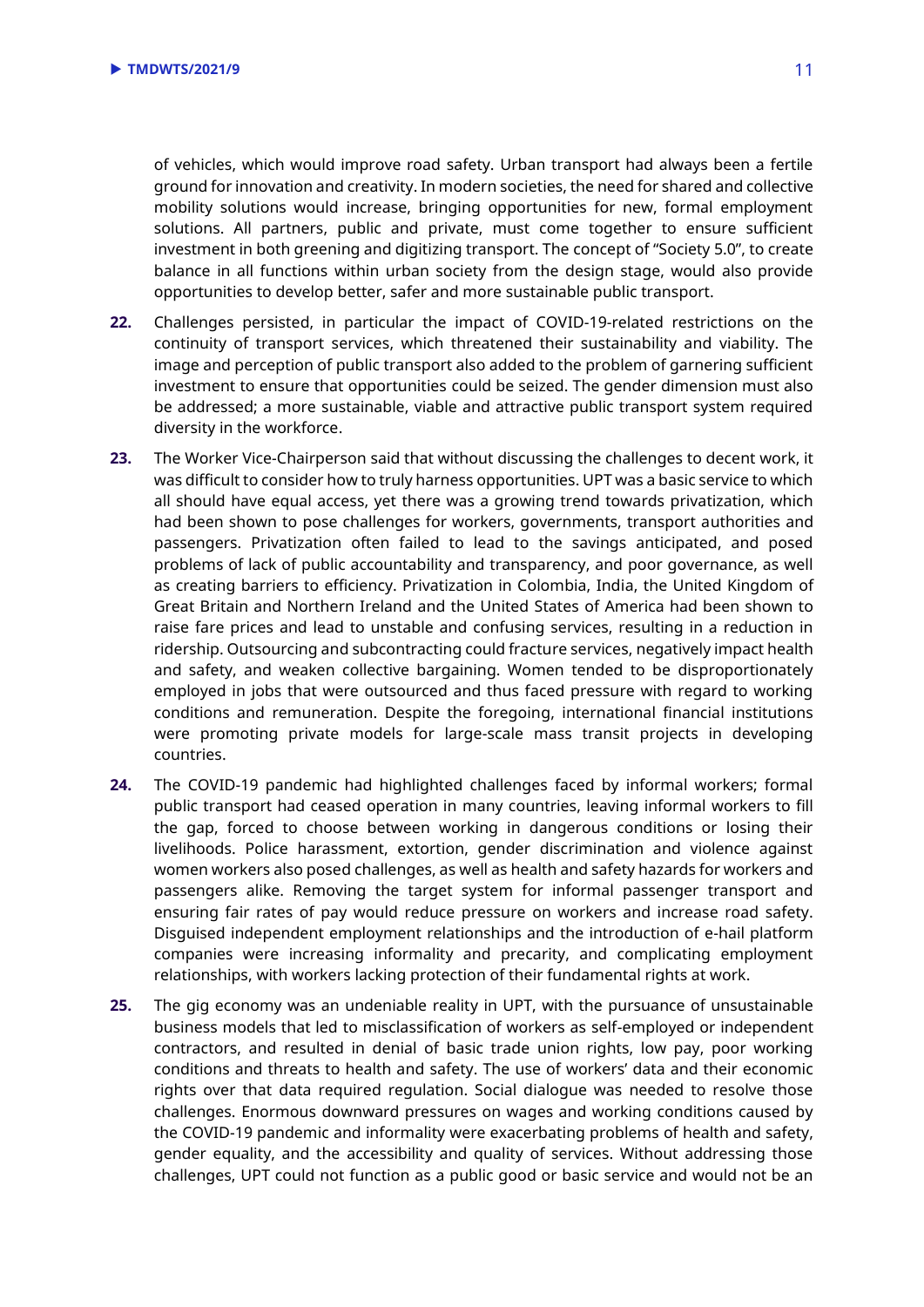effective response to the climate crisis, or driver of employment and sustainable development.

- **26.** The Government Vice-Chairperson said that the UPT sector faced a multiplicity of challenges, which had been exacerbated by the COVID-19 pandemic. While a variety of concerns had been expressed thus far, it seemed that all parties to the discussion agreed on the importance of improving working conditions, and on the role the sector could play in advancing labour rights in general, and on attaining the SDGs. Flexibility was essential; challenges and solutions would depend heavily on the specificities of local context. Technological advances should be harnessed as a source of opportunity, not only for the efficiency of services, but also for improving quality of work and occupational safety and health. Informality was a major challenge for workers in the sector, which must be addressed to ensure decent work for all. Inclusivity and gender imbalance in the workforce also posed challenges. Demographic change was placing significant burden on transport systems. The sector's sustainable recovery from the impacts of the COVID-19 pandemic would require sustainable financing.
- **27.** The public–private ownership balance was complex and varied from country to country. The Meeting should also consider non-conventional employment modalities affecting the sector. Working conditions, including with relation to the platform economy, weakening of social dialogue and issues related to subcontracting, must also be addressed. Occupational safety and health was a multifaceted matter, and must be considered from several perspectives, including exhaustion and extended working hours, protection of workers against violence and harassment, and maintenance and renewal of fleets and infrastructure. Noncommunicable diseases, burnout and stress must be tackled, as well as the dangers to workers associated with working through the COVID-19 pandemic.
- **28.** The Government representative of Argentina underscored the key role that efficient transport services had played in the context of the COVID-19 pandemic. In Argentina, public transport was heavily subsidized to ensure that services were available and accessible to all. The majority of transport work was in the formal economy, with collective bargaining well established; during the pandemic, every effort had been made to ensure the safety of drivers and passengers at all times. The pandemic had shed light on technological and financial challenges already inherent in the urban transport system, which it had exacerbated. The Meeting should work on recommendations that could guarantee formal employment, and access for workers and users with disabilities. His Government also wished to see recommendations with regard to strengthening occupational safety and health, in particular hours of work and hours rest for workers. Freedom of association and collective bargaining must be guaranteed, and inclusivity for workers and users alike was particularly important. Clear guidance was needed to overcome the economic inequality that was posing an obstacle to decent work.
- **29.** The Government representative of Brazil emphasized challenges with regard to the multifarious forms of ownership of UPT operations. No matter who operated a service, the State must always be responsible for overseeing services to ensure that they functioned adequately and that decent work standards were upheld. When considering privatizing or subcontracting services, financial balance must be ensured; thus far, privatization and subcontracting had not yielded efficiency gains. Robust contracts must be in place to regulate operations, avoid unnecessary risks and establish the obligations and duties, as well as the rights, of all involved, in particular including specific provisions on occupational safety and health. Urban infrastructure posed a challenge; even the best designed transport system could not function optimally if the urban infrastructure was not appropriate.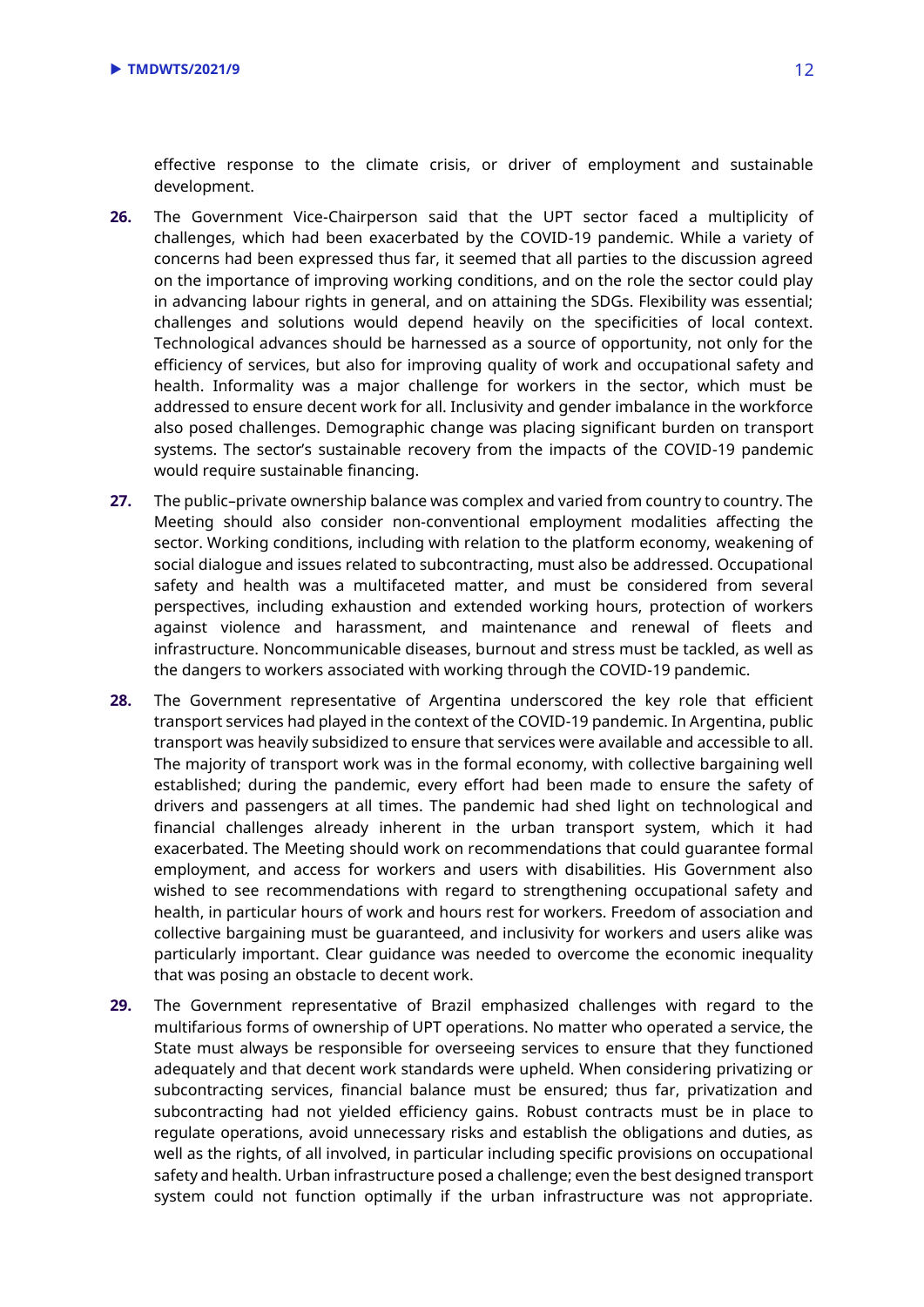Technological change and upgrading of systems was costly, and therefore particularly problematic in low- and middle-income countries. Financial impediments to vehicle and fleet maintenance and upgrading threatened worker safety. Violence against UPT workers was increasing, posing not only a physical danger but also causing long-term psychological trauma and cultivating a culture of fear and stress. Lastly, workforce training and capacitybuilding was often lacking, and must be strengthened. All of those challenges also represented opportunities for change and development, to boost the quality and efficiency of UPT systems and improve working conditions for transport workers.

- **30.** A Worker representative from Colombia explained that an ambitious plan was in place to electrify the urban transport system in Bogota by 31 December 2021. While the change of energy source was appropriate and necessary, the reform of the transport system would result in the loss of some 6,000 jobs for formal workers who were not being offered employment alternatives. Many did not meet the age and physical health requirements to work in the new system. A further 20,000 informal, low-income workers would also likely lose their livelihoods. The municipal authorities saw the energy transition from a purely economic perspective. It was neither fair nor just for transport workers, and a significant increase in fares would result in the exclusion of many passengers. Corruption was endemic: some 60 per cent of the funds supposedly allocated by the municipal authorities to mitigate the economic impacts of the COVID-19 pandemic on the citizens of Bogota had gone straight into the pockets of Bogota's transport companies. The pandemic, and in particular the resulting increase in use of scooters, motor scooters and motorcycles, had increased transport and traffic chaos. The Meeting must ensure a frank and open discussion, and take measures to ensure that any transport system upgrade took account of the rights and needs of all stakeholders.
- **31.** A Worker representative from Germany gave three examples of situations in which privatization and subcontracting had negatively impacted workers and passengers. In Washington DC, the circulator service had been contracted out to a company that violated sick leave legislation, penalizing employees for taking sick leave. Failure to properly maintain vehicles had resulted in serious malfunctions with a bus fleet, which had left passengers stranded and threatened the safety of workers and the public. In the United Kingdom, maintenance and infrastructure improvements on the London Underground had been privatized, and work had not been delivered on time. In Germany, despite a 24 per cent passenger increase over 20 years, the workforce had been cut by 18 per cent through cost cutting and subcontracting. Collective agreements had eroded and replaced, lowering labour standards and reducing wages, despite an increase in workload.
- **32.** A Worker representative from the United States said that a deliberate flooding of the UPT market had resulted in deregulation of vehicles and a reduction of income for drivers, who were only paid when carrying passengers. Under the guise of flexible working arrangements, with ever-decreasing wages, workers were forced to extend their working hours to make ends meet financially. Such business models did not constitute sustainable employment. A significant amount of data was collected on drivers, involuntarily and beyond their control, in particular through passenger review mechanisms, which was used against them and to obfuscate decision-making processes.
- **33.** A Worker representative from the United Kingdom described abuses and attacks against transport workers in the United Kingdom, in particular during the COVID-19 pandemic, which not only constituted harassment in the workplace but also had serious implications for occupational safety and health. Violence and harassment in the workplace must be eliminated. UPT workers had been at the forefront of the response to the pandemic, and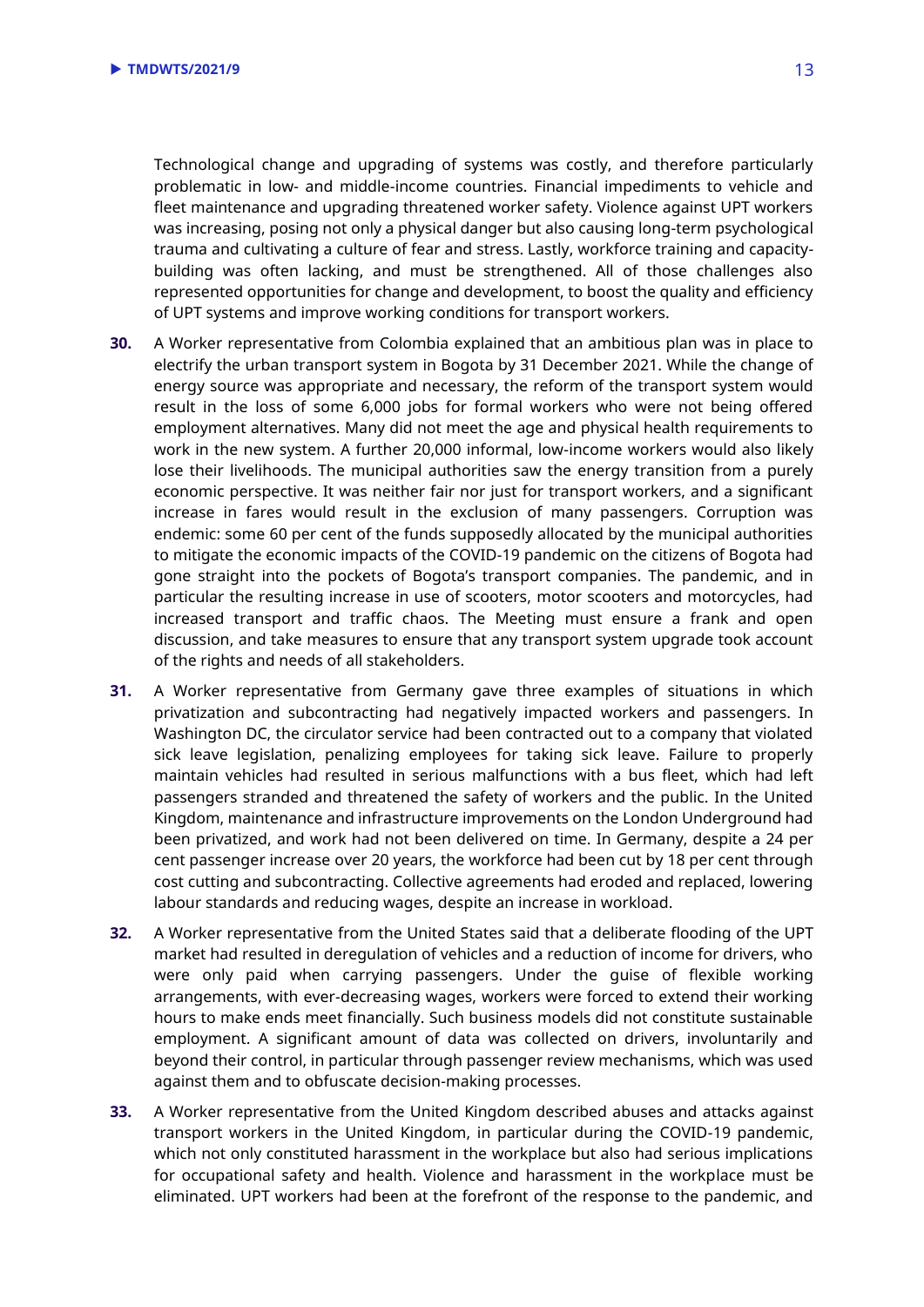had been disproportionately exposed to the virus. As a result, many were contending with the health impacts of long COVID. Mental health had also been severely impacted. Prior to the pandemic, noncommunicable diseases such as heart disease and diabetes, as well as fatigue, had been found to be particularly prevalent in urban transport workers, which indicated systemic occupational health issues that must be addressed. Informal workers who had no social protection were even more vulnerable to all threats. The response to and recovery from the pandemic afforded an opportunity to strengthen and uphold the obligation to ensure occupational safety and health in the transport sector.

- **34.** The Employer Vice-Chairperson cautioned that reliance on anecdotal arguments undermined global social dialogue; the Meeting had been convened to focus on global challenges and opportunities to ensure decent work for all and sustainable UPT services. Urban public transport systems, while organized in public space, were not a public good by definition; there were many examples of such systems being managed by entities that were not public authorities. Yet all operators shared common goals with respect to ensuring efficient, sustainable and comprehensive transport systems that were connected, complementary, sustainable, accountable, transparent, inclusive and safe, irrespective of who organized them. Similarly, the Meeting was not an appropriate forum to discuss employment status. Each form of employment, whether traditional hierarchy or platformdriven, or autonomous peer-to-peer, had its own value and place in the future of work. UPT systems had been hit hard by the pandemic, the number of workers had been reduced and the reputation of the sector had been damaged. The Meeting must focus on improving the quality and sustainability of the sector, and recovering from the impacts of the pandemic.
- **35.** The Government Vice-Chairperson underscored the importance of the appropriate collection, analysis and use of data for organizing and scheduling UPT services to meet passenger needs, in particular in the context of the COVID-19 pandemic, to prevent overcrowding for the safety of passengers and workers alike. Further data and information should also be collected to enable effective analysis of trends in service usage. Training, retraining and capacity-building for transport workers was particularly crucial to enable them to adapt to the rapid technological changes that were impacting their work.
- **36.** The Government representative of the Philippines pointed out that aside from the many challenges already mentioned, one of the perils of the shift to environmentally-friendly vehicles was the displacement of workers. In South-east Asia, many independent vehicle owners would lose their livelihoods when their vehicles became obsolete. Modernization should be used as an opportunity to upgrade systems and comply with accessibility standards, in particular for persons with disabilities, to increase the inclusivity of transport services. Small industry players could be encouraged to organize into cooperatives or social solidarity enterprises to enable them to weather the storm of modernization. Assistance should be offered in that regard.
- **37.** The Worker Vice-Chairperson pointed out that the term "public good" was understood, as defined in the Oxford English Dictionary, as "a commodity or service that is provided without profit to all members of society either by government or by a private individual or organisation". The concept of a public good, as thus defined, was used in the SDGs, and was not an indication of ownership.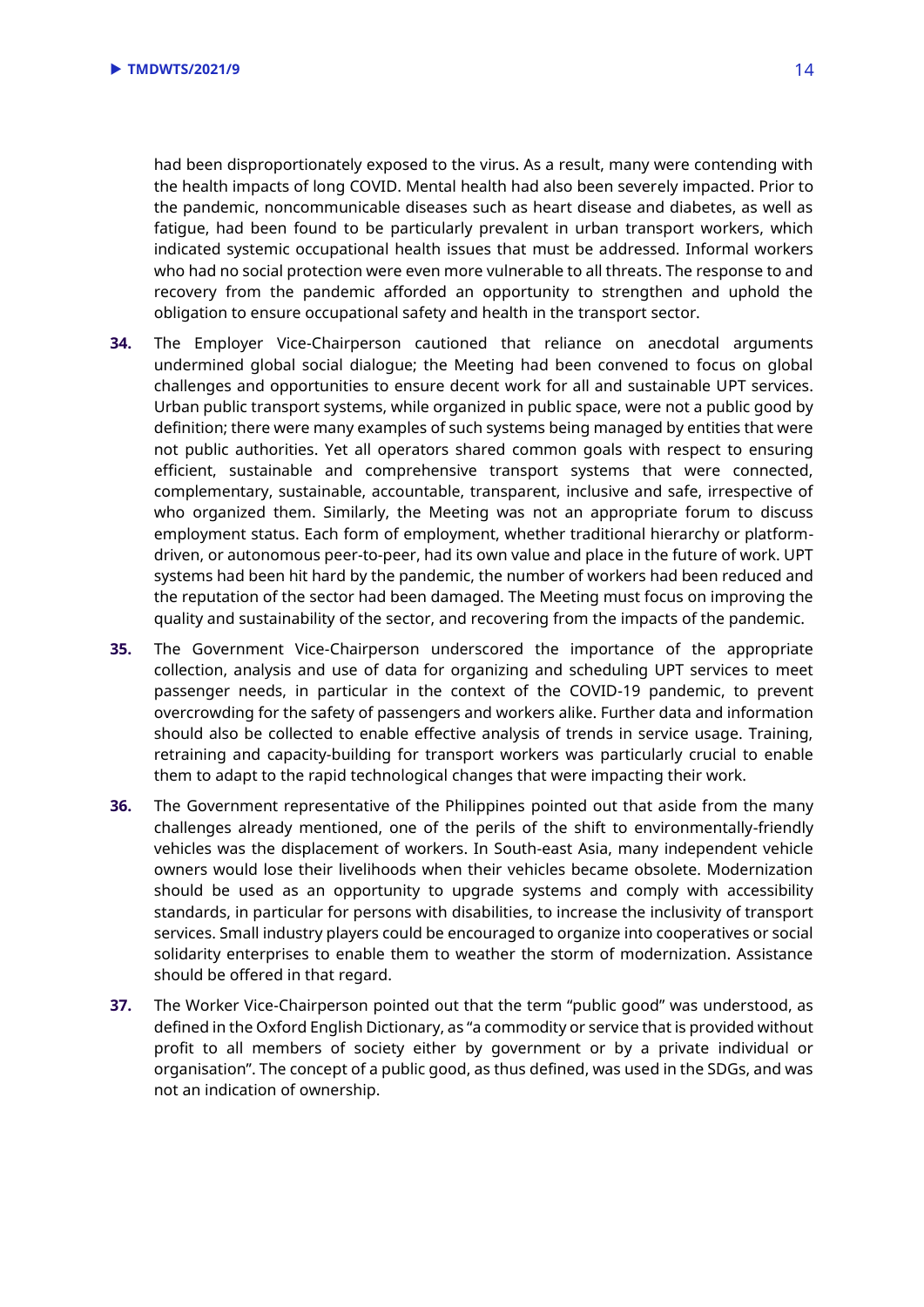## <span id="page-14-0"></span>**Discussion of point 2**

#### **What policies, measures and practices have worked, what has not worked, and what needs to be done to address these decent work challenges and opportunities?**

- **38.** The Worker Vice-Chairperson emphasized the close agreement between the Workers' and Employers' groups with regard to views on gender discrimination and gender-based occupational segregation in the UPT sector. Addressing gender inequality also meant addressing unfair competition and the deterioration of standards. The Workers' group had provided not anecdotes but rather a substantial body of research demonstrating that public ownership and operation brought potential advantages, including the possibility of crosssubsidizing loss-making and socially necessary services, access to less expensive finance and the integration needed to run efficient, sustainable services with decent working conditions. The advantages of remunicipalization and insourcing were well-evidenced. Standards should therefore be in place to assess the appropriateness of contracting out, based on quality service and conditions, as well as the costs and benefits of insourcing.
- **39.** Governments had a key role to play when services were contracted out to the private sector, in line with the Labour Clauses (Public Contracts) Convention, 1949 (No. 94) and its attendant Recommendation (No. 84), to ensure that downward pressure was not exerted on wages and working conditions. Labour and gender equality standards, and chain of responsibility principles must be applied to tendering processes and reflected in service contracts. Exemplary legislation was in place in that regard in Germany and the United States, and a variety of international documents provided guidance on due diligence, which could be used in the development of national action plans on business and human rights, setting out public procurement policies that should be applied at the national and subnational levels. UPT was a sector comprised of contracting chains, which meant that traditional concepts of government and social partners were not sufficient to protect standards. The Meeting should therefore refer to the ILO guidelines on the promotion of decent work and road safety in the transport sector, which outlined responsibilities for transport buyers and chain parties.
- **40.** In many developing countries, UPT was defined by informal services; inclusive informalization meant integrating informal services into public transport, through sustainable enterprises, and in consultation with informal workers. Her group called for inclusive processes to ensure a just transition and the creation of decent work. Regarding non-standard forms of employment, the Committee on Freedom of Association had long held the view that the full range of fundamental principles and rights at work, including the right to collective bargaining, were applicable to all workers, irrespective of employment status. While digitalization and the use of artificial intelligence could have benefits, their current mode of use increased pressure on workers and caused privacy problems, which had a negative impact on health and well-being and thus affected road safety. The use of data and of workers' rights to data collected from their work must therefore be regulated. In the context of the COVID-19 pandemic, deteriorating debt sustainability was limiting fiscal space and the ability to invest in UPT, in developing countries in particular. Debt-relief programmes should therefore be expanded, based on real debt cancellation and development assistance that supported sustainable funding models for UPT. UPT had significant social benefits, including job creation and emissions reduction; funding could be obtained through taxation and congestion charges, and by reallocating budget from other areas, such as highway construction. Governments must recognize UPT as a public good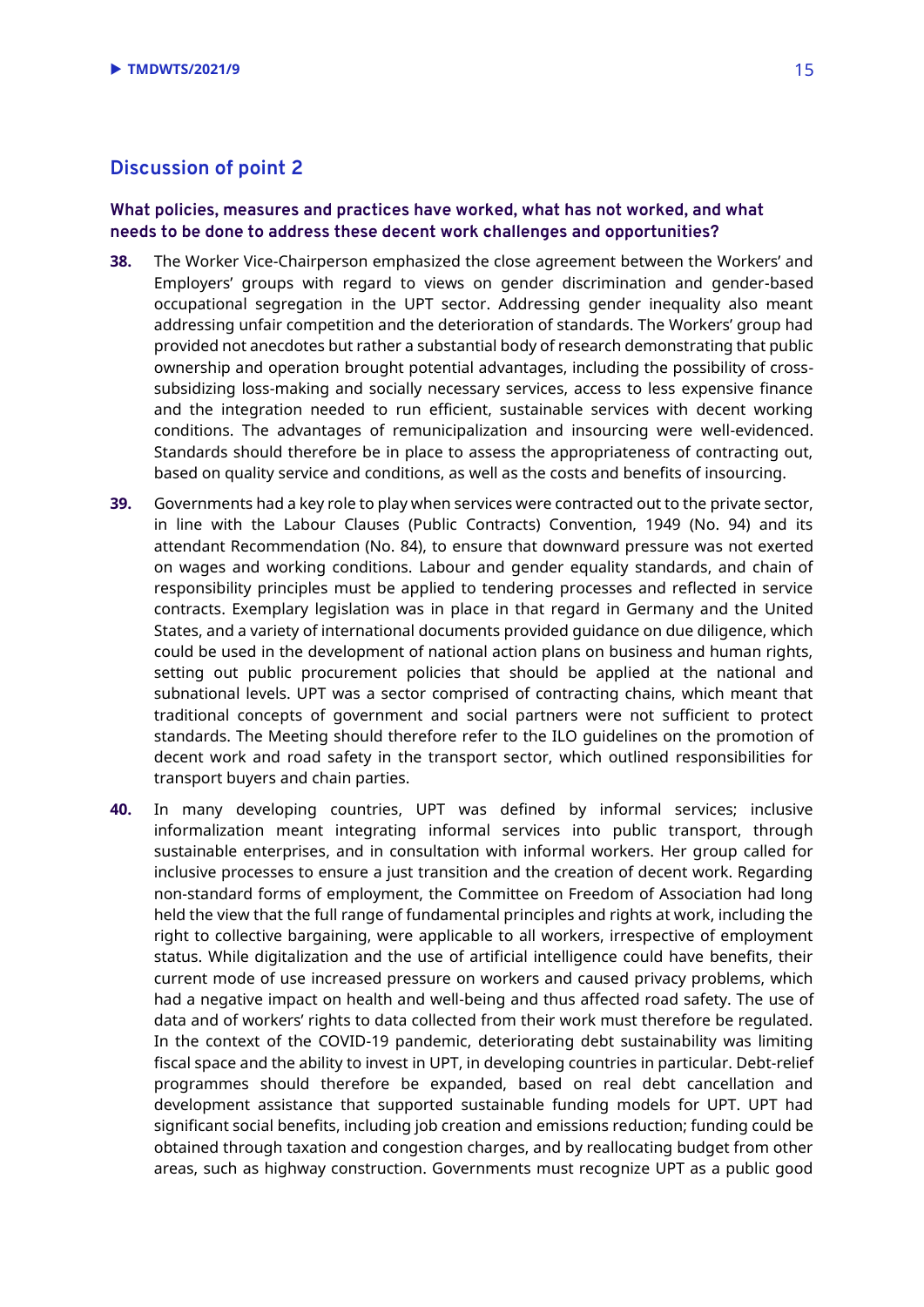and access to it as a basic human right. Legislation in that regard had been passed in France and Japan.

- **41.** The Employer Vice-Chairperson said that the structural transformation of the urban transport sector towards green, sustainable services was a prerequisite to decent work, on which many countries were not making sufficient progress. In the short term, public and private transport operators must be able to continue their activities, which were essential for other parts of the economy, in particular the health sector, and for the mobility of disadvantaged groups. Economic support measures were needed in the context of the COVID-19 pandemic, which continued to threaten the economic viability of transport operators. A stable funding framework for urban transportation, through dedicated mobility funds and other support measures, was also essential. Safe and healthy UPT services must be ensured. Social dialogue was essential to ensure comprehensive consultations on health protection measures. Policymakers should support public awareness-raising to dispel misconceptions and restore trust in urban transport systems.
- **42.** To foster inclusive, sustainable living, investment in UPT must be stepped up; efficient and inclusive UPT systems were the key to sustainable cities and successful urbanization. Competitive cities offered superior transportation infrastructure. Investments driven by innovation and service quality would create millions of jobs through expansion and renovation projects. Smart, inclusive and sustainable urban transport was a force for economic and social inclusion and positive environmental impacts. The ILO Global call to action for a human-centred recovery from the COVID-19 crisis that is inclusive, sustainable and resilient underlined the need for public and private investment in sectors hit hardest by the crisis, including the transport sector. For such investment to be successful, it must take account of the need for innovative technologies and other mechanisms, including artificial intelligence-based monitoring, green vehicles and digital dashboards. The private sector also had an important role, which should not be overlooked. Policy decisions must be made to facilitate public–private collaboration. In that regard, the International Labour Conference Conclusions concerning the promotion of sustainable enterprises (2007) called for cooperation to align enterprise growth with sustainable development, while ensuring decent and productive employment. In meeting the challenges of the pandemic, more flexible public–private partnerships had been formed, which could serve as an example for improving service agility.
- **43.** Regarding the transition from informality to formality, opportunities offered by platform work should not be overlooked. Lifting vulnerable workers out of informal work should be a priority. The conclusions of the Meeting should draw on the Social Protection Floors Recommendation, 2012 (No. 202), taking in mind the specific needs and challenges of the urban transport sector. As economies reopened after lockdowns, it was particularly important to harness the full potential of technological progress and digitalization, as called for in the Global call to action. Smart urban planning should be combined with smart public transit systems, focusing on connectivity and complementarity. To encourage diversity in the workforce, the sector must be made more attractive and inclusive by offering flexible and safe working conditions. An increase in investment in training, skills development and lifelong learning, along with decent apprenticeships and career guidance, was essential. Employers needed a workforce with the necessary social and technical skills to master new technological advances.
- **44.** Aiming for public-organized urban transport alone, to the exclusion of private operators, would not work. The potential of public contracting and subcontracting should not be ignored. The absence of a relationship between all stakeholders would also lead to failure;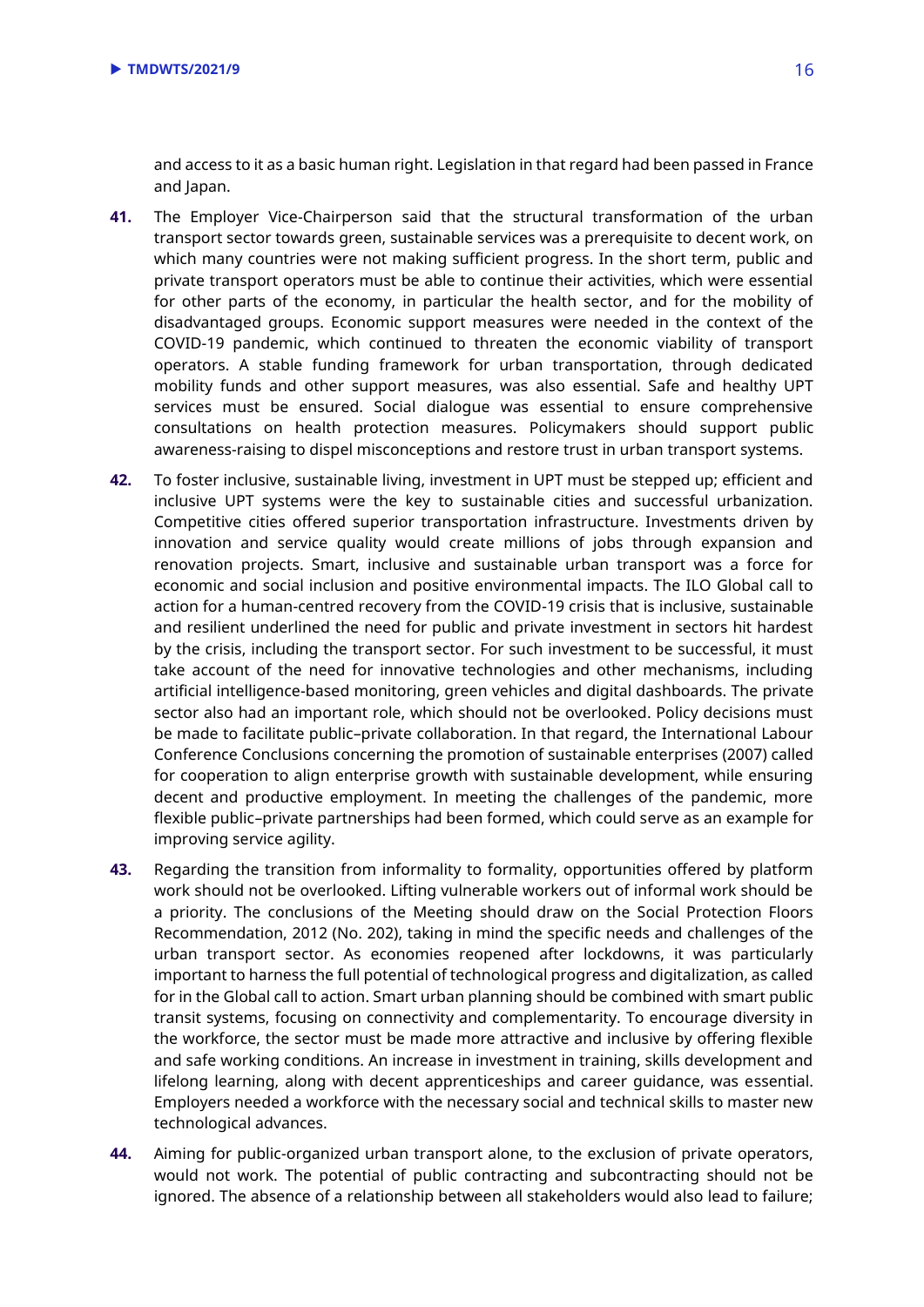unilateral strategies and planning by governments should be avoided. Unclear expectations and procurement tenders focusing on cost only, without taking into account desired service quality was also to the detriment of the sector. Insufficient and outdated maintenance practices must also be avoided at all costs. His group objected to references to ILO Convention No. 94. His group also did not support the promotion of cooperatives, since they tended not to keep up with technological innovation.

- **45.** The Government Vice-Chairperson underscored the importance of policymaking to ensure appropriate adaptation to technological development and to support efforts to keep the UPT sector up-to-date. Lessons should be learned from good practices in building and updating infrastructure. Accessibility was a particularly important issue, with regard to persons with disabilities, both from an infrastructure perspective and from the perspective of training workers. Accessibility from the perspective of diversity of the workforce and the gender dimension was also important. The COVID-19 pandemic had shed particular light on the importance of safety and health in the workplace. Examples of good practice in that regard included regular testing and the prioritization of urban transport workers in vaccination plans in Indonesia. She expressed support for the measures taken in the Philippines, where the solidarity economy and cooperative approaches to organizing urban transport workers were being encouraged, to allow workers in the informal economy to access social security and enable them to keep up with technological developments. At the same time, formalization was essential to overcome the challenges identified in the sector.
- **46.** Privatization models varied between national and regional contexts. A degree of flexibility was therefore required to ensure that whatever form the privatization of services took, including public–private partnerships, it was regulated effectively and led to the best possible quality of service, in particular given the role of UPT in accessing economic and social rights and social justice. Regarding public procurement, standards were required to ensure transparency and fairness in competition. Good examples of public procurement regulation frameworks could be found in the European Union and Latin America. Specific examples of good practice included measures taken during the pandemic to redeploy platform workers who had lost their jobs into the UPT sector, to ensure that they did not lose their livelihoods. Legislation on public procurement should be consolidated.
- **47.** Aspects that had not worked included lack of regulation, the inability of authorities and social partners to formalize large informal workforces, and the limited ability of many governments to identify and overcome the vulnerabilities of workers in non-conventional employment arrangements, such as platform workers, and to identify the policies needed to protect their labour rights. Labour inspection was also particularly important and required regulation. The reactive, rather than proactive, approach to labour inspection should be addressed. During the pandemic, good practices had been implemented in some countries with regard to enhanced cleaning for the safety of UPT users and workers, which had also contributed to increasing public trust in UPT services. Vehicle licensing and registration could be problematic and required more stringent regulation; good practices in that regard should also be shared. Decent work required robust, well-regulated institutions, with regular inspection, and with protection policies in place for workers, in particular with respect to social security coverage, training, upskilling and professional development, and the transition to the formal economy. UPT services must be up-to-date and environmentally and socially sustainable. Social dialogue was the key addressing all of those challenges.
- **48.** The Government representative of Iraq underscored the importance of government investment, in cooperation with the private sector, to overcome the economic pressures on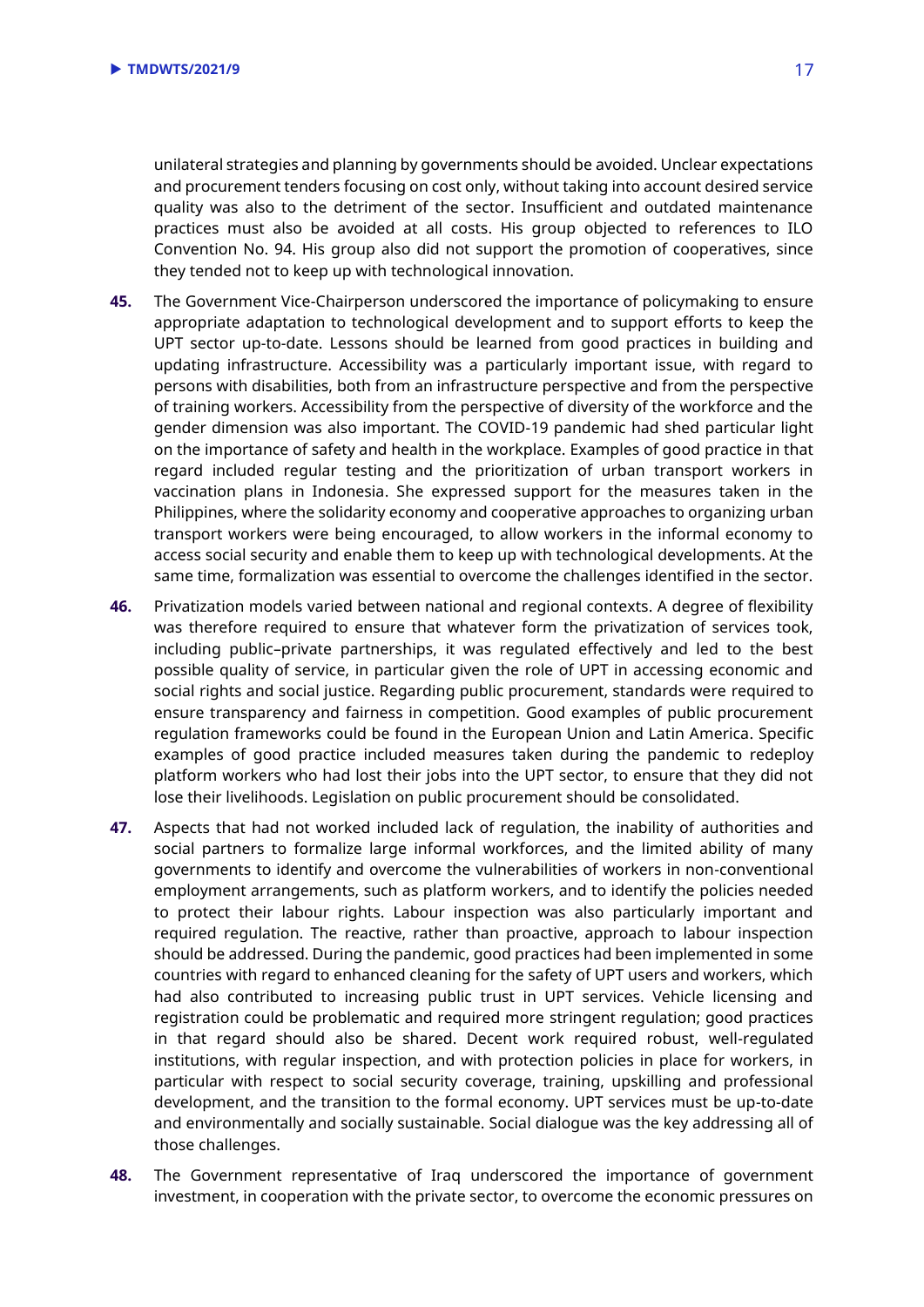the UPT sector. Upskilling and increasing the capacity of the workforce was also essential; training and professional development must be incorporated into transport policies and planning. Data collection, analysis and the use of evidence must be harnessed to ensure a full picture of the development of the sector and to optimize future planning. In many countries, the rural to urban public transport connections were a crucial element of social and economic development, which required significant investment and expansion. Labour inspection and vehicle maintenance were essential aspects of public security and occupational safety and health for transport workers.

- **49.** The Employer Vice-Chairperson noted the emphasis placed by several participants on the importance of optimizing research, data collection and analysis on all aspects and subtopics of the UPT sector to underpin future actions.
- **50.** The Worker Vice-Chairperson supported the call for upskilling and training, while reiterating the need to mitigate the adverse effects of technological innovation on jobs and on workers' rights, in particular the health and safety implications as well as the financial impacts. Government control of access to data was particularly important, in line with the Employment Policy (Supplementary Provisions) Recommendation, 1984 (No. 169). Her group agreed with the Government group's comments on the importance of well-resourced labour inspections. She pointed out that Convention No. 94 was a well-ratified Convention, which had been included in the list of instruments in the International Labour Conference Conclusions concerning the promotion of sustainable enterprises (2007).
- **51.** The Worker representative from Uganda emphasized the importance of integrating twowheeler and three-wheeler vehicles and taxi mini-buses into formal public transport services. The success of large infrastructure projects depended on consultation with affected workers and those whose livelihoods depended on UPT services. An inclusive approach should therefore be taken, in which transport regulators and planning authorities built a positive relationship with trade unions, cooperatives and associations representing informal transport workers. Planning authorities must improve their knowledge of informal UPT in their cities by considering market structures, business models, employment and ownership relationships, as well as basic data on the size and composition of the workforce. Labour impact assessments should be conducted and potential job losses mitigated, with pathways identified for formal employment and high-quality jobs. The representation of informal transport workers and employers should also be strengthened. The ILO had a key role in capacity-building and development of workers' and employers' organizations.
- **52.** The Worker representative from the United States observed that unions continued to struggle against the poor model of privatized public transport, noting that decisions to remunicipalize services had yielded positive results. In Cincinnati, Ohio, privatization had resulted in poor wages and untenable working conditions, leading to extreme frustration and low morale among workers. Evidence had supported the view that the service could be run more effectively and efficiently by the local transport authority, and the private contract had subsequently been terminated. Public authorities also had the capacity to improve standards by imposing tighter regulation on private operators. In the United States, a set of procurement standards for zero-emissions vehicles had been issued, which included provisions on training for workers in all aspects of operation and maintenance. Work was ongoing on apprenticeship projects in the United States and Canada to train the next generation of transport workers. Such measures would help ensure sustainable and decent jobs in UPT were available for decades to come.
- **53.** The Government representative of Brazil agreed that standards could be upheld by strengthening regulation of the UPT sector. Under article 30 of the Constitution of Brazil,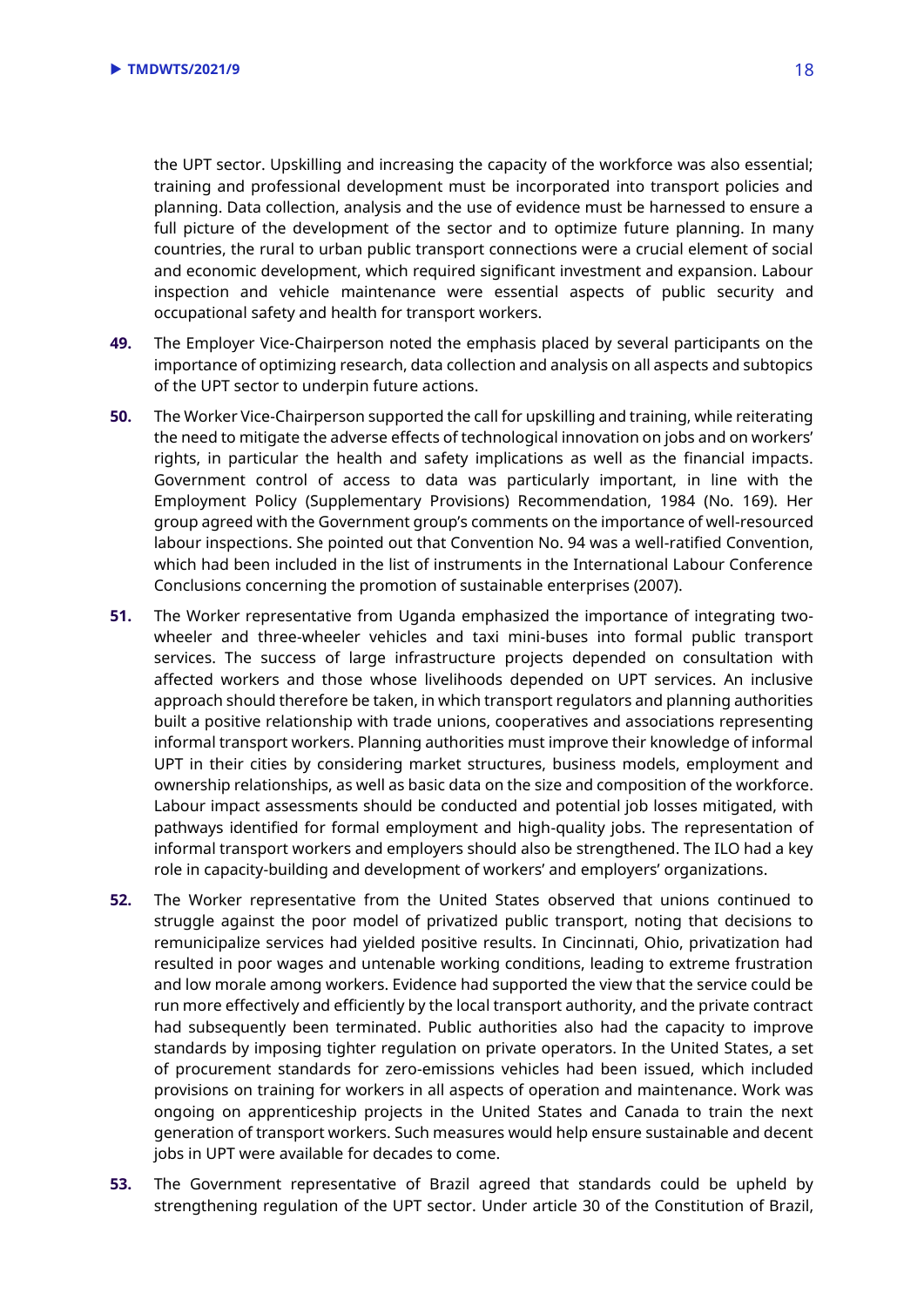public transport was deemed an essential service, with municipalities authorized to organize those services directly or to subcontract them. The choice to subcontract was not a definitive one; local administrations could resume operations. Legislation must be in place to set out the conditions for subcontracting and procurement, and to establish the key elements to be respected between the local authority and private operators. There must be respect for labour legislation, including guarantees of the right to collective bargaining, and of access for unions to negotiate terms of service delivery. Lastly, labour inspection was crucial; inspection systems and enforcement had not been as strong as they should have, functioning only in a reactive way to address problems, rather than a proactive and preventive manner. Lastly, with regard to the comments made by the worker representative from Uganda on two- and three-wheeled vehicles, authorities must include those workers in regulation and management of the UPT service system to ensure that their issues and interests were addressed properly.

- **54.** The Employer Vice-Chairperson said that for the sake of the Meeting in which common ground was being sought, reference should not be made to Convention No. 94, which was out of date, too costly to apply and in contradiction with European Union guidance; many States parties no longer reported on its application. The Meeting should seek a sustainable future for an efficient and effective UPT sector, irrespective of whether operations were organized publicly or privately.
- **55.** The Worker Vice-Chairperson said that an up-to-date and relatively widely ratified Convention should not be dismissed. The Workers' group would support stronger enforcement of Convention No. 94. There was no substantive evidence of mismanagement or maintenance issues in publicly owned transport operations. Discussions on the matter in the ILO, and the research referenced in the Meeting report, were, however, out of date; more research and data collection were needed to move the discussion forward, particular in the context of post-pandemic recovery and measures to mitigate the impacts of two substantial global economic and financial crises.

## <span id="page-18-0"></span>**Discussion of point 3**

**Taking into account the great diversity in different countries and cities in the organization of urban passenger transport, what recommendations can be made for future action by the International Labour Organization and its Members (governments and employers' and workers' organizations) regarding the promotion of decent and sustainable work in urban passenger transport operations and services?**

- **56.** The Employer Vice-Chairperson said that governments should offer financial support to transport operators to meet short-term liquidity needs arising from the crisis. Efforts must be made to restore public trust in UPT systems by raising awareness of the health and safety measures taken by operators. The development of any health and safety recommendations linked to the pandemic must involve the social partners. In recovering from the pandemic, thought should be given to how to increase the resilience of UPT systems to future potential crises and support mobility strategies as part of national recovery.
- **57.** Deficiencies in UPT systems should be addressed as a matter of priority, through public investment in physical and digital infrastructure, equipment and connectivity, and sustainable urban planning. Skills gaps must be bridged, which would otherwise widen with the uptake of new technologies. The help and knowledge of the private sector should be leveraged as a key ally in building the cities and UPT systems of the future; governments should thus adopt policies facilitating and attracting private investments in urban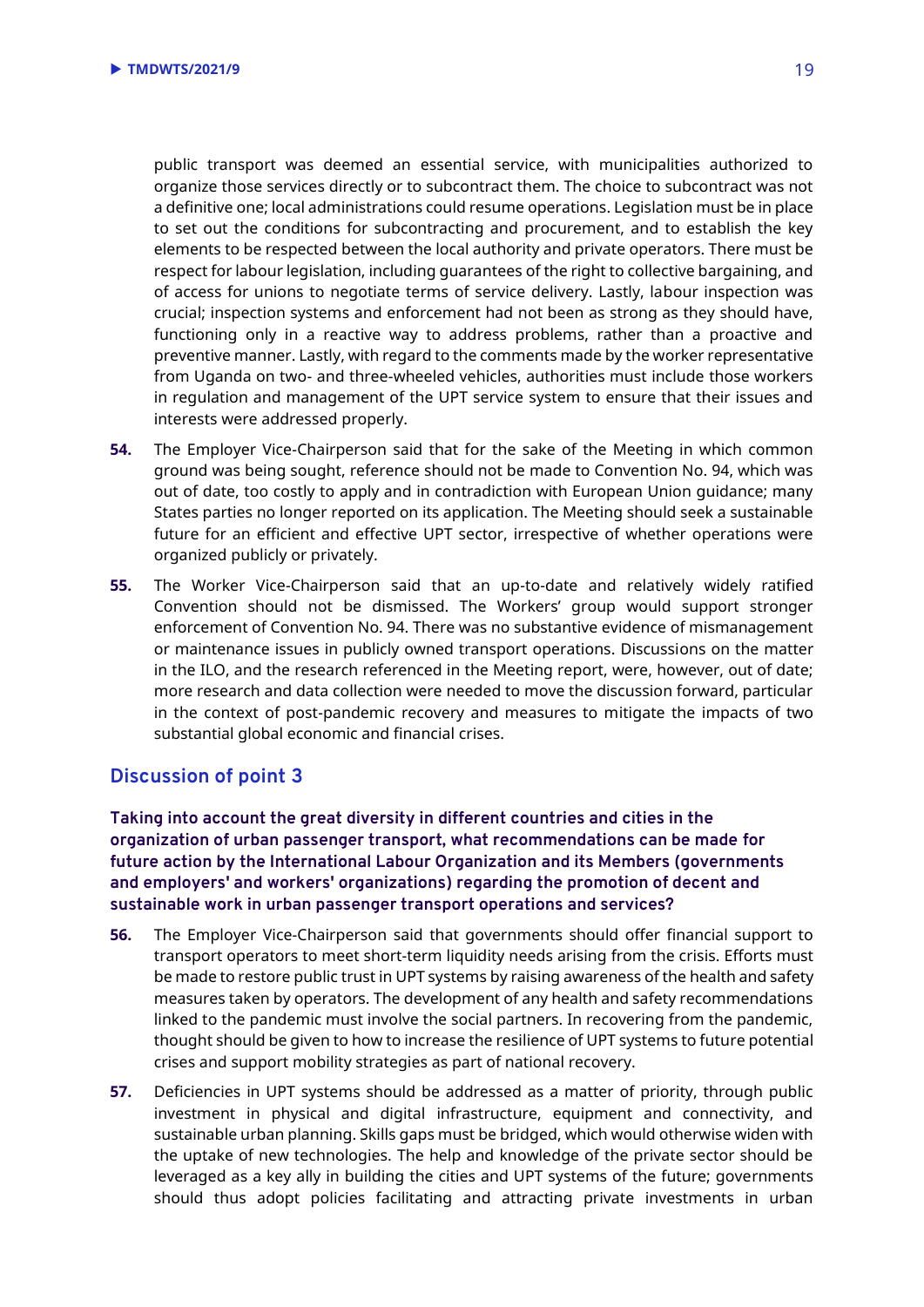infrastructure, and create an enabling environment for businesses, encouraging entrepreneurship and innovation. Efforts should be made to promote the uptake of new technologies, such as autonomous and electrified vehicles and artificial intelligence, and to encourage collaboration at all levels to develop emerging business models that addressed mobility challenges. Decent work opportunities in UPT in the digital era should be leveraged by facilitating access to all digital technologies, supporting fair competition and innovation, bridging the digital divide, and providing for flexibility and smart regulation. New technologies should also be harnessed to accelerate the transition to the formal economy. On inclusivity, governments and social partners should promote gender equality by empowering women as providers and users of UPT services.

- **58.** In the context of advancing a human-centred recovery from the COVID-19 crisis, the ILO should encourage its Members to generate employment-intensive investment, strengthen active labour market policies and promote an enabling environment for entrepreneurship and sustainable enterprises. The ILO should promote diversification and innovation to boost productivity, harnessing the fullest potential of technological progress and digitalization to create decent jobs and sustainable enterprises and promote skills development opportunities responsive to labour market needs. Data collection and use of evidence were particularly important in that regard, as was the exchange of knowledge and best practices on the social and economic impacts of the pandemic and on measures to build back better. Such information sharing should focus on the potential of new technologies and digitalization to improve safety and health of workers and users, service provision and planning, maintenance and human resources management, sustainable use of new technologies, potential for new green jobs, and change management.
- **59.** The ILO could assist its tripartite constituents by analysing current skills, workforce structure, and future skills needs in the light of technological developments, and by providing guidance on redressing skills imbalances. It could offer support to decisionmakers for planning and implementing sustainable transport projects, and strengthen its collaboration with other specialized agencies working on UPT-related projects with a view to attaining SDG target 11.2. It should step up support to Member States for implementing the Transition from the Informal to the Formal Economy Recommendation, 2015 (No. 204), and incentivize government engagement with the private sector by advocating the added value and efficiency of private–public partnerships.
- **60.** The Worker Vice-Chairperson agreed with the Employers' group on several matters, including the importance of social dialogue and increased government support for health and safety measures in the context of the COVID-19 pandemic and the need to invest in workforce training and sustainable services. UPT should be seen as a basic right and a public good, equally accessible to all. Social partners should work together to encourage the use of public transport, and to ensure a just transition and the promotion of decent work by providing well-funded, safe, dynamic and high-quality UPT services. Cooperation and social dialogue, including collective bargaining, were needed to ensure healthy and safe working conditions and service provision in the context of COVID-19, implementation of the Violence and Harassment Convention, 2019 (No. 190) and its Recommendation No. 206, and due diligence and chain of responsibility models to promote responsibility for standards and safety across the sector.
- **61.** The social partners must work together to ensure transparency in funding, cost models and contractual relationships, and to guarantee transparency and fairness in the use of algorithms and workers' data. Every effort should be made to maximize the positive impacts of technological innovation, while mitigating any negative effects on employment. Decent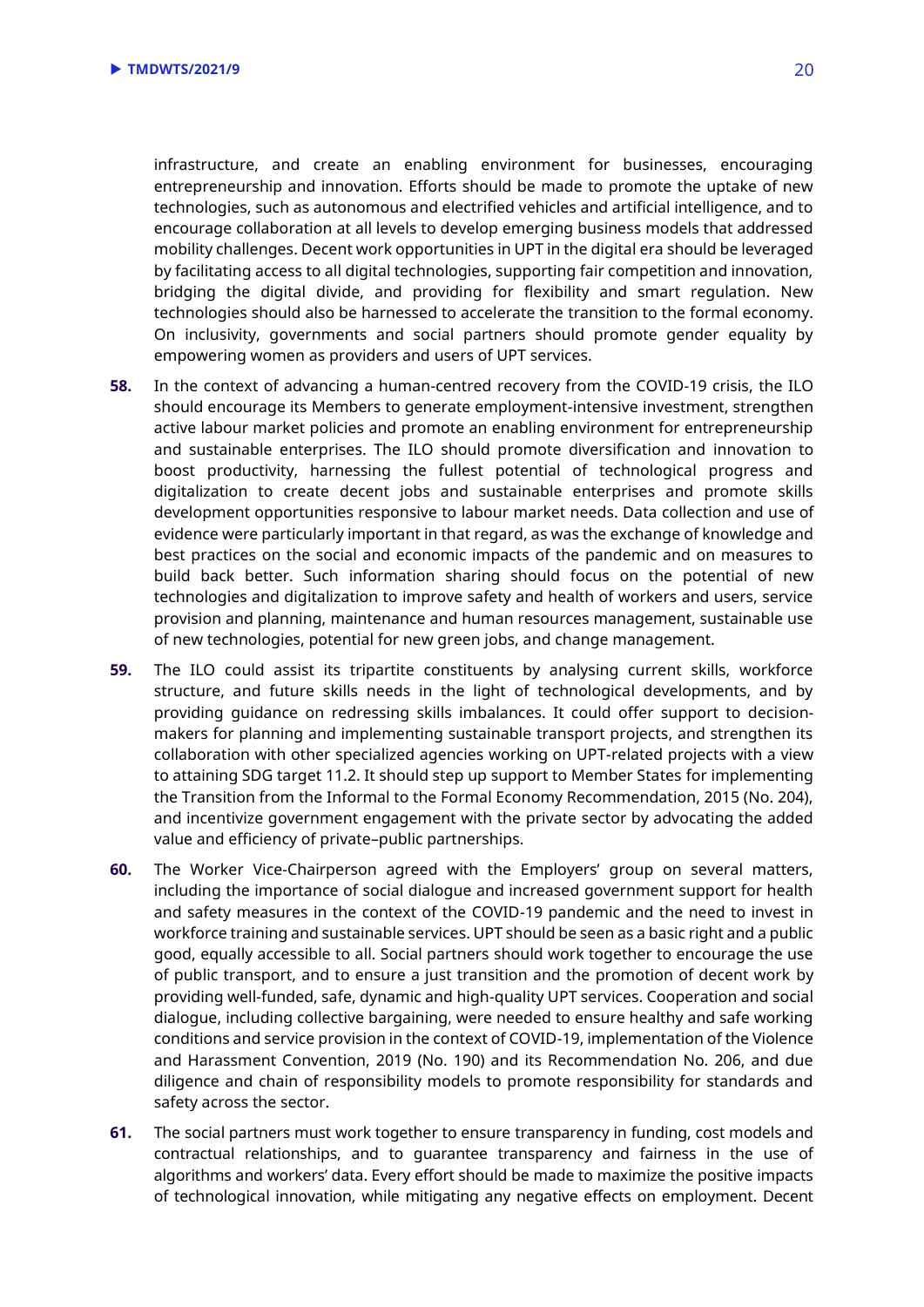work and social protection should be provided for workers in non-standard forms of employment, in line with the Decent Work Agenda and the ILO Centenary Declaration. UPT jobs should be made more attractive to women, and women's employment boosted through implementation of the recommendations in the ITF/UITP Positive Employer Gender Policy.

- **62.** Governments should support the improvement and expansion of UPT services and decent work as central to sectoral recovery and climate response measures, in particular through ambitious modal share targets, public investment and the development of sustainable funding models. Policies should be enacted and funding models explored for UPT to support a modal shift, good job creation and social solidarity. Policies and standards should also set to assess the economic and social costs and benefits of public–private partnerships, contracting out and insourcing, and to support public ownership and operations. Governments should ratify and implement the Convention No. 94, give effect to its corresponding Recommendation No. 84, and apply other due diligence instruments to contracting chains in the UPT sector to create a chain of responsibility.
- **63.** With regard to informality, governments should put in place policies and models for workers in non-standard forms of employment, including through effective collective bargaining and social dialogue, for the protection of fundamental rights at work, adequate minimum pay, maximum limits on working and driving time, social protection and safety and health. Measures should be taken to prevent and address misclassification, including through the presumption of employee status, and policies should be put in place to ensure a just transition for workers in informal UPT services. Labour and gender impact assessments should be conducted for mass transit and formalization projects. Informal and formal workers' and employers' representatives should be included in consultations on passenger planning and regulation reform.
- **64.** Labour inspection and enforcement should be strengthened, and effective remedies ensured in the event of violations in formal and informal UPT services. Convention No. 190 should be ratified and implemented, and its corresponding Recommendation No. 206 applied. Efforts should be made to target the root causes of gender discrimination, by ensuring equal pay for work of equal value, protection against pregnancy discrimination, access to paid leave for caring responsibilities, decent sanitary facilities in the workplace and gender-responsive work environments and recruitment and retention policies.
- **65.** It was particularly important to monitor the impacts of technological innovation, electrification and modernization, as well as privatization, contracting out and subcontracting, and informalization, on employment, working conditions, health and safety and gender equality. Any negative impacts should be mitigated through social dialogue. Legislation and policies on government control and ownership of data, including rights and responsibilities in relation to workers' data, were also essential, and measures should be taken to ensure adequate standards were set for quality control of digital systems in the workplace.
- **66.** The ILO should design and implement development cooperation programmes and projects to advance decent work and just transition in UPT, as part of the recovery from the pandemic, and work United Nations entities and Member States to integrate decent work and just transition into sectoral measures on climate change mitigation. Disaggregated data should be collected on informal workers in the UPT sector. Information should be gathered on best practices in respect of implementation of Recommendation No. 204 and the ILO Guidelines for a just transition towards environmentally sustainable economies and societies for all, and a tripartite meeting of experts should be convened to prepare and adopt guidelines in that regard. Data and information should also be collected and shared on privatization, contracting out, subcontracting, remunicipalization and insourcing, and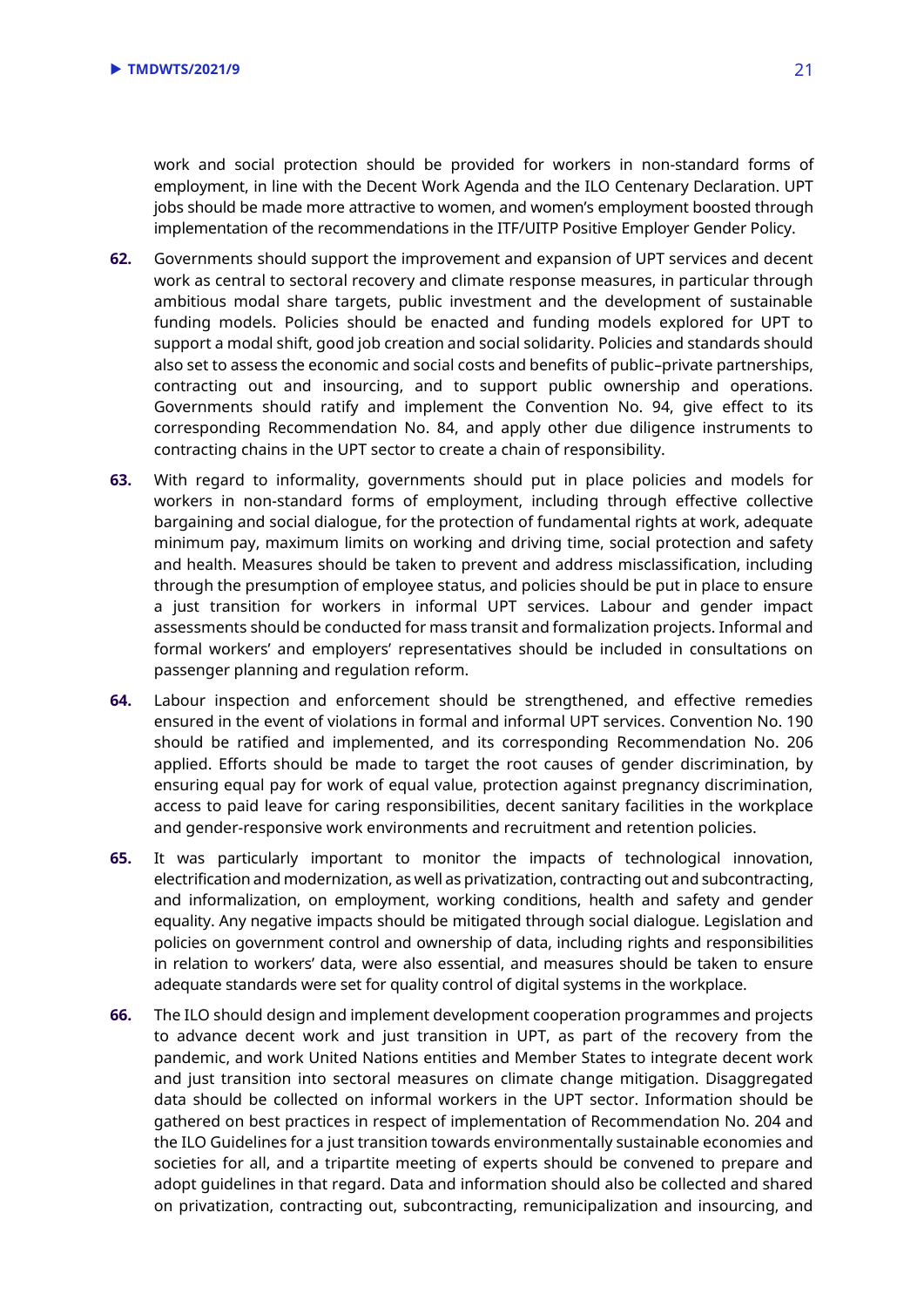their impact on decent work, employment and sustainability. Case studies on the application of Convention No. 94 and Recommendation No. 84 would be useful to assess best practices. Capacity-building measures should be taken to enable employers' and workers' organizations in the informal economy to constructively engage in negotiations on the transition towards formal and carbon-free UPT. Lastly, the ILO should promote the implementation of the Employment Relationship Recommendation, 2006 (No. 198), in the context of mobile application-based ride-hailing and other app-based UPT services, and promote ratification and implementation of Convention No. 190 and Recommendation No. 206.

- **67.** The Government Vice-Chairperson urged the ILO and its tripartite constituents to develop guidelines on formalizing the UPT sector, with a particular focus on platform work and ondemand services. Such guidelines, to be drafted by a tripartite meeting of experts, should focus on the provision of social security to workers in non-traditional forms of work, in particular platform work and on-demand services, who, having already fallen through social protection gaps, found themselves in a particularly dire situation during the COVID-19 pandemic. The guidelines should aim to help improve national regulation and address the lack of coordination between entities responsible for UPT services, including ministries of transport.
- **68.** The Government group was particularly concerned about the need to improve both the services provided and the working conditions in platform work, and the need to adequately regulate informal work, including in relation to the extension of social security, improved quality of labour inspection and related training, and protection of workers' rights. Identification of informal workers most vulnerable to exploitation and abuse should be a matter of priority. Support should be provided for the transition of informal economy workers to formal employment.
- **69.** With regard to occupational safety and health, social dialogue should be intensified on issues such as training, licensing and regulation of working hours. Information should be gathered and evidence used to effectively address urban violence and ensure public security. Vehicle maintenance programmes, including inspection, were vital. Efforts must be made to broaden inclusivity in the workforce, eliminate discrimination, and provide opportunities for professional development and lifelong learning. The ILO should collate information on challenges for the future of work in UPT services, as well as on just transition, in cooperation with other United Nations agencies.
- **70.** The Government representative of the Philippines encouraged the ILO to promote development cooperation and support from multilateral and development partners for setting up grants and exchange programmes for capacity-building, particularly on data collection, monitoring and evaluation, labour inspection and gender mainstreaming. Drivers and other workers should participate in the labour inspection process. The Office could usefully publish a reference compendium of cases, studies, statistics and best practices and actions by Member States. Her Government would appreciate technical and financial support from the ILO, particularly for the formalization of micro, small and medium-sized enterprises.
- **71.** A Worker representative from the United States expressed concern that in labour markets with persistent large-scale informality, workers were often excluded from contributory and non-contributory social security arrangements. The dual strategy of promoting horizontal and vertical extension of social protection coverage, as set out in the Social Protection Floors Recommendation, 2012 (No. 202) and Recommendation No. 204, was therefore vital. There were, however, in some countries, positive examples of extension of social security to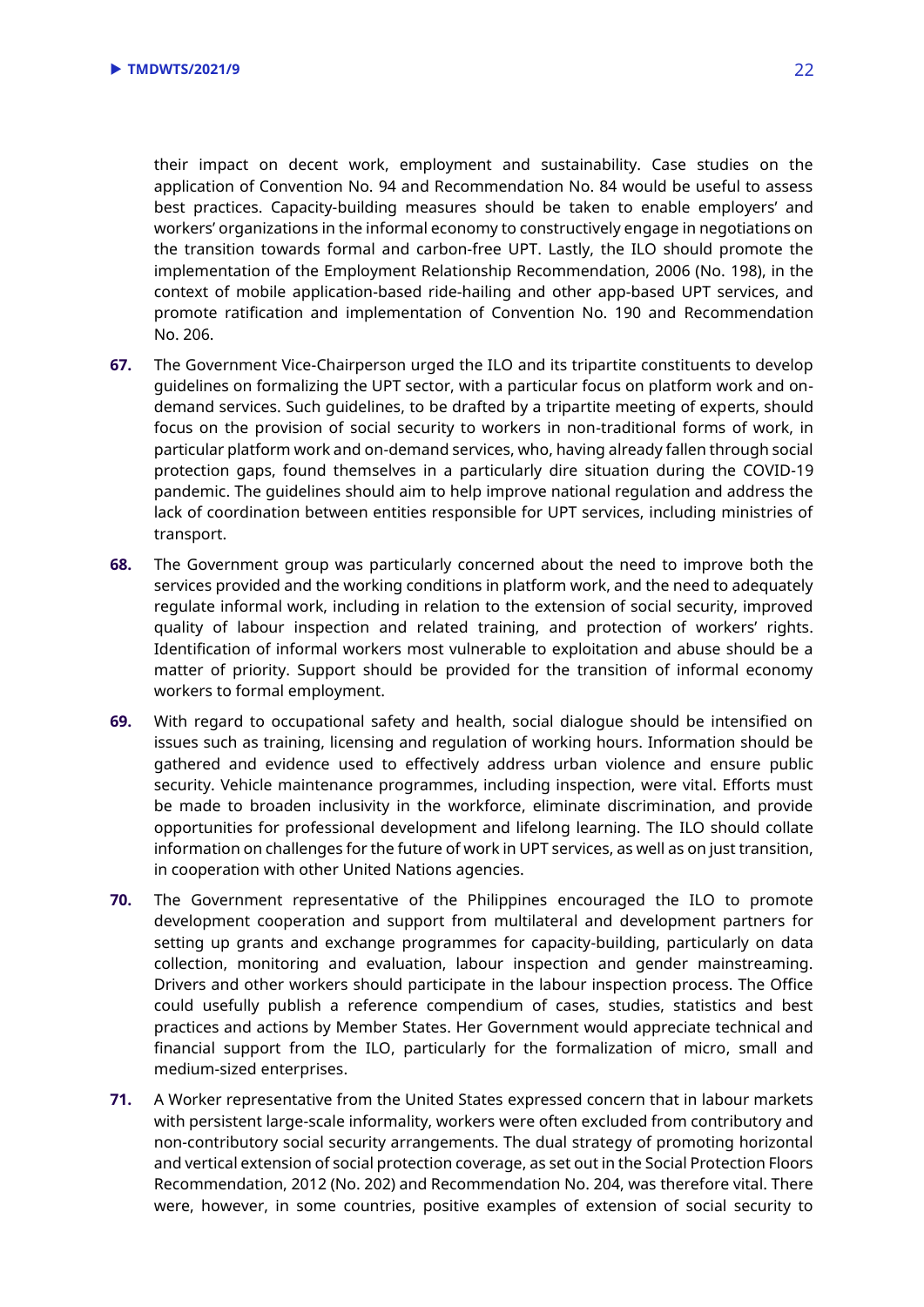informal UPT workers through both contributory and non-contributory mechanisms. An example of the extension of social security to cover gig workers could be found in India. The opposite was the case in the State of New York, however, where gig and platform workers in the UPT sector had struggled to get a court ruling on unemployment insurance enforced. In labour markets with persisting disguised employment or misclassification, interim extension of social protection coverage was required in parallel to formalization efforts. In a context where technology-based platforms existed and were embraced by workers, all parties to must recommit to social protection.

- **72.** The Employer Vice-Chairperson stated that the Tripartite Meeting of Experts on Decent Work in the Platform Economy would be convened in 2022, and that no discussion in advance of that meeting would be accepted by his group. The ratification or effective implementation of ILO Conventions and recommendations fell within the responsibilities of each Member State. A sectoral meeting should not rediscuss, cherry-pick or partially reference existing international labour standards. The 109th International Labour Conference had concluded a recurrent discussion on the strategic objective of social protection (social security), which should not be reopened.
- **73.** The Government Vice-Chairperson, while acknowledging the forthcoming Tripartite Meeting of Experts, underscored the role of the present Meeting in discussing specific UPT issues arising out of the platform economy. The conclusions should flag the difficult issues faced by platform workers in the UPT sector, and the need, especially after the pandemic, to integrate them into social security systems and regulate new forms of informal work, for instance through licensing.
- **74.** The Government representative of Brazil stressed that governments alone could not implement the suggested solutions and good practices. Thorough cooperation with the social partners was required. His Government agreed that to tackle widespread informality, authorities must regulate transport systems, in particular through operation systems, permits and authorizations for operators, vehicle registration and periodic inspection. Comprehensive social security legislation combining contributory and non-contributory mechanisms should be enacted to cover all UPT workers, including non-wage-earning and small-scale professionals. Identification of vulnerable informal workers and their incorporation into social security schemes was essential, in particular from the perspective of access to healthcare and income security in case of sickness, maternity, unemployment, disability, old-age and death.
- **75.** Appropriate funds must be allocated for enforcing legislation applicable to the UPT sector, in line with the Labour Inspection (Mining and Transport) Recommendation, 1947 (No. 82). When subcontracting UPT services to private operators, governments should design financially and legally robust contracts, establishing all duties and responsibilities of the third party relating to the rights of the workforce, and containing provisions on cost recovery, air quality, labour standards and occupational safety and health. Laws and policies should be implemented to standardize training and licensing procedures, and to establish the duties and responsibilities of transport authorities or private sector entities as training providers. Periodic vehicle repair and maintenance programmes, including for selfemployed and independent workers should be ensured. With regard to occupational safety and health, urban violence must be addressed to protect UPT workers. Decent workplace facilities, including sanitary facilities, must be included in UPT infrastructure.
- **76.** The Worker Vice-Chairperson agreed with many of the recommendations put forward by the Government group. The Meeting should draw on existing international labour standards and offer guidance on how to apply them to the UPT sector. The recent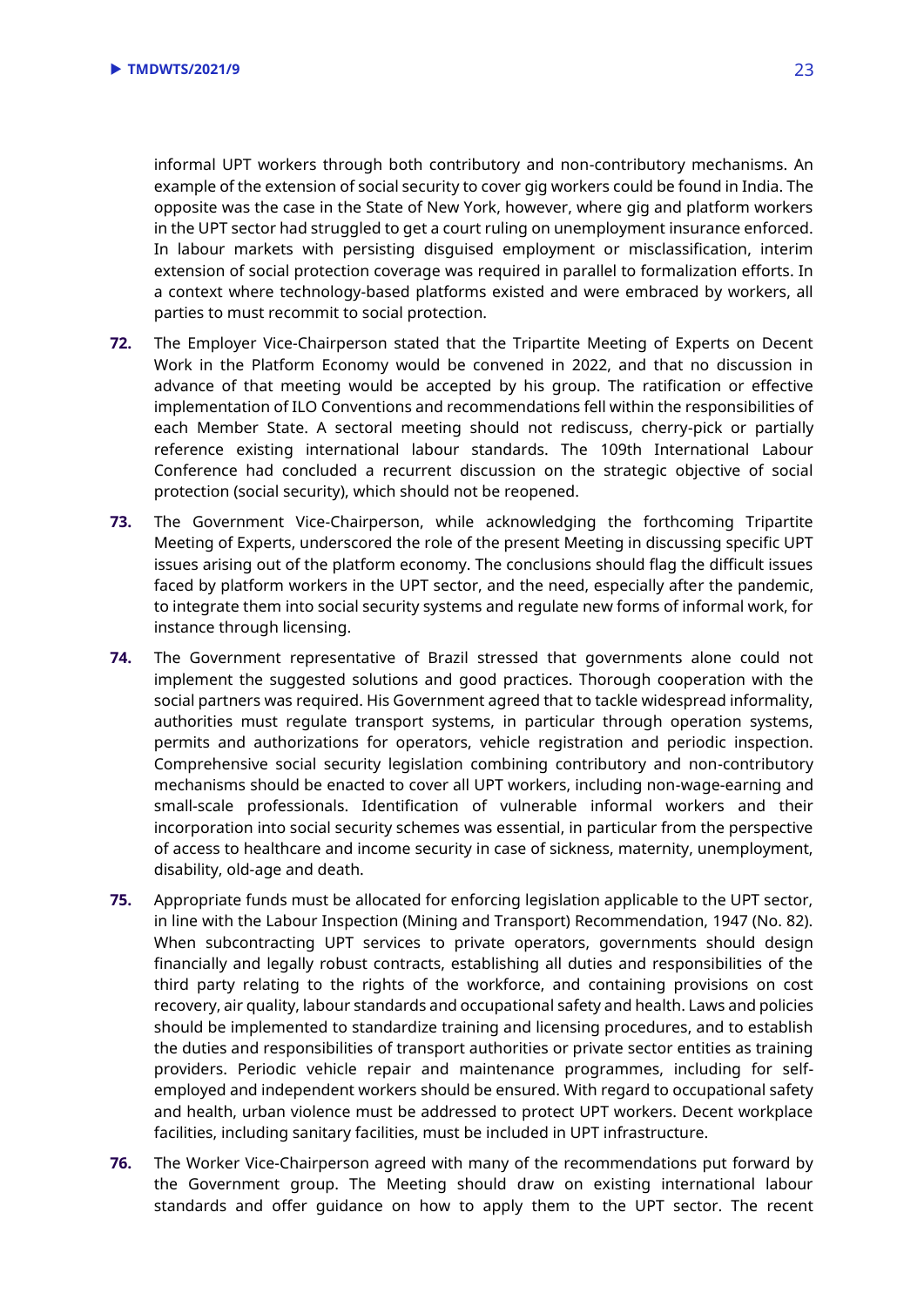International Labour Conference discussion on social protection, viewed from the context of UPT services, should be reflected in the conclusions. The first draft resolution put forward by her group focused on inclusive formalization and recommended the preparation of ILO guidelines in that regard, bringing together Recommendation No. 204 and the Guidelines for a just transition towards environmentally sustainable economies and societies for all. The second draft resolution stressed the vital role of the UPT sector in sustainable recovery and climate change response and the importance of collaboration between all stakeholders. The Meeting should consider both resolutions favourably. Many of the actions recommended in the discussions constituted joint responsibilities, which must be upheld, particularly in light of the COVID-19 pandemic and the environment crisis, and should therefore be highlighted in the conclusions.

- **77.** The Employer Vice-Chairperson expressed a preference for shared ownership and partnership approaches, seeking joint solutions, rather than extending responsibilities. With regard to social security, inspiration and common ground could be found in the 2021 ILC resolution concerning the second recurrent discussion on social protection (social security). "Non-standard forms of employment" was outdated terminology, which had been superseded by "diverse forms of employment", although neither term was used in the Global call to action.
- **78.** The Government representative of Iraq highlighted the importance of adopting specific policies to develop high quality, affordable UPT services, limit death by accident in the transport system, broaden the participation of women in the sector, and boost accessibility of transport services for persons with limited income or with disabilities. Governments and private sector entities should share experiences and best practices, in particular with regard to research and development.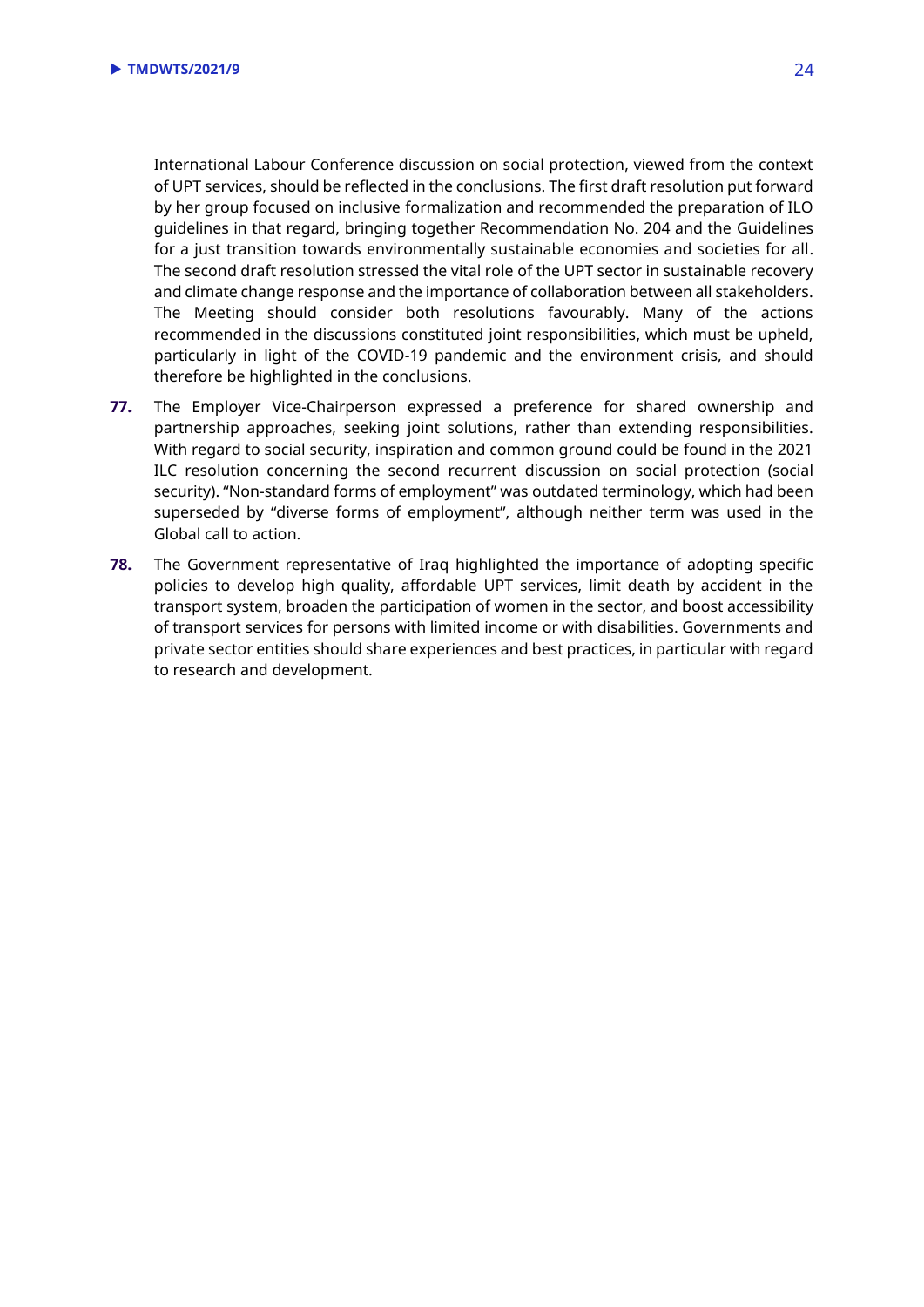## <span id="page-24-0"></span>**III. Consideration and adoption of the draft conclusions**

- **79.** At its third sitting, and in accordance with the provisions of article 13 of th[e Standing Orders](https://www.ilo.org/wcmsp5/groups/public/---dgreports/---jur/documents/genericdocument/wcms_649908.pdf)  [for technical meetings,](https://www.ilo.org/wcmsp5/groups/public/---dgreports/---jur/documents/genericdocument/wcms_649908.pdf) the Meeting set up a Working Party to prepare draft conclusions taking into account the various views, proposals and suggestions made during the discussion in the Meeting.
- **80.** The Working Party was chaired by the Chairperson Ms S. M. Janahi (Employer, Bahrein) and was composed of the following members:

#### **Government group**

| Brazil | Mr B. Velasco         |
|--------|-----------------------|
| Chile  | Mr E. Pérez Mendoza   |
| Italy  | Ms C. Messina         |
| Mexico | Ms S. G. Luna Camacho |

#### *Advised by:*

| Philippines | Ms C. Daytec  |
|-------------|---------------|
| Ukraine     | Mr A. Nikitov |

#### **Employers' group**

Mr K. de Meester (Belgium)

Ms M. Hernández Castañeda (Costa Rica)

Mr I. Macdonald (Ireland)

Mr J. Kenny (UITP)

#### *Advised by:*

Mr M. Espinosa (IOE)

#### **Workers' group**

Ms M. Ball (Germany)

Ms W. Liem (Republic of Korea)

Mr J. M. Mwanika (Uganda)

Mr M. Cortes (United Kingdom)

#### *Advised by:*

Ms M. Llanos (ITUC)

Mr R. Subasinghe (ITF)

- Ms D. Cibrario (PSI)
- **81.** The Working Party on Conclusions held one sitting and submitted its draft conclusions to the Meeting at the latter's fourth plenary.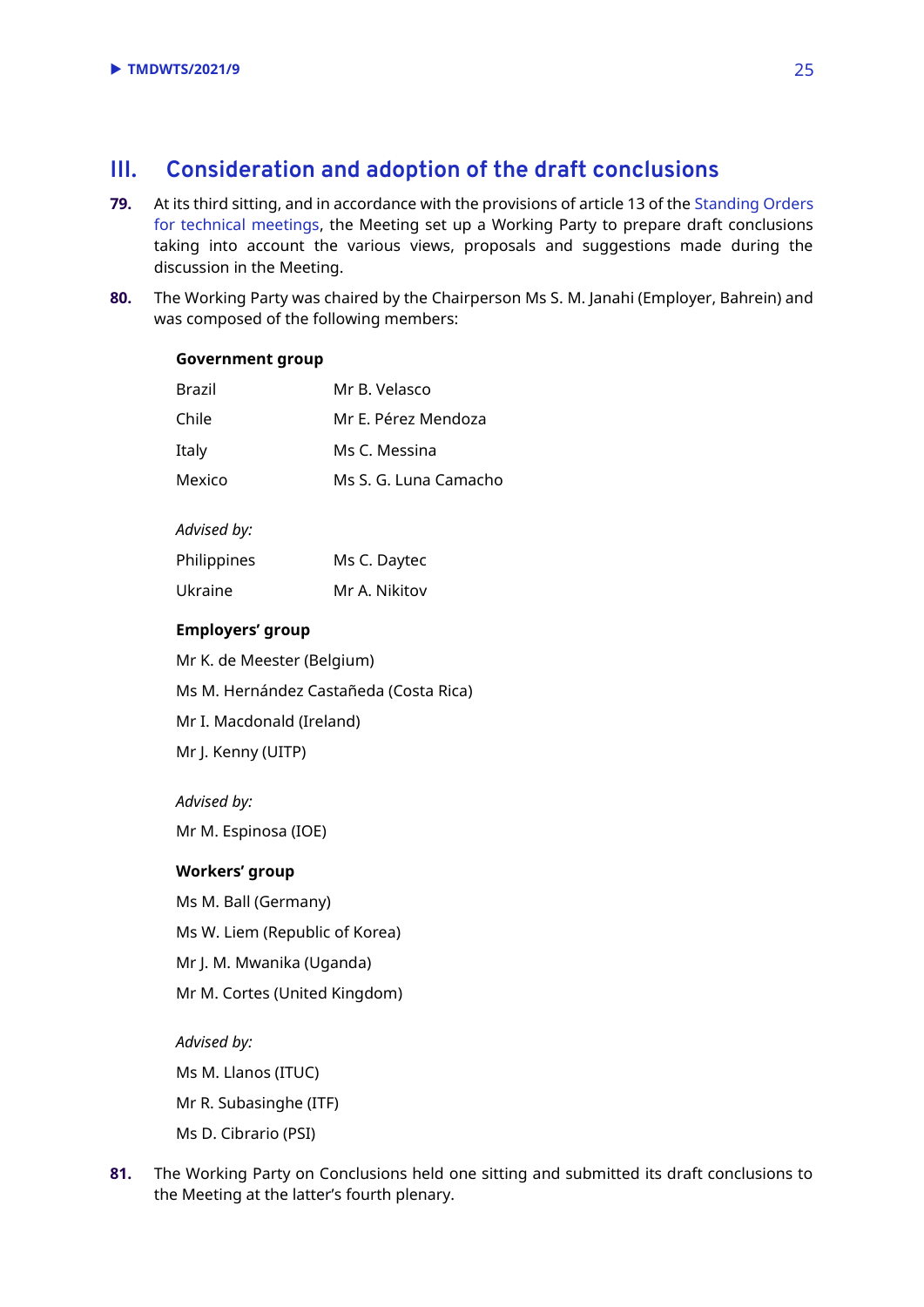**82.** At its fourth plenary sitting, the Meeting confined its discussion to the draft conclusions set out in document TMDWTS/2021/6.

## **Challenges to and opportunities for decent and sustainable work, and key drivers of change**

#### **Proposed paragraph 1**

- **83.** The Worker Vice-Chairperson proposed adding the word "Quality" before "UPT" at the beginning of the second sentence.
- **84.** It was so agreed.
- **85.** With regard to the third sentence, the Employer Vice-Chairperson suggested a compromise, which he hoped would meet the concerns of all groups, to read, "By providing mobility services to all, UPT is a basic service under public regulation that facilitates the right of movement of people, an enabler of other rights, and enabler of access to other vital services, and is a powerful driver of equity, development, sustainability, productivity and employment opportunities".
- **86.** The Worker Vice-Chairperson said that while her group could broadly agree to the proposed text, she wished to replace "the right of movement of people" by "mobility". She also wished to insert the word "growth," between "sustainability," and "productivity".
- **87.** The Government Vice-Chairperson accepted the text, as presented by the Employers and amended by the Workers. Her group was particularly attached to the notion of public regulation.
- **88.** It was so agreed.
- **89.** The Employer Vice-Chairperson said his group could accept the amendments proposed by the Workers' group to the fifth sentence, which would read, "Adequate and sustainable investments in UPT and coordination across UPT systems and all levels of government are needed to achieve decent and sustainable work and environmental sustainability."
- **90.** It was so agreed.
- **91.** The Employer Vice-Chairperson said he could not accept the addition of a final sentence to the paragraph, regarding local authorities' responsibility for the delivery of UPT, as proposed by the Workers' group.
- **92.** The Worker Vice-Chairperson withdrew the proposed amendment.
- **93.** Paragraph 1 was approved as amended.

- **94.** The Worker Vice-Chairperson said her group could agree to the Employers' proposal to insert "and sustainable" between "decent" and "work" in the first sentence.
- **95.** It was so agreed.
- **96.** The Employer Vice-Chairperson said his group could accept the additions to the list, as proposed by the Workers' group, of aspects to which informal workers often lacked access. He pointed out, however, that occupational safety and health occurred twice in the sentence, having been proposed in one instance by the Workers' group and in the second by the Government group.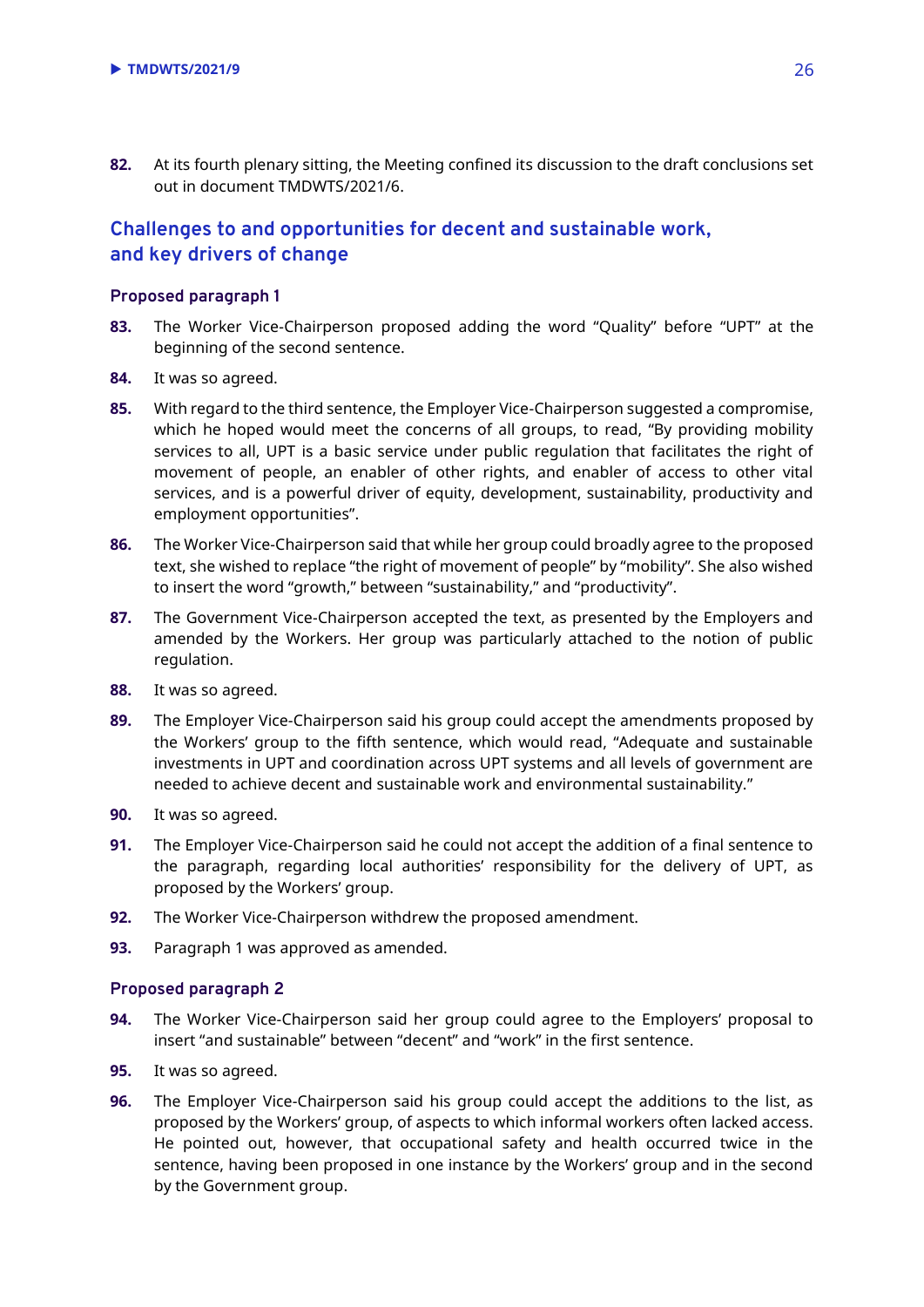- **97.** The Government Vice-Chairperson said that her group also agreed to the proposed additions to the list, and withdrew her group's proposal to insert "occupational safety and health" between "income" and "productivity".
- **98.** It was so agreed.
- **99.** Paragraph 2 was approved as amended.

- **100.** The Worker Vice-Chairperson , supported by the Government Vice-Chairperson, suggested replacing "contributes" by "can contribute" in the first sentence.
- **101.** The Employer Vice-Chairperson said that his group felt strongly that the text should remain factual at all times. The addition of "can" undermined the factual nature of the statement on the contribution of technological innovation; "contributes" would therefore be preferable to "can contribute". He withdrew an amendment to delete "At the same time, there are concerns related to" at the beginning of the second sentence. He wished to add "should be taken into account" at the end of that sentence.
- **102.** It was so agreed.
- **103.** The Employer Vice-Chairperson said that his group wished to delete the proposed third sentence, "Recent developments in some countries have weakened social dialogue and labour rights in UPT."
- **104.** The Worker Vice-Chairperson withdrew a proposal to insert two new paragraphs after paragraph 3 regarding concerns and rights relating to data and algorithmic transparency, and instead proposed the addition of a compromise text, to read, "Social dialogue with algorithmic transparency can play a key role in the introduction of new technology by anticipating and managing the impact of change, building resilience and in adaptation. Social dialogue can help address challenges posed by new technology to decent work, including the right to organize, collective bargaining, workers' privacy, jobs and livelihoods. The acquisition of skills, competencies and qualifications can help workers navigate such technological transformations."
- **105.** The Employer Vice-Chairperson, while appreciative of the constructive spirit in which the Workers' group had made that proposal, felt that the concerns with regard to data algorithms and transparency, already listed in proposed paragraph 3, should not be repeated. He suggested deleting the end of the proposed new paragraph, after the words "posed by new technology". He felt strongly that it was not appropriate to explicitly mention "collective bargaining", since social dialogue took diverse forms, which varied according to national conditions and practices.
- **106.** The Worker Vice-Chairperson pointed out that collective bargaining had a particularly important role with respect to the introduction of new technology. It was therefore important to reference it specifically. The wording was in line with that used by other technical meetings of the ILO. Her group could agree to withdraw the proposed paragraph, provided a sentence could be added at the end of paragraph 3, to read, "Social dialogue, including collective bargaining, can help in addressing these concerns."
- **107.** The Employer Vice-Chairperson reiterated his concerns but reluctantly agreed to the proposed wording.
- **108.** Paragraph 3 was approved as amended.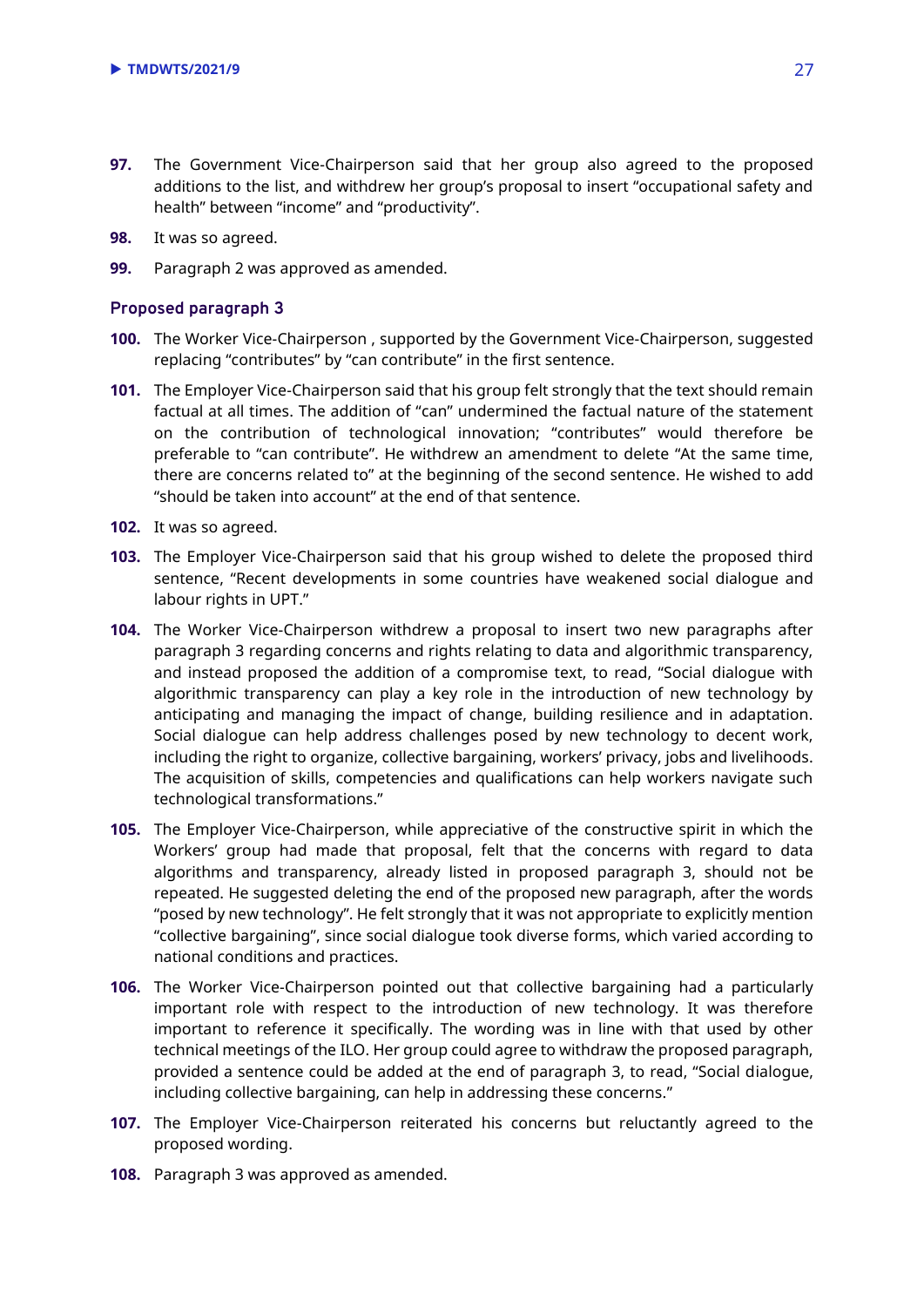#### **Proposed paragraphs 3 bis and 4**

- **109.** The Worker Vice-Chairperson proposed the addition of a new paragraph 3 *bis*, to read "The public sector plays a key role in providing and regulating UPT." With the addition of that text, her group could accept the deletion, in paragraph 4, of the words "In certain cases, improvements in quality and efficiency have been achieved. In other cases, it has led to reductions in the quality of services and even increased costs.", as proposed by the Employers' group.
- **110.** The Employer Vice-Chairperson , supported by the Government Vice-Chairperson, agreed to that proposal but wished to delete the word "providing", since the private sector could also provide UPT.
- **111.** It was so agreed.
- **112.** In the ensuing discussion, the Meeting agreed that rather than a standalone paragraph, the new sentence would be better added as the first sentence of paragraph 4.
- **113.** The Worker Vice-Chairperson withdrew her group's proposal to delete "under public and private operations" from the first sentence of proposed paragraph 4. She suggested bringing the second, third and fourth sentences into line with paragraph 3 of the Meeting report, "'Available evidence suggests that there is no necessary correlation between efficiency and quality of public services and decentralization and privatization. In certain cases, improvements in quality and efficiency of public services have been achieved. The cases where these reforms have been successful have involved extensive social dialogue, transparency, adequate supervisory frameworks, open contracts and arrangements where employees have been protected." "In recent years, a number of privatized public transport services have returned to public sector ownership (remunicipalization) in some countries". The proposal by the Government group to add "and put downward pressure on working conditions and wages." could be added after "protected".
- **114.** The Employer Vice-Chairperson said that the proposed amendments lacked balance. His group categorically objected to the proposed amendment, submitted by the Government group, to insert the words "and put downward pressure on working conditions and wages"; there was no causal link between quality of service and type of operator. An operator's positive or negative performance was a question of good or poor management, not type of ownership. The main body of the conclusions should remain factual; suggestions for what measures might be needed should be limited to the recommendations section of the document.
- **115.** The Government Vice-Chairperson agreed that the text should be succinct, balanced and factual.
- **116.** The Worker Vice-Chairperson suggested removing the quotation from the text reproduced from the Meeting report. The paragraph would thus read, "UPT services are delivered under public and private operations with various degrees of outsourcing, with other forms of contracting and subcontracting of various functions. This can put downward pressure on working conditions and wages. In recent years, a number of privatized public transport services have returned to public sector ownership (remunicipalization) in some countries".
- **117.** The Government Vice-Chairperson considered the addition of "In recent years […] in some countries", unnecessary. She expressed concern that the original intention of the paragraph had been lost; her group had proposed, and still wished to see included, "To achieve decent work and respond to the diversity in context and fluctuating demand, policy responses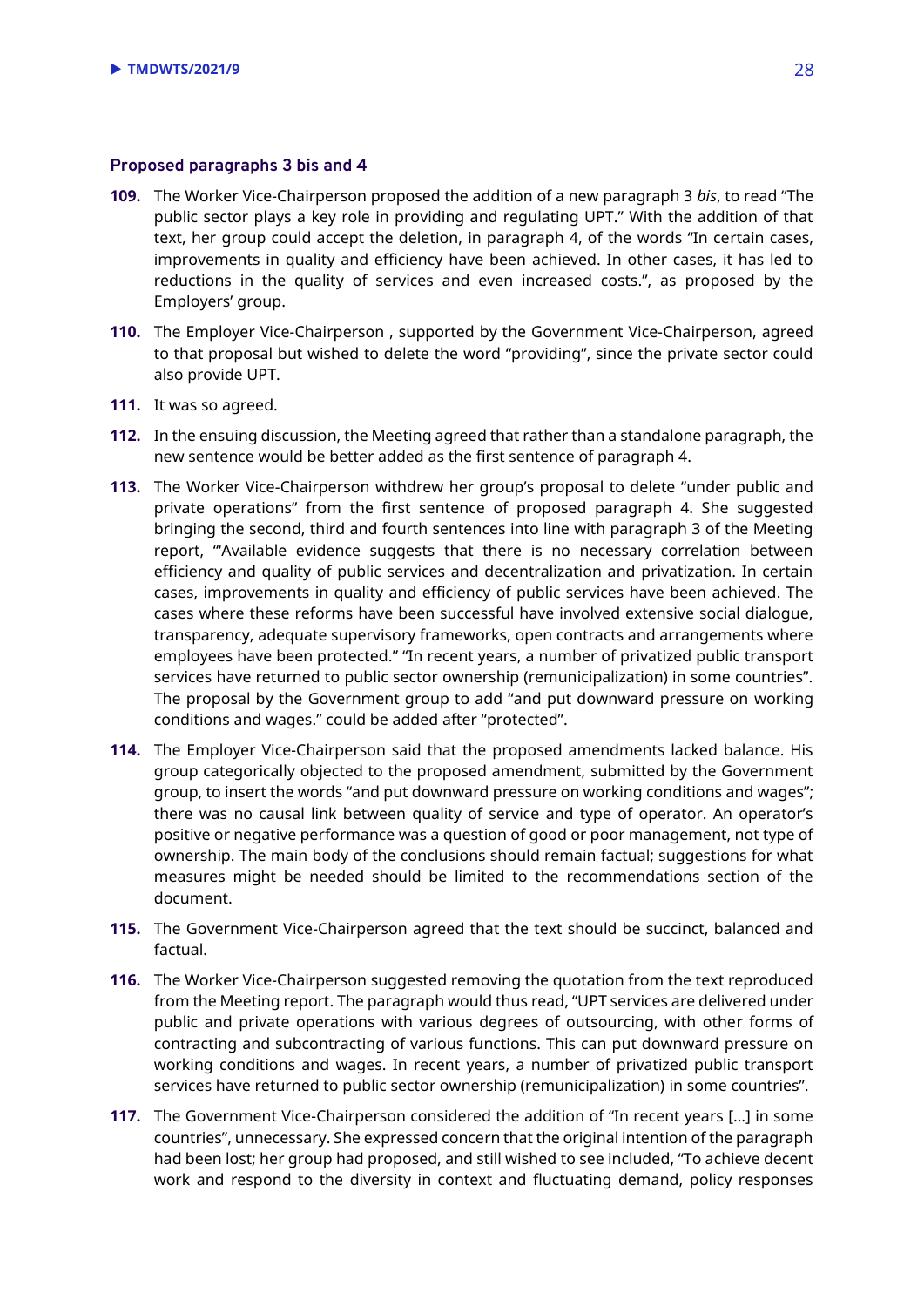including the design of financially balanced, comprehensive and legally based contracts to regulate the terms of the operation are needed."

- **118.** It was so agreed.
- **119.** The Employer Vice-Chairperson reiterated that his group still could not support the proposed text: downward pressure on wages was not a direct result of subcontracting or outsourcing. If consensus could not be found in that regard, paragraph 4 should be deleted.
- **120.** The Worker Vice-Chairperson said that subcontracting had definitely placed downward pressure on working conditions and wages in most countries. However, in a spirit of compromise she suggested replacing the words" and put downward pressure on working conditions and wages" by "to promote level playing fields".
- **121.** It was so agreed.
- **122.** The Employer Vice-Chairperson said the final sentence of the paragraph should read, "Decent work is a central element relevant to these policy responses."
- **123.** It was so agreed.
- **124.** Paragraph 4 was approved as amended.

#### **Proposed paragraph 5**

- **125.** The Worker Vice-Chairperson said that her group would not accept the replacement of "job security" by "job opportunities" as suggested by the Employers' group, but could agree to "job security and opportunities".
- **126.** The Employer Vice-Chairperson said that the retention rates for women in UPT jobs tended to be lower than for men was not necessarily gender-related. He proposed "income security and job opportunities".
- **127.** The Worker Vice-Chairperson expressed significant disappointment in the view expressed by the Employers' group, but did not wish to obstruct the proceedings.
- **128.** Paragraph 5 was approved as amended.

#### **Proposed paragraphs 6 and 6** *bis*

- **129.** A new paragraph was proposed, to be added after paragraph 6, reflecting opportunities to balance the challenges referred to in paragraph 6.
- **130.** The Worker Vice-Chairperson withdrew an amendment to delete "productivity gains". Her group could not, however, accept the association between "diverse forms of work such as flexible working arrangements" and decent work.
- **131.** The Employer Vice-Chairperson said that his group could accept the deletion of "productivity gains" and suggested replacing "flexible working arrangements, healthier and safer environments and better working conditions" by "increased working opportunities, better work-life balance and working conditions".
- **132.** The Worker Vice-Chairperson explained that her group objected to the reference to "diverse forms of work". Language on opportunities, work–life balance and working conditions was of course acceptable.
- **133.** The Government Vice-Chairperson said that the notion of "productivity gains" was particularly important for governments. Her group could accept "diverse forms of work", and could agree to the further wording proposed by the Employers' group.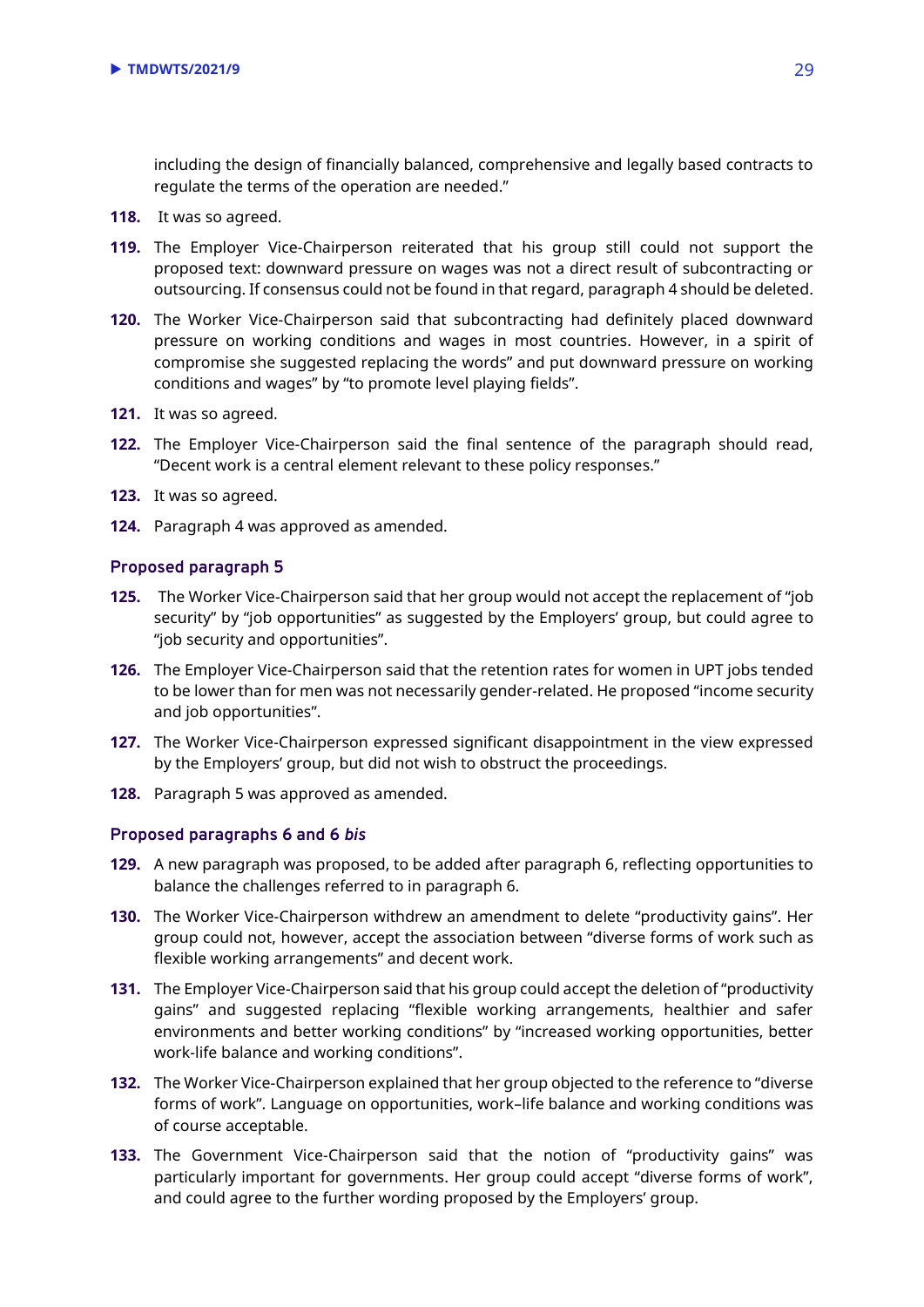- **134.** The Employer Vice-Chairperson said his group could accept the inclusion of "productivity gains". Diverse forms of work were included in the ILO Centenary Declaration for the Future of Work. To ensure a balanced text, if decent work opportunities were not listed in the new paragraph, the decent work deficits listed in paragraph 6 should be deleted.
- **135.** The Worker Vice-Chairperson said that provided the references to occupational safety and health risks remained in paragraph 6, her group could accept the deletion of the sentence beginning "Other decent work deficits", and the subsequent removal of the sentence "Other decent work opportunities […]." from paragraph 6 *bis*.
- **136.** The Government Vice-Chairperson , while not wishing to stand in the way of consensus, expressed disappointment at the deletion of the list of other decent work opportunities from paragraph 6.
- **137.** Paragraphs 6 and 6 *bis* were approved as amended.

#### **Proposed paragraph 7**

**138.** Paragraph 7 was approved.

## **Facilitating transition to formality and a just transition to decent and sustainable work**

#### **Proposed paragraph 8**

**139.** Paragraph 8 was approved

#### **Proposed paragraph 9**

- **140.** The Worker Vice-Chairperson said that her group had accepted references to productivity in certain contexts, but could not do so in this instance, and therefore wished to delete "will translate into increased productivity and". A definite increase in productivity should not be mentioned without considering all possible influences.
- **141.** The Government Vice-Chairperson said that her group could not accept the deletion of the reference to increased productivity.
- **142.** The Employer Vice-Chairperson agreed. The paragraph referred to the formal economy and strong legal and institutional frameworks; the reference to increased productivity should remain. He proposed replacing "will translate into" by "contributes to".
- **143.** It was so agreed.
- **144.** Paragraph 9 was approved as amended.

#### **Proposed paragraphs 10 and 10 bis**

- **145.** The Worker Vice-Chairperson supported the Government group's proposal to add ", level playing fields and" after "fair competition" in the first sentence of proposed paragraph 10.
- **146.** The Employer Vice-Chairperson could not agree to the Workers' group's proposal to replace "market competition" by "fair competition". He proposed keeping the Office's proposed text but replacing "reconcile" with "can bring together" and adding "by creating a level playing field" at the end of the sentence.
- **147.** The Government Vice-Chairperson supported that proposal.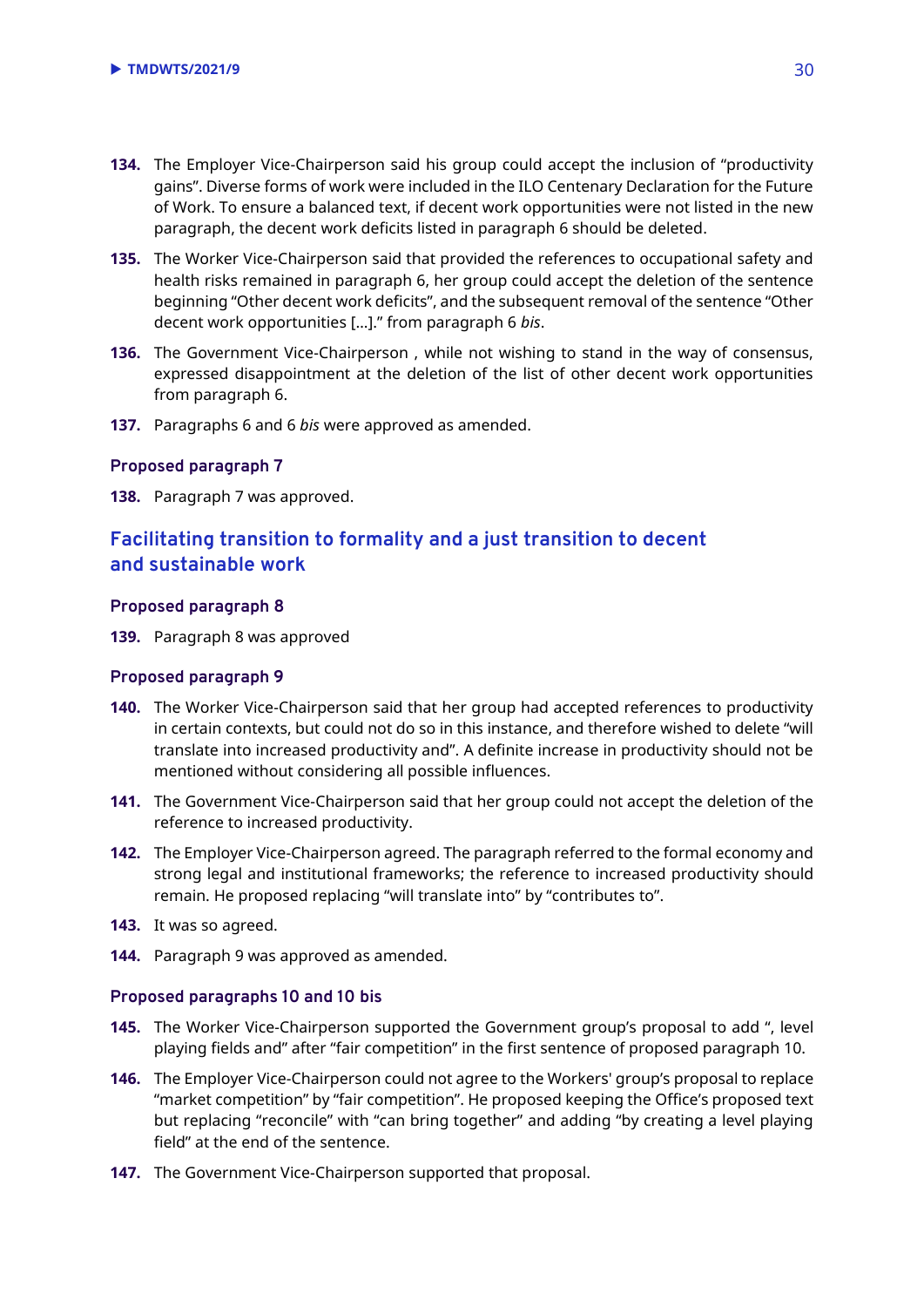- **148.** The Worker Vice-Chairperson proposed replacing "reconcile" by "can address". Her group felt strongly that "fair competition" should be included. She could accept the addition of "by creating a level playing field" at the end of the sentence.
- **149.** The Employer Vice-Chairperson said that social dialogue did not address fair competition. The wording as proposed by the Workers' group was therefore not appropriate.
- **150.** The Worker Vice-Chairperson therefore suggested removing "fair" and "market", leaving "competition" without a qualifier.
- **151.** The Employer and Government Vice-Chairpersons both expressed a preference for "reconcile" rather than "address".
- **152.** It was so agreed.
- **153.** The Worker Vice-Chairperson said that her group's position on the Employers' proposal to move the text of proposed paragraph 12 to become a new third sentence in paragraph 10 would be contingent on the addition of a new paragraph 13, subparagraph (a) on social dialogue.
- **154.** Following the discussion on paragraph 13, the Government Vice-Chairperson confirmed that her group could accept the insertion of the language from paragraph 12, with the addition of "and should be extended to all workers in the sector" at the end of the sentence.
- **155.** The Worker Vice-Chairperson suggested a subamendment, to insert "for all workers in the sector" after "collective bargaining".
- **156.** It was so agreed.
- **157.** It was agreed that the final sentence on sustainable investments and responsible procurement and contracting practices, would, at the suggestion of the Employers' group, become a new paragraph after paragraph 10.
- **158.** The Worker Vice-Chairperson withdrew an amendment to insert "along UPT contracting chains" after "contracting practices" and instead proposed inserting "applying to all contractors and sub-contractors in order to make quality of the service the decisive element in competition among bidders and thus to ensure public contracts do not exert downward pressure on wages and working conditions". She wished to delete "public and private" before "UPT" at the end of that sentence.
- **159.** The Employer Vice-Chairperson said his group could accept "applying to all contractors and sub-contractors" but could not accept the rest of the proposed insertion, since there were several decisive elements in tendering processes. He suggested reinstating the words "public and private" but moving them to between "all" and "contractors".
- **160.** The Government Vice-Chairperson supported that proposal.
- **161.** The Worker Vice-Chairperson suggested adding "which focus on quality of service" before "applying to all public and private contractors and subcontractors in UPT", in order to maintain the reference to quality of service without stating that it was a "decisive factor" in tendering.
- **162.** It was so agreed.
- **163.** Paragraphs 10 and 10 *bis* were approved as amended.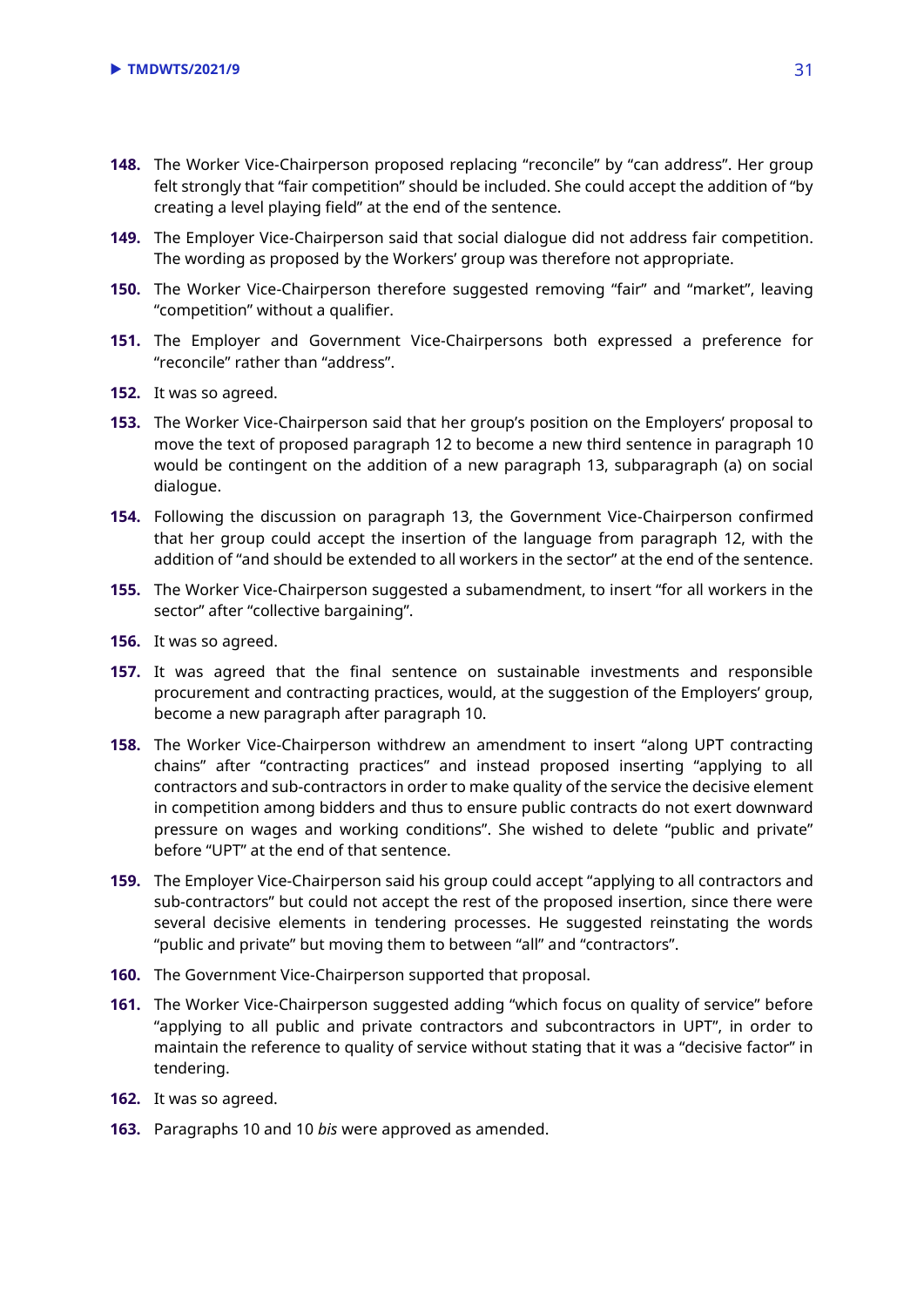#### **Proposed paragraph 11**

- **164.** The Employer Vice-Chairperson accepted the addition of "as well as psychosocial support and quarantine facilities" as proposed by the Government group and supported by the Workers.
- **165.** Paragraph 11 was approved as amended.

## **Recommendations for future action by the International Labour Organization and its Members**

#### **Proposed paragraph 12**

**166.** In the light of the discussions on paragraphs 10 and 13, paragraph 12 was deleted.

- **167.** Regarding the chapeau of proposed paragraph 13, in the light of an explanation by the Secretary-General of the Meeting regarding the Office's choice of "together with", which had been deemed symbolically stronger than "in consultation with", the Meeting approved the chapeau.
- **168.** The Worker Vice-Chairperson, in the light of informal discussions, presented a new subparagraph before subparagraph (a), to read, "engage in social dialogue to promote decent and sustainable work for all in UPT;".
- **169.** The Secretary-General of the Meeting said that the Office would recommend "effective social dialogue".
- **170.** It was so agreed.
- **171.** The Worker Vice-Chairperson , in the light of informal discussions, presented a second new subparagraph before subparagraph (a) would read, "engage in promoting UPT as a basic service and an enabler of the right to free movement, and foster decent and sustainable work in UPT services;".
- **172.** The Employer Vice-Chairperson wished to delete the words "and an enabler of the right to free movement".
- **173.** It was so agreed.
- **174.** With regard to proposed subparagraph (a), the Employer Vice-Chairperson said that his group would prefer to use the exact language of paragraph 13(v) of the Global call to action for a human-centred recovery from the COVID-19 crisis that is inclusive, sustainable and resilient, adopted by the 109th International Labour Conference.
- **175.** It was so agreed.
- **176.** Subparagraph (a) was approved as amended.
- **177.** The Meeting approved a revised proposal for subparagraph (b), pre-agreed in an informal consultation.
- **178.** Subparagraphs (c) and (c) *bis* were approved.
- **179.** On subparagraph (d), the Worker Vice-Chairperson presented a compromise text, discussed in an informal consultation, which read, "engage in formulating and implementing a comprehensive and coordinated policy for the present and future of work in UPT, and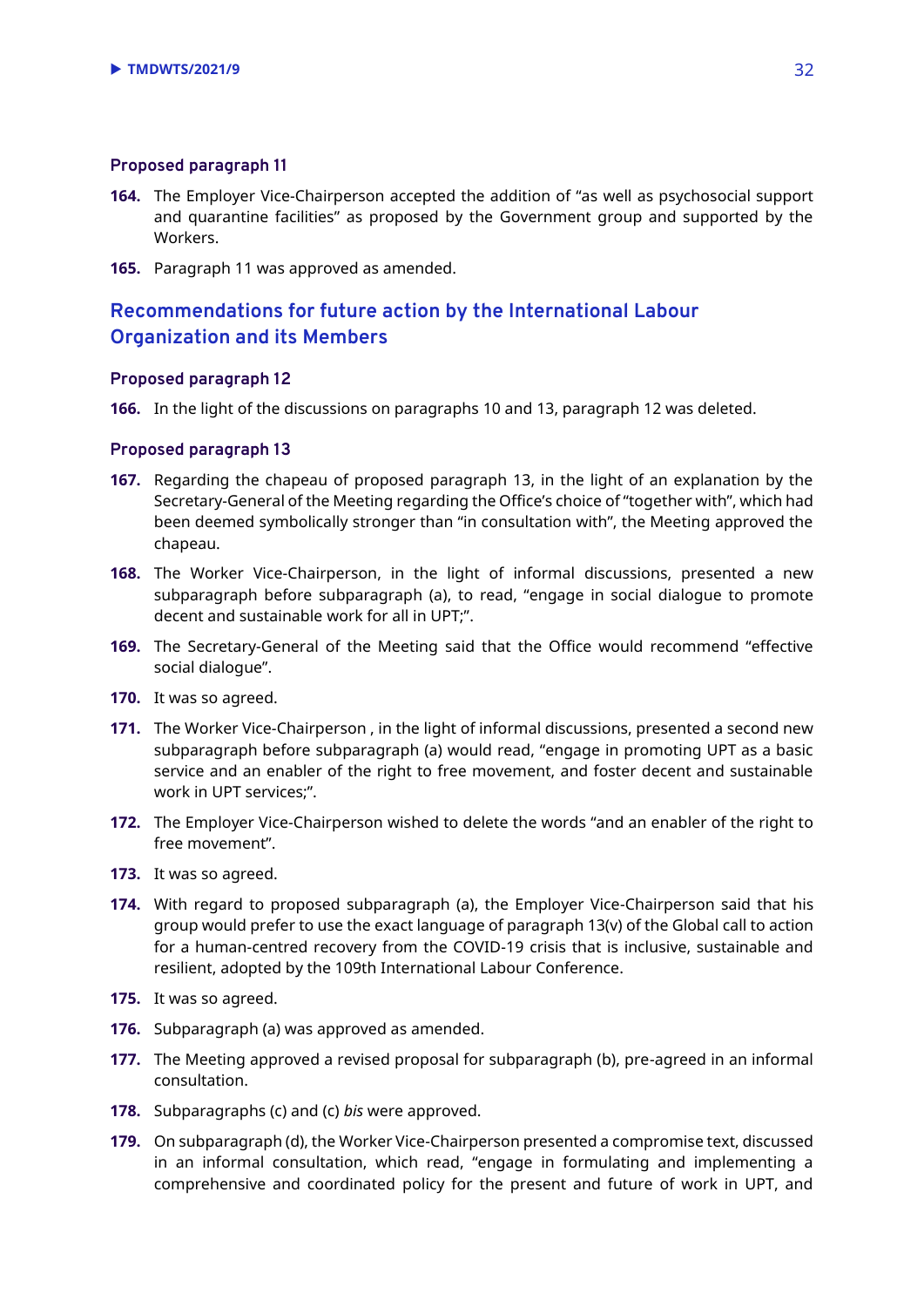promote an enabling sustainable environment, including by addressing the funding needs of UPT systems, to generate, maintain and grow decent and sustainable work;".

- **180.** The Employer Vice-Chairperson said that "productive" should be inserted after "sustainable".
- **181.** It was so agreed.
- **182.** The Employer Vice-Chairperson said that his group wished to see "private and public" added before "UPT systems".
- **183.** The Worker Vice-Chairperson said her group could not agree to the proposed amendment. She could also not accept the subsequent proposal from the Employers' group to replace "system" by "operators"; the intention was to establish an integrated approach to UPT, coordinated in a holistic manner across all stakeholders.
- **184.** The Government Vice-Chairperson suggested replacing "systems" by "sector" to avoid any reference to "private and public" and ensure the inclusion of all stakeholders.
- **185.** It was so agreed.
- **186.** Subparagraph (d) was approved as amended.
- **187.** On subparagraph (e), the Employer Vice-Chairperson said that his group suggested replacing "including gender pay gap", as proposed by the Government group, by "promote equal remuneration for women and men for work of equal value".
- **188.** The Secretary-General of the Meeting pointed out that standard ILO language would be "promote equal pay for work of equal value".
- **189.** It was so agreed.
- **190.** Subparagraph (e) was approved as amended.
- **191.** Subparagraphs (f) and (g) were approved.

- **192.** The Worker Vice-Chairperson could agree with the Employers' proposed amendment to the first sentence, with the insertion of "their obligations in relation to" before "other international labour standards".
- **193.** It was so agreed.
- **194.** With regard to the second sentence, the Employer Vice-Chairperson presented a suggestion, which had been pre-agreed informally, to read, "They should strengthen labour inspection systems by ensuring that they are well-resourced, including through adequate financial resources, duly qualified inspectors, proper equipment and training, and robust recruitment procedures."
- **195.** It was so agreed.
- **196.** The Worker Vice-Chairperson proposed replacing the third sentence by, "Public and private UPT enterprises should respect human rights in line with the three pillars of the United Nations Guiding Principles on Business and Human Rights and the ILO Tripartite Declaration of Principles concerning Multinational Enterprises and Social Policy."
- **197.** It was so agreed.
- **198.** Paragraph 14 was approved as amended.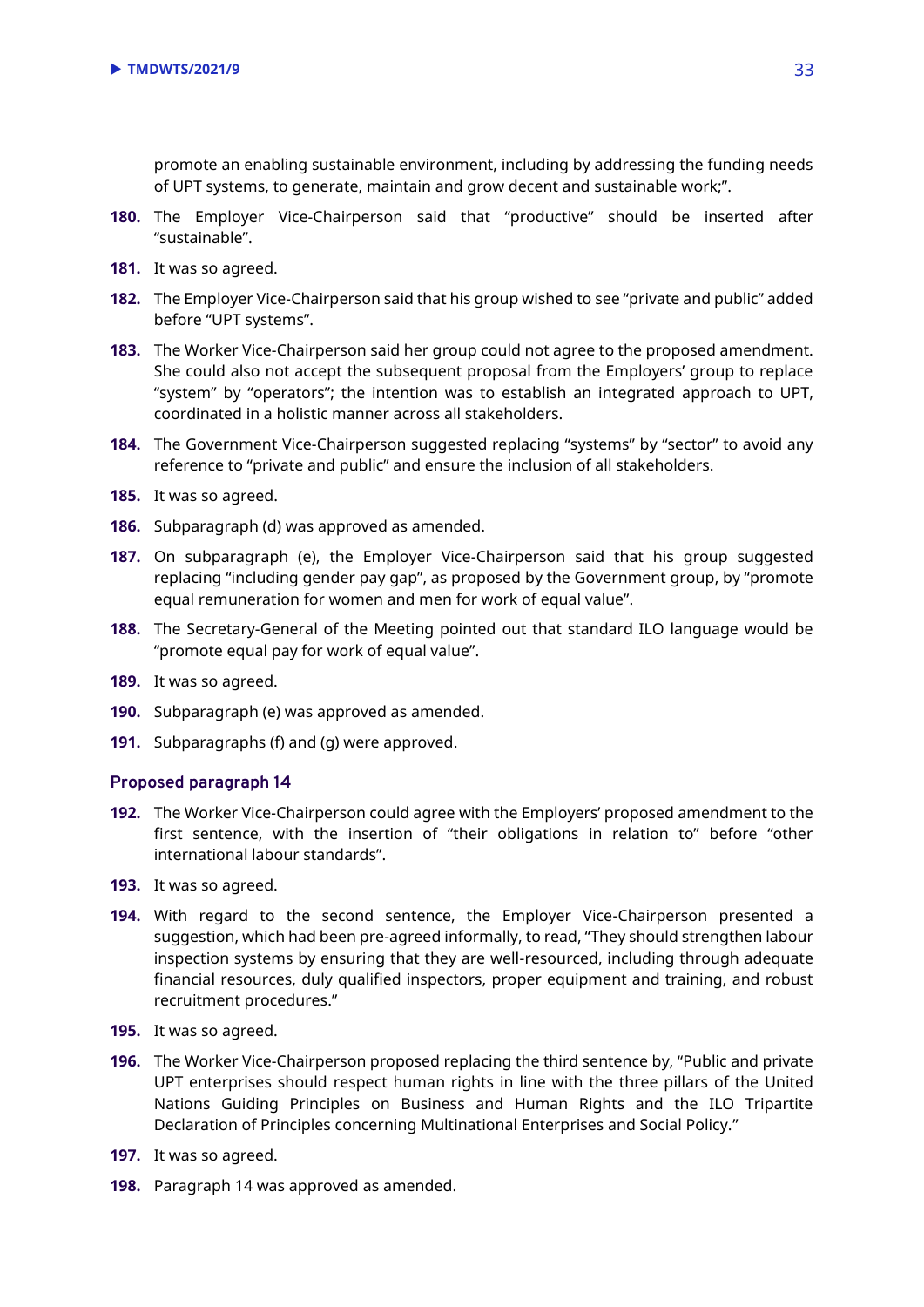- **199.** The Meeting approved the chapeau to proposed paragraph 15.
- **200.** On subparagraph (a) the Employer Vice-Chairperson presented proposed wording, to read, "promote the ratification and effective implementation of international labour standards relevant to UPT and strengthen the capacity of constituents to support efforts to promote fundamental principles and rights at work to all engaged in the sector;".
- **201.** Following a discussion in which the Workers' group urged respect for the principle of nonregression, and on the guidance of the Secretary-General of the Meeting , with the reassurances of the Legal Adviser that constituents could only be expected to act in line with their respective responsibilities, the proposed subparagraph was amended in line with the ILO Declaration on Fundamental Principles and Rights at Work (1998) and the ILO Social Justice Declaration (2008), to read, "[…] strengthen the capacity of constituents to respect, promote and realize the fundamental principles and rights at work […]".
- **202.** Subparagraph (a) was approved as amended.
- **203.** Subparagraph (b) was approved.
- **204.** A new subparagraph after (b) had been proposed by the Workers' group. The Employer Vice-Chairperson suggested a revised wording, to read, "in consultation with social partners, support governments to define a framework on data and data protection to ensure transparency and to comply with existing laws and guarantee the privacy and dignity of the worker;".
- **205.** The Worker Vice-Chairperson proposed inserting "and algorithms" after "data protection" and replacing "existing laws" by "fundamental principles and rights at work and international human rights law".
- **206.** The Employer Vice-Chairperson accepted the addition of "algorithms" but said that his group did not wish to remove the reference to existing law. He therefore proposed "to comply with existing national and international law and in respect of fundamental principles and rights at work,".
- **207.** The Government Vice-Chairperson said her group could accept the subparagraph, as amended by both the Worker and Employer groups.
- **208.** Subparagraph (b) *bis* was approved as amended.
- **209.** A further new subparagraph, proposed by the Workers' group, was amended by the Employers' group to read, "Support the sector as a significant employer;".
- **210.** It was so agreed.
- **211.** Subparagraph (b) *ter* was approved.
- **212.** The Worker Vice-Chairperson said that subparagraph (c) had been discusses informally, and the following wording agreed, "build the capacity of constituents and, where they exist, representative organizations of workers and employers in the informal economy, to develop strategies and engage in effective social dialogue to facilitate a transition to formality and enable a just transition to the future of work that contributes to sustainable development;".
- **213.** The Employer Vice-Chairperson added that the informal meeting had agreed to insert "including relevant authorities" after "constituents", and "to promote the creation of decent and sustainable jobs in the formal economy" after "effective social dialogue".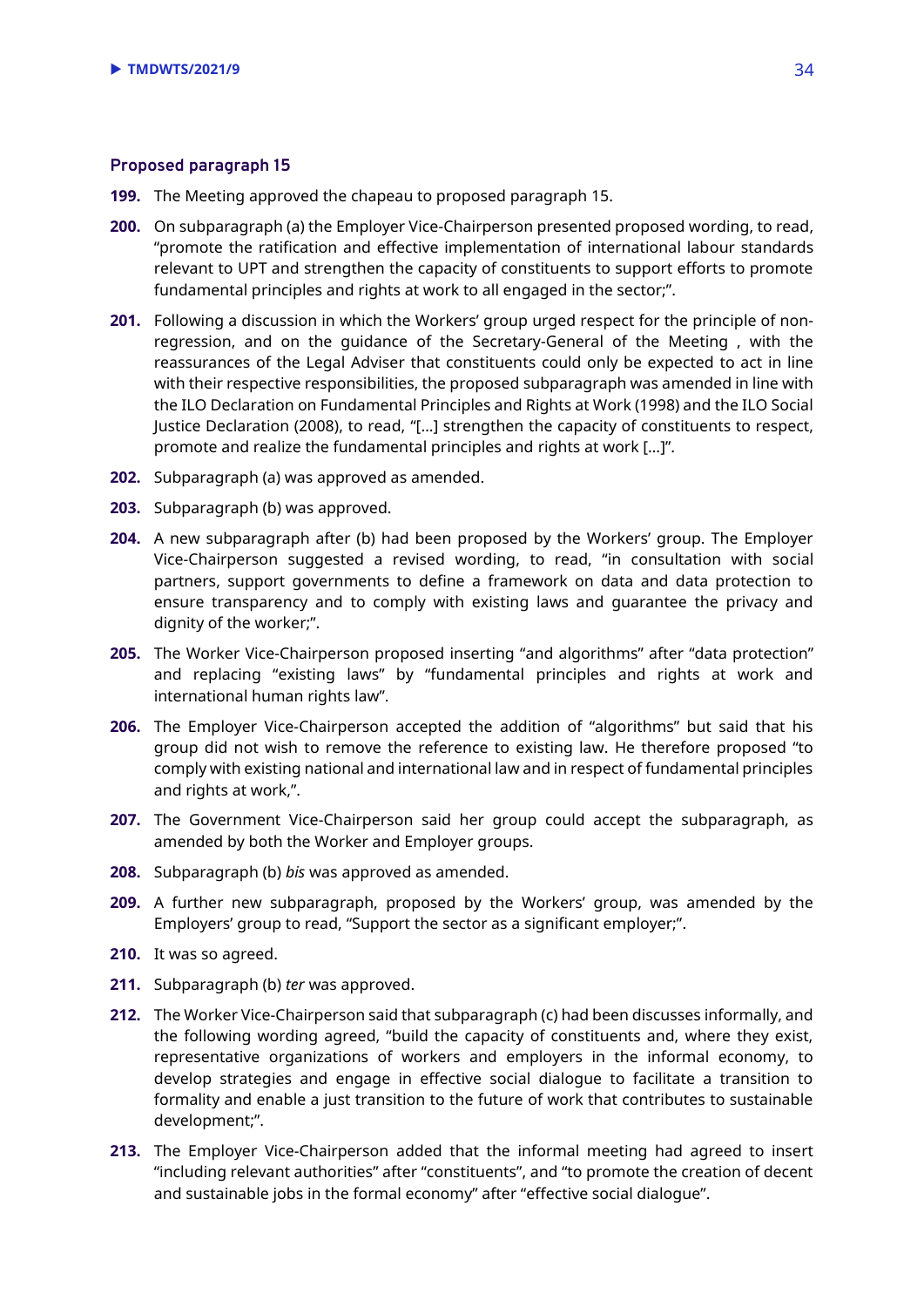- **214.** Subparagraph (c) was approved as amended.
- **215.** With regard to subparagraph (d) the Worker Vice-Chairperson explained that there had been some difficulty reaching consensus. A compromise had been found through informal consultations, which would read, "collect good practices, data and develop research on transition to formality, skills acquisition, productivity and just transition to decent and sustainable work in the context of UPT, to inform further ILO tripartite action in the sector."
- **216.** The Employer Vice-Chairperson added that, with the approval of the compromise text, proposed subparagraph (e) would be deleted, and his group would withdraw its proposed amendment to subparagraph (f).
- **217.** It was so agreed.
- **218.** The Government Vice-Chairperson expressed disappointment that there was no longer a specific reference to the development of guidelines.
- **219.** Subparagraph (d) was approved as amended.
- **220.** Subparagraph (e) was deleted.
- **221.** On subparagraph (f), the Employer Vice-Chairperson said that his group could accept the amendments proposed by the Workers' group to replace "gender-based" by "gender responsive" and to insert "for technological change and just transition" after "forecast future skills needs".
- **222.** The Worker Vice-Chairperson wished to insert "including" before "for technological change".
- **223.** It was so agreed.
- **224.** Subparagraph (f) was approved as amended.
- **225.** With regard to subparagraph (g), the Worker Vice-Chairperson said that her group could accept the Employers' request to insert "and sustainable" between "decent" and work", but could not agree to the deletion of "including measuring the employment impacts of international public and private financing, in UPT". The question of financing had been raised several times during the general discussion, and there was a role for cooperation between the ILO and international institutions, such as the World Bank. Her group therefore felt strongly that the reference should be included. She withdrew her group's proposed amendment to include "decent work and discrimination".
- **226.** Subparagraph (g) was approved as amended.
- **227.** Subparagraph (h) was approved.

## **List of the instruments and tools**

- **228.** The Employer spokesperson expressed concern regarding the inclusion in the annex of outdated instruments, which, according to guidance given in the ILO Centenary Declaration, should not be promoted. The Employers' group also objected to the inclusion of Office documents, such as the WASH@Work Handbook, OECD guidelines and European Union directives in a global document. The subheading "other international regulations" should be replaced by "other international documents".
- **229.** The Legal Adviser clarified that provided an instrument had ratifications, it was remained relevant. It only became irrelevant when officially declared obsolete through abrogation by the International Labour Conference.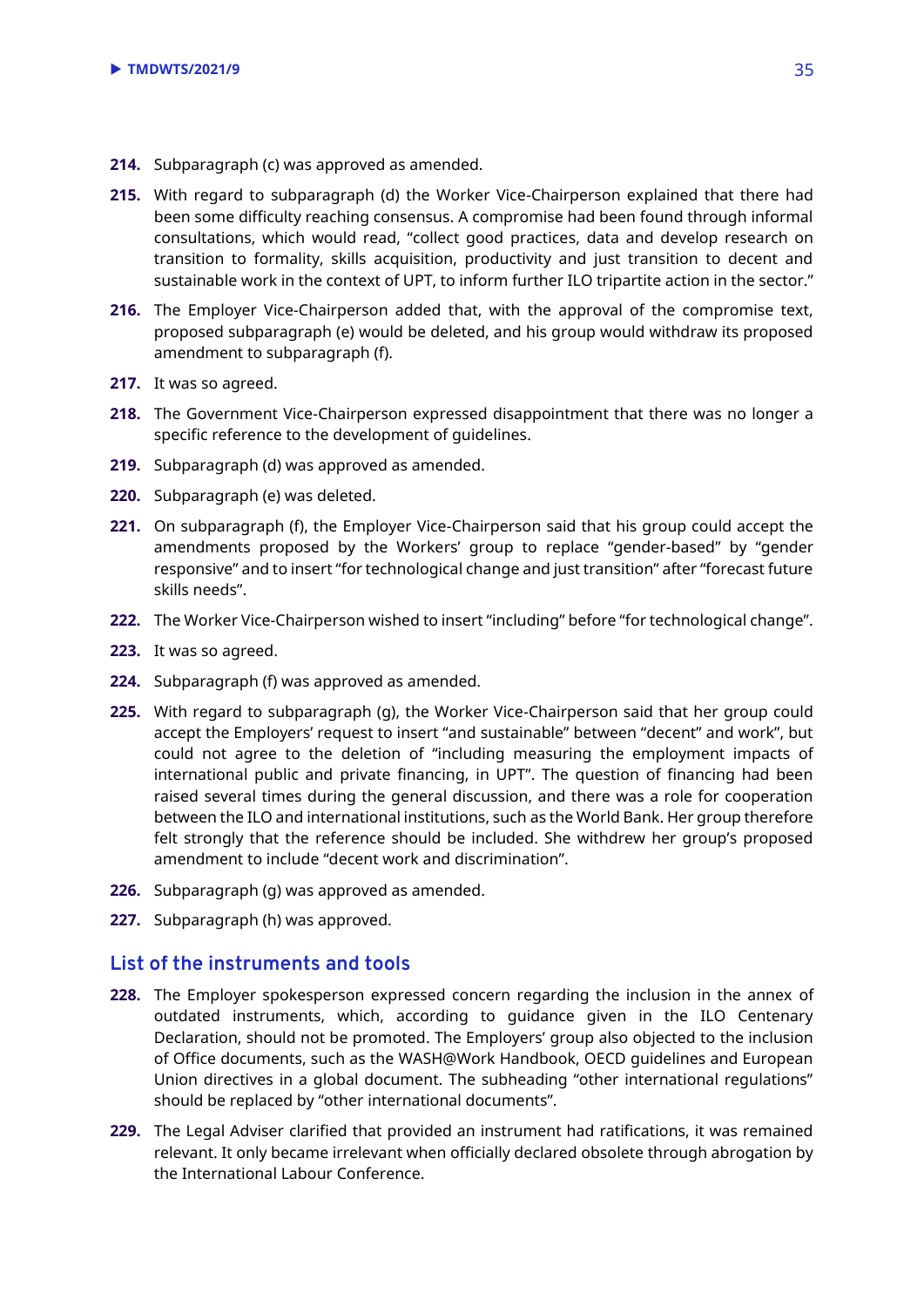- **230.** The Legal Adviser to the Workers' group secretariat objected to the removal from the annex to any of the listed international instruments, and cautioned that the term "outdated" should not be used; while some of the instruments listed in the annex were deemed in need of revision, none had been classified as outdated by the Standards Review Mechanism. Occupational safety and health and labour inspection instruments relevant to the UPT sector should also be included, such as the Chemicals Convention, 1990 (No. 170), the Occupational Health Service Convention, 1985 (No. 161), and the List of Occupational Diseases Recommendation, 2002 (No. 194).
- **231.** It was so agreed.
- **232.** The Government Vice-Chairperson said her group accepted inclusion of all the documents listed in the annex and recalled that the annex was not intended to promote instruments, but rather to serve as guidance on relevant documents that could be of useful reference to the UPT sector. The following additional instruments had been important during the discussions and should also be included: the Promotional Framework for Occupational Safety and Health Convention, 2006 (No. 187), the Occupational Safety and Health Convention, 1981 (No. 155), and the Labour Inspection Convention, 1947 (No. 81).
- **233.** It was so agreed.
- **234.** The Secretary-General of the Meeting gave assurances that the annex was intended purely to serve as a reference, not to promote any international labour instruments over others. The secretariat would revise the annex, in line with the amendments agreed. Two of the instruments listed had been identified as requiring revision; the words "(instrument to be revised)" would be added in each case. The secretariat would also ensure that an appropriate title was added to the annex.
- **235.** The annex was approved on that understanding.
- **236.** The conclusions were adopted unanimously, section by section, as amended.

Geneva, 3 September 2021 *(signed)* Ms Sonya Mohamed JANAHI

Chairperson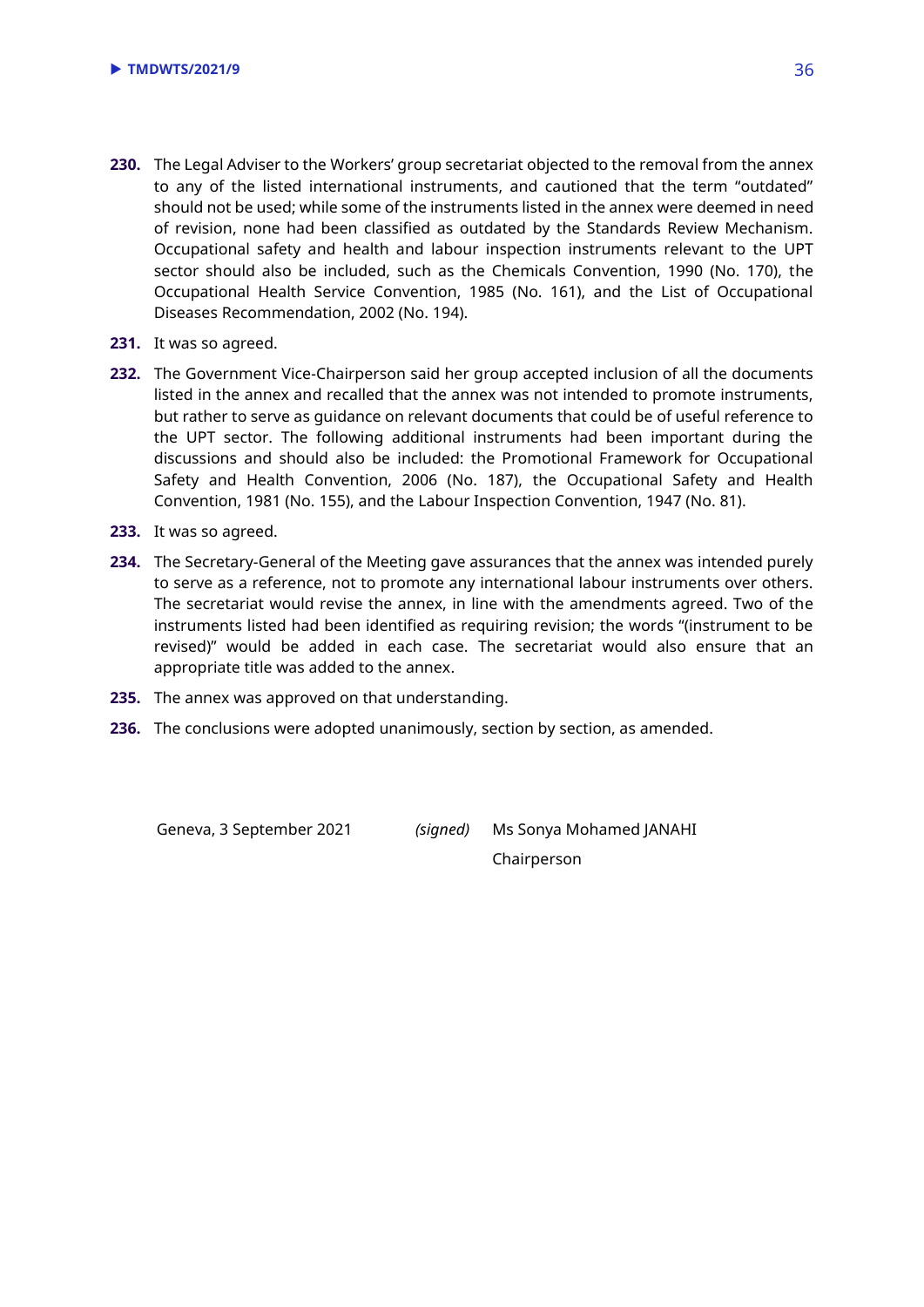## <span id="page-36-0"></span>**IV. Conclusions on the future of decent and sustainable work in urban transport services** <sup>2</sup>

The technical meeting on the future of decent and sustainable work in urban transport services,

Having met from 30 August to 3 September 2021, Adopts the following conclusions:

## **Challenges to and opportunities for decent and sustainable work, and key drivers of change**

- **1.** Urban passenger transport (UPT) services and operations keep cities moving. Quality UPT contributes to the achievement of many of the Sustainable Development Goals set out in the 2030 Agenda for Sustainable Development. By providing mobility services to all, UPT constitutes a basic service under public regulation. It is an enabler of other rights and of access to other vital services. It is a powerful driver of equity, development, sustainability, growth, productivity and employment opportunities. UPT should be accessible to all. It plays a vital role in enabling decarbonization, facilitating a modal shift away from individual vehicle use, and promoting the direct and indirect creation of decent green jobs. Adequate and sustainable investments in UPT and coordination across UPT systems and all levels of government are needed to achieve decent and sustainable work and environmental sustainability.
- **2.** Informal transport operations pose a significant challenge to decent and sustainable work. Workers in informal UPT are particularly vulnerable, as they often lack access to fundamental principles and rights at work, decent working conditions, occupational safety and health, and social protection. They may have precarious livelihoods and low levels of income, productivity, skills, technology and capital.
- **3.** Technological innovation contributes to service quality, accessibility, accountability, decent and sustainable work, and environmental sustainability. At the same time, there are concerns related to data algorithms, transparency, the right to organize and collective bargaining, and worker privacy. Training and skills, and the displacement of jobs and livelihoods should be taken into account. An effort should be made to build an integrated system that promotes the growth of technological innovation and mobility as a service and at the same time guarantees rights and protections for all workers. Social dialogue, including collective bargaining, can help in addressing these concerns.
- **4.** The public sector plays a key role in regulating UPT. UPT services are delivered under public and private operations, with various degrees of outsourcing and other forms of contracting and subcontracting. Policy responses, including the design of financially balanced, comprehensive and legally based contracts to regulate the terms of operations, are needed to promote a level playing field in order to respond to diversity in context and fluctuating demand. Decent work is a central element relevant to these policy responses.
- **5.** Women's rate of labour force participation in both formal and informal UPT remains low. Gender occupational segregation is prevalent, and women have typically less income security and job opportunities and work in lower paid jobs. While the sector is working

 $^2$  In accordance with established procedures, these conclusions will be submitted to the 344th Session of the Governing Body of the ILO (March 2022) for its consideration.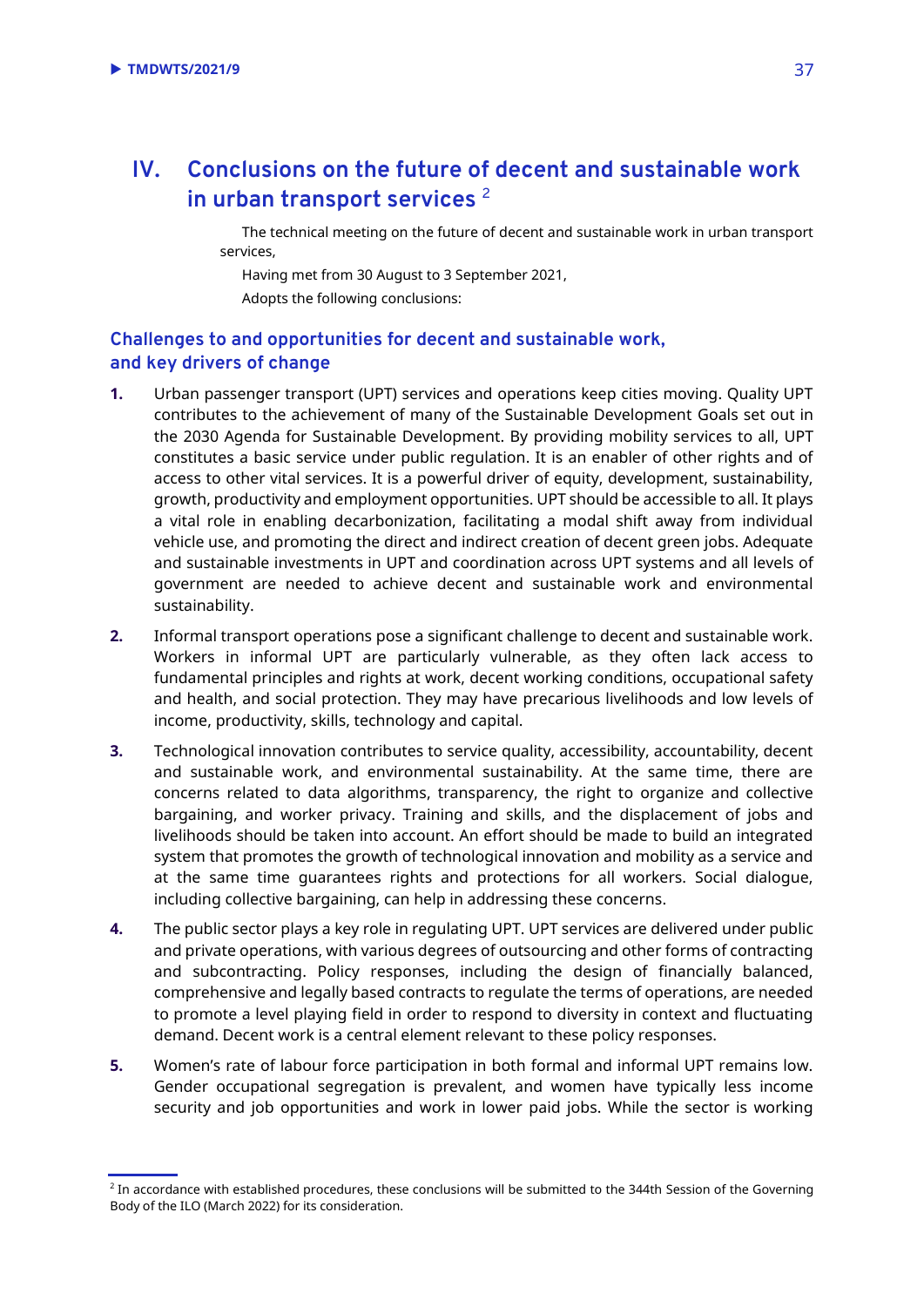towards achieving a more inclusive workforce, there are still significant barriers for women to enter and remain in the sector.

- **6.** UPT workers can face a range of decent work deficits, including occupational safety and health risks such as fatigue, stress, musculoskeletal disorders, noncommunicable and communicable diseases, occupational diseases and a high risk of viral infection. They are also subjected to the harmful effects of noise, air pollution, congestion, crowding and heat stress. Violence and harassment and a lack of access to safe and secure welfare facilities, particularly bathroom, washing and other sanitary facilities, may affect both driving and non-driving UPT workers. Retention rates in the sector and its attractiveness have become a concern for all UPT operators. Social dialogue, effective management and public policies, in addition to technological innovation and decent welfare facilities, may address these decent work deficits.
- **7.** At the same time, UPT can benefit from major decent work opportunities, including employment growth, improvements in job quality and incomes, productivity gains and social inclusion. Technological innovation may enable these decent work opportunities.
- **8.** Necessary measures have been put in place to protect UPT operators, workers and passengers from COVID-19, but ridership has plummeted and jobs and livelihoods have been lost. Informal UPT workers and informal economic units often continued to work in order to maintain livelihoods, in spite of low income resulting from low wage rates or reduced paid work hours or work days, and lack of social security protection. The risk of infection with COVID-19 is higher for frontline workers in UPT and many have lost their lives to it. Sustained financial measures are needed for service and business continuity and to steer the sector towards a job-rich and sustainable recovery.

## **Facilitating transition to formality and a just transition to decent and sustainable work**

- **9.** Progressive transition to formality should aim to reduce decent work deficits in a way that also takes account of the interests of informal workers, while respecting workers' fundamental rights, ensuring opportunities for income security, livelihoods and entrepreneurship, and preventing informalization in the sector. Policies and programmes should be implemented in an integrated manner to ensure comprehensive, adequate and sustainable levels of social protection, while building access to universal social protection systems. Progressive transition to formality requires an integrated policy framework as set out in Recommendation No. 204.
- **10.** Employment and economic impact assessments are useful for measuring the employment and decent work impacts of UPT projects. Strong legal and institutional frameworks and the creation of an enabling environment for sustainable enterprise development contribute to increased productivity and lead to improved environmental outcomes and decent work opportunities. Decarbonization efforts should be accompanied by just transition principles contained in the ILO's Guidelines for a just transition towards environmentally sustainable economies and societies for all. An enabling environment for sustainable enterprises, adequate professionalization of training of UPT workers, and skills development and lifelong learning strategies for all UPT workers can also effectively promote the transition to formality. This should be accompanied by robust labour law enforcement systems, including in respect of occupational safety and health provisions.
- **11.** Social dialogue can be a strong driver for economic and social resilience and can reconcile competition and technological innovation with equitable access, decent work, and safety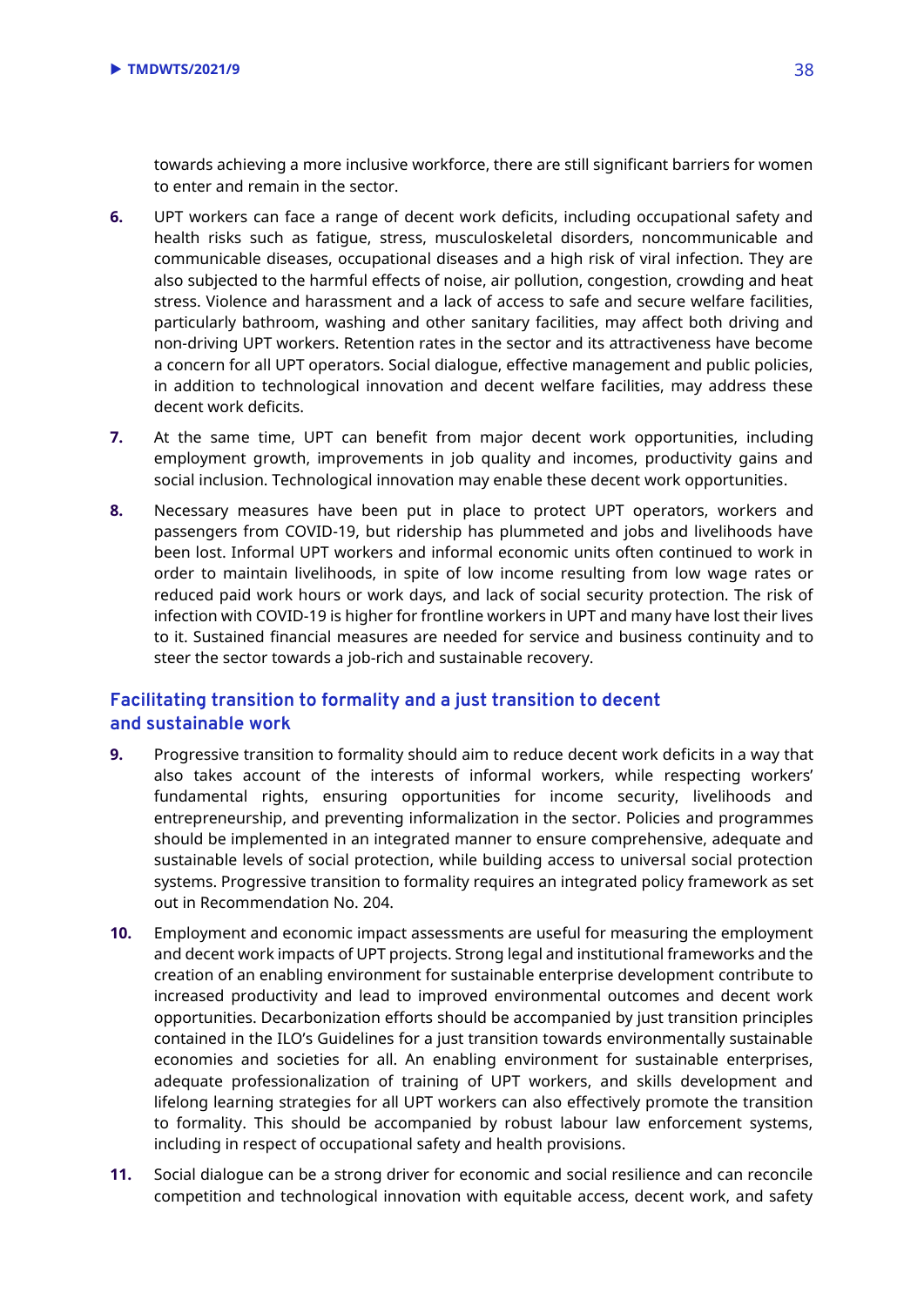for workers and passengers to create a level playing field. Institutions and mechanisms related to social dialogue, transparency, and governance and labour inspection frameworks should be robust to ensure decent work in UPT. Social dialogue, based on respect of freedom of association and the effective recognition of the right to collective bargaining for all workers in the sector, has a crucial role in the design of policies to promote decent and sustainable work in UPT.

- **12.** Sustainable investments and responsible procurement and contracting practices, which focus on quality of service applying to all public and private contractors and subcontractors in UPT can contribute to the promotion of decent and sustainable work.
- **13.** Occupational safety and health strategies, programmes and measures should be established for all UPT workers through adequate legislation, national policies and programmes and social dialogue. Urgent and concerted action is needed to ensure that UPT workers have timely, equitable, affordable and global access to quality, safe and effective COVID-19 vaccines. This action should include treatments and preventive measures, such as health technologies, diagnostics, therapeutics and other COVID-19 health products, as well as psychosocial support and quarantine facilities. Governments and social partners have an important role to play in raising awareness about infection control and vaccination possibilities.

## **Recommendations for future action by the International Labour Organization and its Members**

- **14.** Governments, together with workers' and employers' organizations, should:
	- (a) engage in effective social dialogue to promote decent and sustainable work for all in UPT;
	- (b) promote UPT as a basic service and foster decent and sustainable work in UPT services;
	- (c) harness the fullest potential of technological progress and digitalization, including platform work, to create decent jobs and sustainable enterprises, enable broad social participation in the benefits, and address the risks and challenges, including by reducing the digital divide between people;
	- (d) support the continuity, improvement and expansion of UPT and employment in the sector, including by addressing funding needs through sustainable funding models, extend the role of social dialogue in designing responses and national sectoral recovery plans and policies to help restore public confidence in UPT after the COVID-19 pandemic, and provide an effective climate response;
	- (e) promote the creation, attraction and retention of decent and sustainable jobs and working opportunities, and support business and service continuity and sustainable investment in the sector to ensure a job-rich, sustainable recovery;
	- (f) facilitate inclusive transition to formality and a just transition to more environmentally sustainable economies and societies;
	- (g) engage in formulating and implementing a comprehensive and coordinated policy for the present and future of work in UPT and promote an enabling sustainable environment, including by addressing the funding needs of the sector, in order to generate, maintain and grow decent and sustainable productive work;
	- (h) actively strengthen women's employment in the sector by promoting measures and actions to alleviate gender-specific obstacles to access the sector, including addressing root causes, combating occupational segregation and ensuring equal pay for work of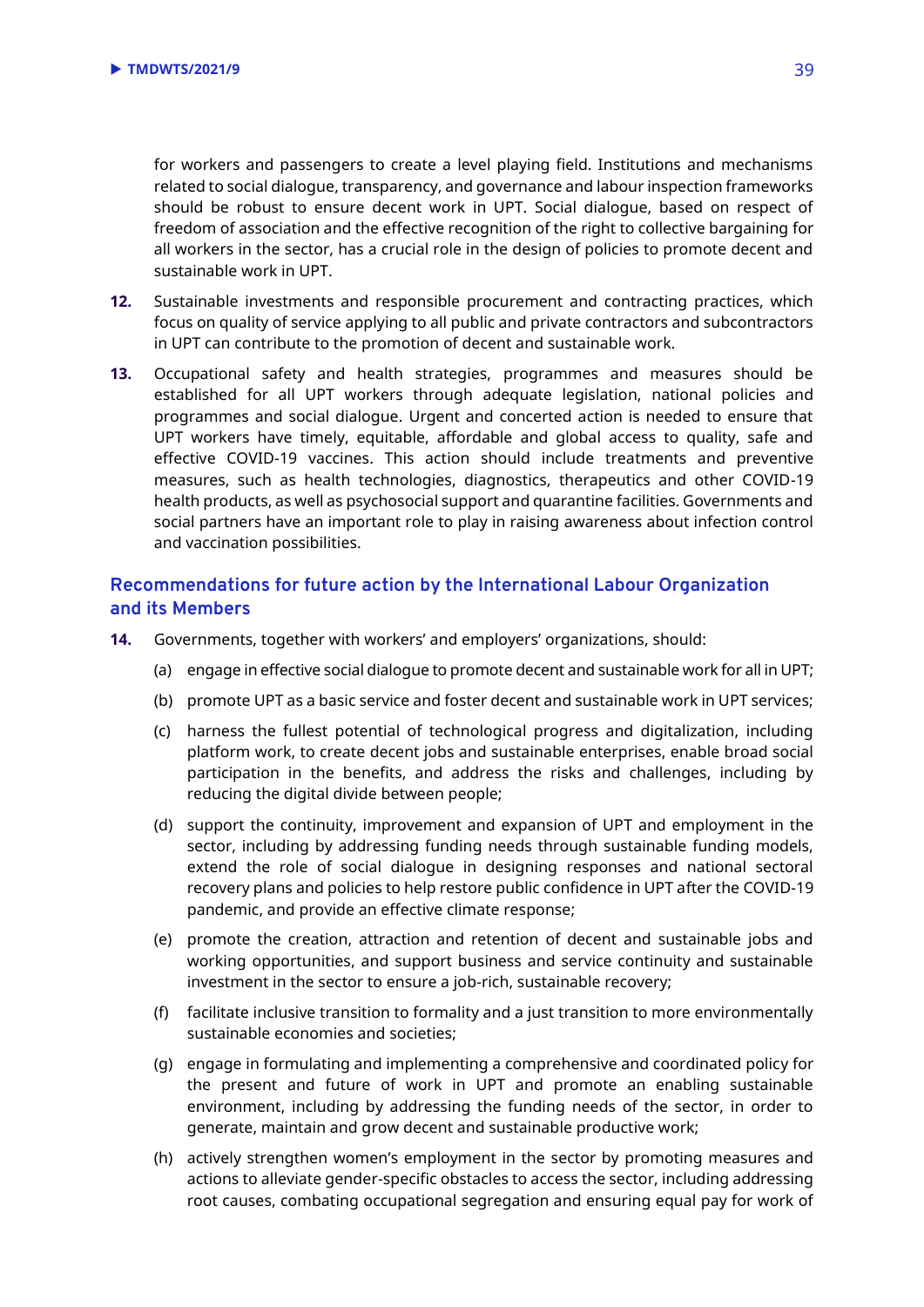equal value, and promote career progression, including by introducing technology that enhances gender equality;

- (i) ensure adequate working conditions and safety and health at work and extend social protection to all UPT workers, regardless of the nature of their employment status or working arrangements, in order to promote decent and sustainable work, and achieve universal access to comprehensive, adequate and sustainable social protection, including nationally defined social protection floors, ensuring that, at a minimum, all in need have access to basic income security and essential healthcare over the life cycle, recognizing the full enjoyment of the right to the highest attainable standard of physical and mental health as being more important than ever; and
- (j) develop or strengthen national, regional and local policies and strategies on professionalization, lifelong learning, skills development, and technical and vocational education and training that ensure decent and sustainable work in UPT.
- **15.** Governments have the duty to adopt, implement and effectively enforce national laws and regulations to ensure that fundamental principles and rights at work and ratified international labour Conventions apply to all workers, also taking into account their obligations under other international labour standards. They should strengthen labour inspection systems by ensuring that they are well-resourced, including through adequate financial resources, duly qualified inspectors, proper equipment and training, and robust recruitment procedures. Public and private UPT enterprises should respect human rights in line with the three pillars of the United Nations Guiding Principles on Business and Human Rights and the ILO Tripartite Declaration of Principles concerning Multinational Enterprises and Social Policy.
- **16.** The Office, in its follow-up to the obligations arising out of the ILO Centenary Declaration for the Future of Work and the Global call to action for a human-centred recovery from the COVID-19 crisis, should:
	- (a) promote the ratification and effective implementation of international labour standards relevant to UPT and strengthen the capacity of constituents to respect, promote and realize the fundamental principles and rights at work for all engaged in the sector;
	- (b) strengthen its support for the design and implementation of recovery strategies of governments and employers' and workers' organizations to support them in their efforts to achieve a human-centred recovery that is sustainable, inclusive and resilient to the COVID-19 pandemic, covering formal and informal UPT;
	- (c) in consultation with the social partners, support governments in defining a framework on data, data protection and algorithms to ensure transparency and to comply with existing national and international law and in respect of fundamental principles and rights at work, and guarantee the privacy and dignity of the worker;
	- (d) support the sector as a significant employer;
	- (e) build the capacity of constituents, including relevant authorities and, where they exist, representative organizations of workers and employers in the informal economy, to develop strategies and engage in effective social dialogue to promote the creation of decent and sustainable jobs in the formal economy, to facilitate a transition to formality, and to enable a just transition to the future of work that contributes to sustainable development;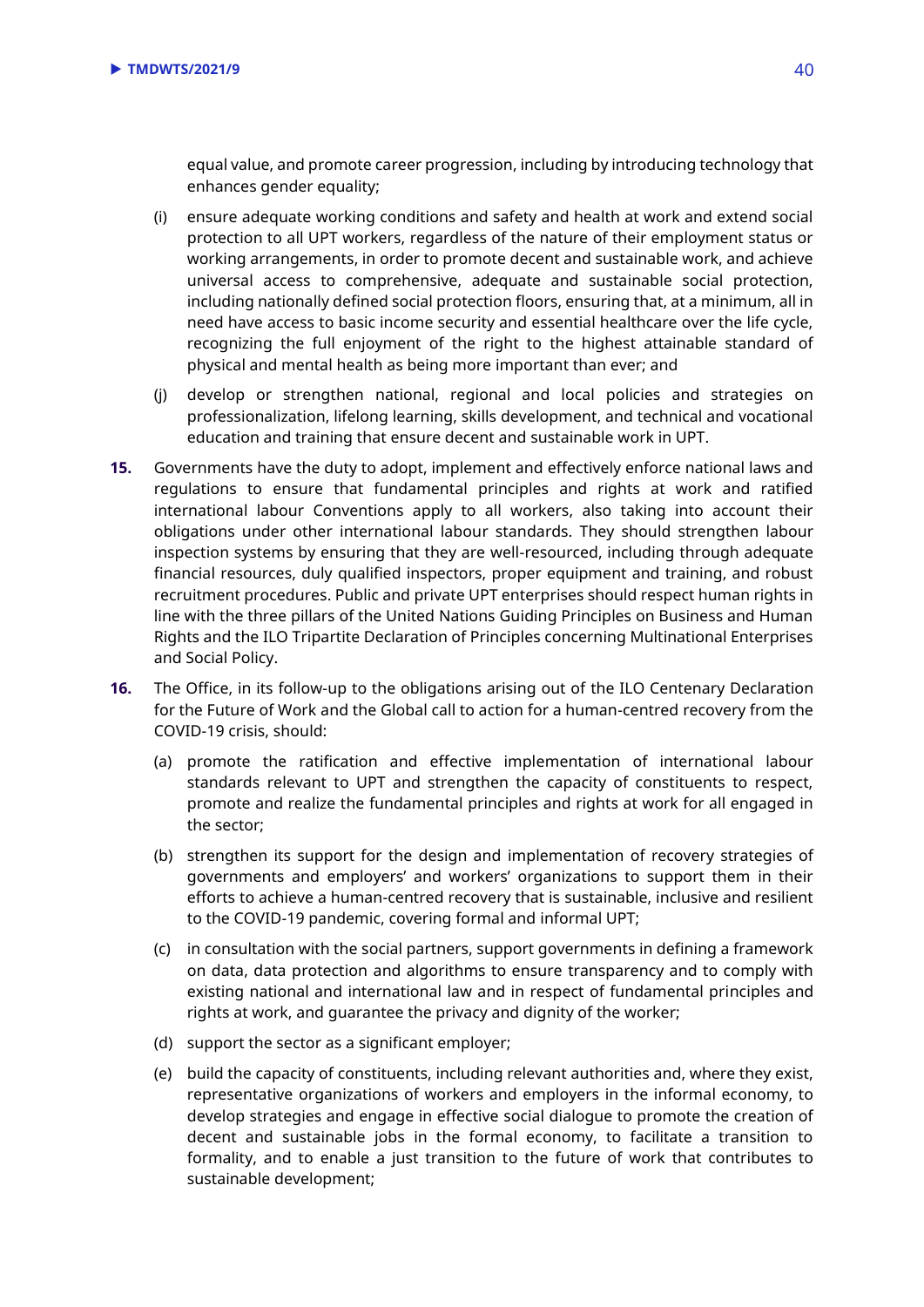- (f) collect good practices and data and develop research on the transition to formality, skills acquisition, productivity, and just transition to decent and sustainable work in the context of UPT, to inform further ILO tripartite action in the sector;
- (g) support constituents in formulating and implementing skills development and lifelong learning strategies for UPT, with gender-responsive methodologies to forecast future skills needs, including for technological change, just transition and the sharing of good practices on professionalization, upskilling and reskilling;
- (h) design and implement development cooperation projects to advance decent and sustainable work and capacity development in UPT, including measuring the employment impacts of international public and private financing in UPT as part of the recovery from the COVID-19 pandemic, keeping in mind the diverse circumstances, needs, priorities and levels of development of its Member States; and
- (i) reinforce its cooperation with relevant multilateral and regional organizations to promote decent and sustainable work in the sector aimed at mobilizing a strong and coherent global response in support of human-centred recovery strategies that are inclusive, sustainable and resilient, including working more closely with the United Nations Framework Convention on Climate Change (UNFCCC) secretariat, under the auspices of the ILO/UNFCCC Memorandum of Understanding, to implement activities in UPT.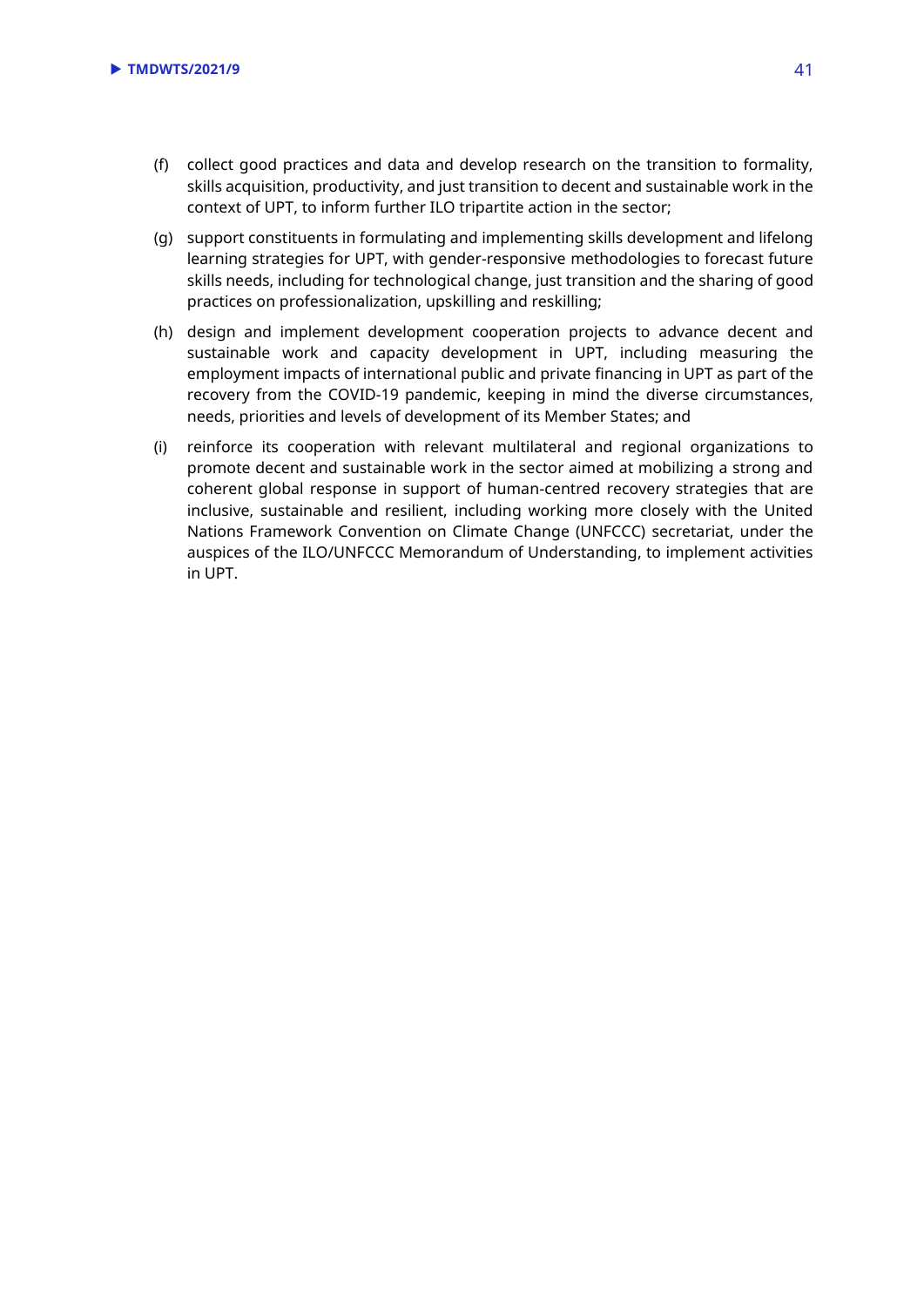## **Non-exhaustive list of ILO declarations, instruments and tools relevant to urban passenger transport**

#### **List of the instruments and tools**

#### **Declarations**

- [Centenary Declaration for the Future of Work](https://www.ilo.org/wcmsp5/groups/public/@ed_norm/@relconf/documents/meetingdocument/wcms_711674.pdf) (2019)
- [Tripartite Declaration of Principles concerning Multinational Enterprises and Social Policy](https://www.ilo.org/wcmsp5/groups/public/---ed_emp/---emp_ent/---multi/documents/publication/wcms_094386.pdf) (2017)
- [Declaration on Social Justice for a Fair Globalization \(2008\)](https://www.ilo.org/wcmsp5/groups/public/---dgreports/---cabinet/documents/genericdocument/wcms_371208.pdf)
- [Declaration on Fundamental Principles and Rights at Work \(1998\)](https://www.ilo.org/wcmsp5/groups/public/---ed_norm/---declaration/documents/publication/wcms_467653.pdf)

#### **International Labour Conference**

- [Global call to action for a human-centred recovery from the COVID-19 crisis that is](https://www.ilo.org/wcmsp5/groups/public/---ed_norm/---relconf/documents/meetingdocument/wcms_806092.pdf)  inclusive, [sustainable and resilient \(2021\)](https://www.ilo.org/wcmsp5/groups/public/---ed_norm/---relconf/documents/meetingdocument/wcms_806092.pdf)
- [Conclusions concerning Decent Work in Global Supply Chains](https://www.ilo.org/wcmsp5/groups/public/---ed_norm/---relconf/documents/meetingdocument/wcms_497555.pdf) (2016)
- [Conclusions concerning the Promotion of Sustainable](https://www.ilo.org/wcmsp5/groups/public/---ed_emp/---emp_ent/documents/publication/wcms_093970.pdf) Enterprises (2007)

#### **International labour standards**

#### Fundamental Conventions:

- [Freedom of Association and Protection of the Right to Organise Convention, 1948 \(No. 87\)](https://www.ilo.org/dyn/normlex/en/f?p=NORMLEXPUB:12100:::NO:12100:P12100_ILO_CODE:C087:NO)
- [Right to Organise and Collective Bargaining Convention, 1949 \(No. 98\)](https://www.ilo.org/dyn/normlex/en/f?p=NORMLEXPUB:12100:0::NO::P12100_ILO_CODE:C098)
- [Forced Labour Convention, 1930 \(No. 29\)](http://www.ilo.org/dyn/normlex/en/f?p=NORMLEXPUB:12100:::NO:12100:P12100_ILO_CODE:C029:NO) (and its [2014 Protocol\)](https://www.ilo.org/dyn/normlex/en/f?p=NORMLEXPUB:12100:::NO:12100:P12100_ILO_CODE:P029:NO)
- [Abolition of Forced Labour Convention, 1957 \(No. 105\)](http://www.ilo.org/dyn/normlex/en/f?p=NORMLEXPUB:12100:::NO:12100:P12100_ILO_CODE:C105:NO)
- [Minimum Age Convention, 1973 \(No. 138\)](http://www.ilo.org/dyn/normlex/en/f?p=NORMLEXPUB:12100:::NO:12100:P12100_ILO_CODE:C138:NO)
- [Worst Forms of Child Labour Convention, 1999 \(No. 182\)](http://www.ilo.org/dyn/normlex/en/f?p=NORMLEXPUB:12100:::NO:12100:P12100_ILO_CODE:C182:NO)
- [Equal Remuneration Convention, 1951 \(No. 100\)](https://www.ilo.org/dyn/normlex/en/f?p=NORMLEXPUB:12100:0::NO::P12100_ILO_CODE:C100)
- [Discrimination \(Employment and Occupation\) Convention, 1958 \(No. 111\)](https://www.ilo.org/dyn/normlex/en/f?p=NORMLEXPUB:12100:0::NO::P12100_ILO_CODE:C111)

#### Technical Conventions and Recommendations:

- Hours of Work and Rest Periods (Road Transport) Convention, 1979 (No. 153) (instrument [to be revised\)](https://www.ilo.org/dyn/normlex/en/f?p=NORMLEXPUB:12100:0::NO::P12100_ILO_CODE:C153)
- Hours of Work and Rest Periods (Road Transport) Recommendation, 1979 (No. 161) [\(instrument to be revised\)](https://www.ilo.org/dyn/normlex/en/f?p=NORMLEXPUB:12100:0::NO::P12100_ILO_CODE:R161)
- [Labour Inspection Convention, 1947 \(No. 81\)](https://www.ilo.org/dyn/normlex/en/f?p=NORMLEXPUB:12100:0::NO::P12100_ILO_CODE:C081)
- [Labour Inspection Recommendation, 1947 \(No. 81\)](https://www.ilo.org/dyn/normlex/en/f?p=NORMLEXPUB:12100:0::NO::P12100_ILO_CODE:R081)
- [Labour Inspection \(Mining and Transport\) Recommendation, 1947 \(No. 82\)](https://www.ilo.org/dyn/normlex/en/f?p=NORMLEXPUB:12100:0::NO::P12100_ILO_CODE:R082)
- [Labour Clauses \(Public Contracts\) Convention, 1949 \(No. 94\)](https://www.ilo.org/dyn/normlex/en/f?p=NORMLEXPUB:12100:0::NO::P12100_INSTRUMENT_ID:312239)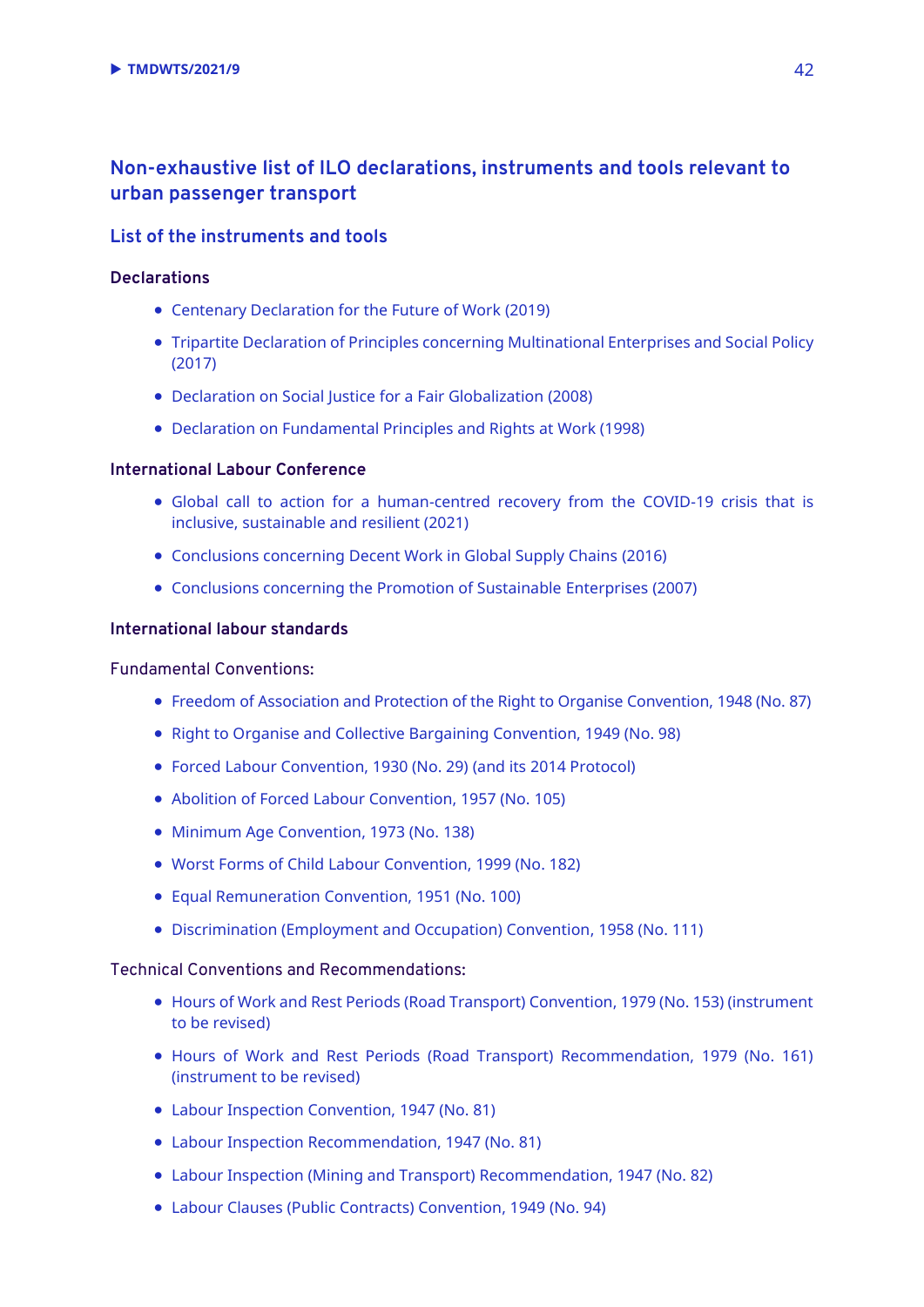- [Labour Clauses \(Public Contracts\) Recommendation, 1949 \(No. 84\)](https://www.ilo.org/dyn/normlex/en/f?p=1000:12100:::NO:12100:P12100_INSTRUMENT_ID:312422)
- [Labour Relations \(Public Service\) Convention, 1978 \(No. 151\)](https://www.ilo.org/dyn/normlex/en/f?p=NORMLEXPUB:12100:0::NO::P12100_ILO_CODE:C151)
- [Labour Relations \(Public Service\) Recommendation, 1978 \(No. 159\)](https://www.ilo.org/dyn/normlex/en/f?p=NORMLEXPUB:12100:0::NO::P12100_INSTRUMENT_ID:312497)
- [Employment Policy Convention, 1964 \(No. 122\)](https://www.ilo.org/dyn/normlex/en/f?p=NORMLEXPUB:12100:0::NO::P12100_INSTRUMENT_ID:312267)
- [Employment Policy Recommendation, 1964 \(No. 169\)](https://www.ilo.org/dyn/normlex/en/f?p=NORMLEXPUB:12100:0::NO::P12100_ILO_CODE:R169)
- [Minimum Wage Fixing Convention, 1970 \(No. 131\)](https://www.ilo.org/dyn/normlex/en/f?p=NORMLEXPUB:12100:0::NO::P12100_ILO_CODE:C131)
- [Minimum Wage Fixing Recommendation, 1970 \(No. 135\)](https://www.ilo.org/dyn/normlex/en/f?p=1000:12100:::NO:12100:P12100_INSTRUMENT_ID:312473)
- [Protection of Wages Convention, 1949 \(No. 95\)](https://www.ilo.org/dyn/normlex/en/f?p=1000:12100:::NO:12100:P12100_INSTRUMENT_ID:312240)
- [Protection of Wages Recommendation, 1949 \(No. 85\)](https://www.ilo.org/dyn/normlex/en/f?p=1000:12100:::NO:12100:P12100_INSTRUMENT_ID:312423)
- [Promotional Framework for Occupational Safety and Health Convention, 2006 \(No. 187\)](https://www.ilo.org/dyn/normlex/en/f?p=NORMLEXPUB:12100:0::NO::P12100_ILO_CODE:C187)
- [Promotional Framework for Occupational Safety and Health Recommendation, 2006 \(No.](https://www.ilo.org/dyn/normlex/en/f?p=NORMLEXPUB:12100:0::NO::P12100_ILO_CODE:R197) 197)
- [List of Occupational Diseases Recommendation, 2002 \(No. 194\)](https://www.ilo.org/dyn/normlex/en/f?p=NORMLEXPUB:12100:0::NO:12100:P12100_INSTRUMENT_ID:312532:NO)
- [Chemicals Convention, 1990 \(No. 170\)](https://www.ilo.org/dyn/normlex/en/f?p=NORMLEXPUB:12100:0::NO::P12100_ILO_CODE:C170)
- [Occupational Health Services Recommendation, 1985 \(No. 171\)](https://www.ilo.org/dyn/normlex/en/f?p=NORMLEXPUB:12100:0::NO::P12100_ILO_CODE:R171)
- [Occupational Cancer Recommendation, 1974 \(No. 147\)](https://www.ilo.org/dyn/normlex/en/f?p=NORMLEXPUB:12100:0::NO:12100:P12100_INSTRUMENT_ID:312485:NO)
- [Occupational Safety and Health Convention, 1981 \(No. 155\)](https://www.ilo.org/dyn/normlex/en/f?p=NORMLEXPUB:12100:0::NO::P12100_INSTRUMENT_ID:312300)
- [Occupational Safety and Health Recommendation,](https://www.ilo.org/dyn/normlex/en/f?p=NORMLEXPUB:12100:0::NO::P12100_ILO_CODE:R164) 1981 (No. 164)
- [Night Work Convention, 1990 \(No. 171\)](https://www.ilo.org/dyn/normlex/en/f?p=NORMLEXPUB:12100:0::NO::P12100_ILO_CODE:C171)
- [Night Work Recommendation, 1990 \(No. 178\)](https://www.ilo.org/dyn/normlex/en/f?p=NORMLEXPUB:12100:0::NO:12100:P12100_INSTRUMENT_ID:312516:NO)
- [Workers with Family Responsibilities Convention, 1981 \(No. 156\)](https://www.ilo.org/dyn/normlex/en/f?p=NORMLEXPUB:12100:0::NO::P12100_ILO_CODE:C156)
- [Violence and Harassment Convention, 2019 \(No. 190\)](https://www.ilo.org/dyn/normlex/en/f?p=NORMLEXPUB:12100:0::NO::P12100_ILO_CODE:C190)
- [Violence and Harassment Recommendation, 2019 \(No. 206\)](https://www.ilo.org/dyn/normlex/en/f?p=NORMLEXPUB:12100:0::NO::P12100_ILO_CODE:R206)
- [Termination of Employment Convention, 1982 \(No. 158\)](https://www.ilo.org/dyn/normlex/en/f?p=NORMLEXPUB:12100:0::NO::P12100_ILO_CODE:C158)
- [Termination of Employment Recommendation, 1982 \(No. 166\)](https://www.ilo.org/dyn/normlex/en/f?p=NORMLEXPUB:12100:0::NO::P12100_ILO_CODE:R166)
- [Communications within the Undertaking Recommendation, 1967 \(No. 129\)](https://www.ilo.org/dyn/normlex/en/f?p=NORMLEXPUB:12100:0::NO::P12100_ILO_CODE:R129)
- [Human Resources Development Convention, 1975 \(No. 142\)](https://www.ilo.org/dyn/normlex/en/f?p=NORMLEXPUB:12100:0::NO::P12100_ILO_CODE:C142)
- Human Resources [Development Recommendation, 2004 \(No. 195\)](https://www.ilo.org/dyn/normlex/en/f?p=1000:12100:::NO:12100:P12100_INSTRUMENT_ID:312533)
- [Employment Injury Benefits Recommendation, 1964 \(No. 121\)](https://www.ilo.org/dyn/normlex/en/f?p=NORMLEXPUB:12100:0::NO::P12100_ILO_CODE:R121)
- [Collective Agreements Recommendation, 1951 \(No. 91\)](https://www.ilo.org/dyn/normlex/en/f?p=NORMLEXPUB:12100:0::NO::P12100_ILO_CODE:R091)
- [Migrant Workers Recommendation, 1975 \(No. 151\)](https://www.ilo.org/dyn/normlex/en/f?p=NORMLEXPUB:12100:0::NO:12100:P12100_INSTRUMENT_ID:312489:NO)
- [Promotion of Cooperatives Recommendation, 2002 \(No. 193\)](https://www.ilo.org/dyn/normlex/en/f?p=NORMLEXPUB:12100:0::NO::P12100_ILO_CODE:R193)
- [HIV and AIDS Recommendation, 2010 \(No. 200\)](https://www.ilo.org/dyn/normlex/en/f?p=1000:12100:::NO:12100:P12100_INSTRUMENT_ID:2551501)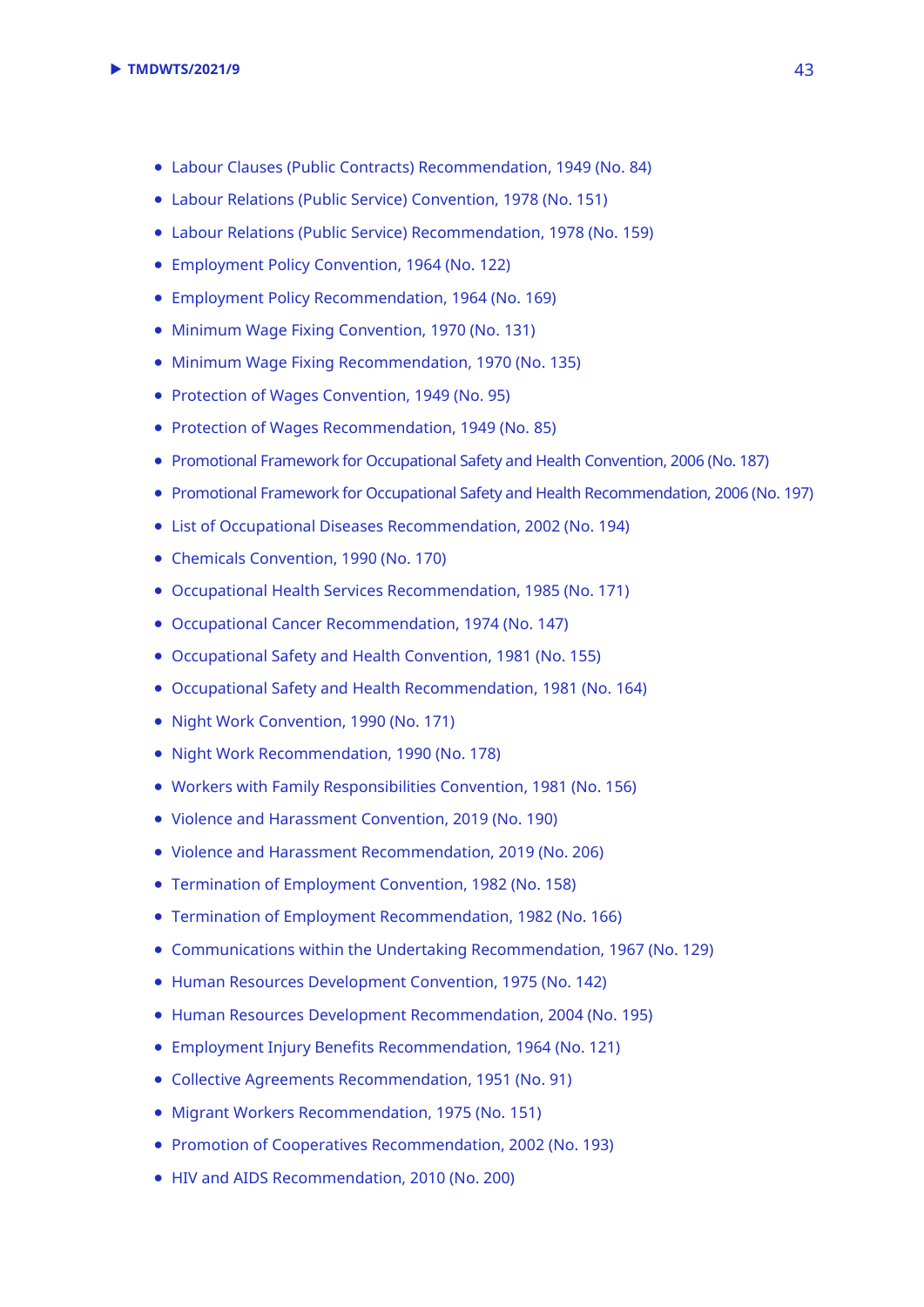- [Employment Relationship Recommendation, 2006 \(No. 198\)](https://ilo.org/dyn/normlex/en/f?p=NORMLEXPUB:12100:0::NO::P12100_INSTRUMENT_ID:312535)
- [Social Protection Floors Recommendation, 2012](https://www.ilo.org/dyn/normlex/en/f?p=NORMLEXPUB:12100:0::NO::P12100_INSTRUMENT_ID:3065524) (No. 202)
- Transition from the Informal to the [Formal Economy Recommendation, 2015](https://www.ilo.org/dyn/normlex/en/f?p=NORMLEXPUB:12100:0::NO::P12100_ILO_CODE:R204) (No. 204)

#### **Other ILO instruments and tools:**

- [Guidelines on the promotion of decent work and road safety in the transport sector](https://www.ilo.org/wcmsp5/groups/public/---ed_emp/---emp_ent/documents/publication/wcms_432859.pdf)  (2019)
- [Guidelines on decent work in public emergency services \(2018\)](https://www.ilo.org/sector/activities/sectoral-meetings/WCMS_626551/lang--en/index.htm)
- [General principles and operational guidelines for fair recruitment \(2016\)](https://www.ilo.org/global/topics/fair-recruitment/WCMS_536755)
- [WASH@Work: a Self-Training Handbook \(2016\)](https://www.ilo.org/global/docs/WCMS_535058/lang--en/index.htm)
- [Guidelines for a just transition towards environmentally sustainable economies and](https://www.ilo.org/wcmsp5/groups/public/---ed_emp/---emp_ent/documents/publication/wcms_432859.pdf)  [societies for all](https://www.ilo.org/wcmsp5/groups/public/---ed_emp/---emp_ent/documents/publication/wcms_432859.pdf) (2015)
- [Global Jobs Pact](https://www.ilo.org/wcmsp5/groups/public/---ed_norm/---relconf/documents/meetingdocument/wcms_115076.pdf) (2009)
- [Code of practice on workplace violence in services sectors and measures to combat this](https://www.ilo.org/global/topics/safety-and-health-at-work/normative-instruments/code-of-practice/WCMS_107705/lang--en/index.htm)  [phenomenon \(2003\)](https://www.ilo.org/global/topics/safety-and-health-at-work/normative-instruments/code-of-practice/WCMS_107705/lang--en/index.htm)
- [Guidelines on occupational safety and health management systems \(ILO](https://www.ilo.org/safework/info/standards-and-instruments/WCMS_107727/lang--en/index.htm)–OSH 2001)
- [Code of practice on the protection of workers' personal data \(1997\)](https://www.ilo.org/global/topics/safety-and-health-at-work/normative-instruments/code-of-practice/WCMS_107797/lang--en/index.htm)

#### **Other international regulations:**

United Nation[s Guiding Principles on Business and Human Rights](https://eur01.safelinks.protection.outlook.com/?url=https%3A%2F%2Fwww.ohchr.org%2Fdocuments%2Fpublications%2Fguidingprinciplesbusinesshr_en.pdf&data=04%7C01%7Ckamakura%40ilo.org%7C4b54507f49f5478bc5bc08d8d344bdec%7Cd49b07ca23024e7cb2cbe12127852850%7C0%7C0%7C637491639475522839%7CUnknown%7CTWFpbGZsb3d8eyJWIjoiMC4wLjAwMDAiLCJQIjoiV2luMzIiLCJBTiI6Ik1haWwiLCJXVCI6Mn0%3D%7C1000&sdata=%2B9LghKjiFRNkNfJxW6pS3v3xVPS3L9FN%2FYlp3LQurFk%3D&reserved=0) (2011)